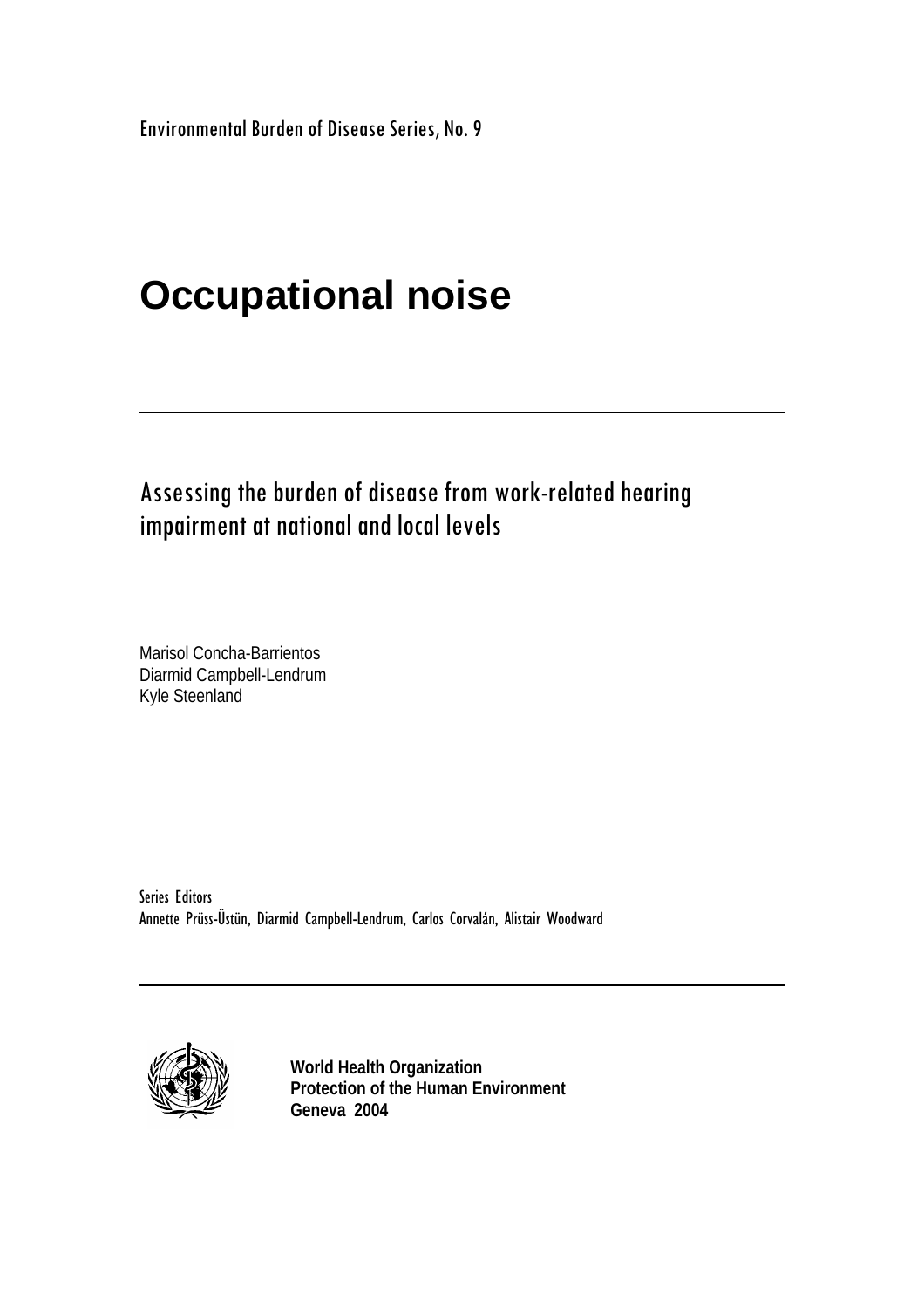#### **WHO Library Cataloguing-in-Publication Data**

Concha-Barrientos, Marisol.

Occupational noise : assessing the burden of disease from work-related hearing impairment at national and local levels / Marisol Concha-Barrientos, Diarmid Campbell-Lendrum, Kyle Steenland.

(Environmental burden of disease series / series editors: Annette Prüss-Üstün [et al.] ; no. 9)

1.Noise, Occupational - adverse effects 2.Hearing loss, Noise-induced epidemiology 3.Risk factors 4.Occupational exposure - analysis 5.Cost of illness 6.Risk assessment - methods 7.Guidelines I.Campbell-Lendrum, Diarmid H. II.Steenland, Kyle. III.Prüss-Üstün, Annette. IV.Series.

ISSN 1728-1652

ISBN 92 4 159192 7 (NLM classification: WA 470)

#### **Suggested citation**

 Concha-Barrientos M, Campbell-Lendrum D, Steenland K. *Occupational noise : assessing the burden of disease from work-related hearing impairment at national and local levels.* Geneva, World Health Organization, 2004. (WHO Environmental Burden of Disease Series, No. 9).

#### **© World Health Organization 2004**

All rights reserved. Publications of the World Health Organization can be obtained from Marketing and Dissemination, World Health Organization, 20 Avenue Appia, 1211 Geneva 27, Switzerland (tel: +41 22 791 2476; fax: +41 22 791 4857; email: bookorders@who.int). Requests for permission to reproduce or translate WHO publications – whether for sale or for noncommercial distribution – should be addressed to Publications, at the above address (fax: +41 22 791 4806; email: permissions@who.int).

The designations employed and the presentation of the material in this publication do not imply the expression of any opinion whatsoever on the part of the World Health Organization concerning the legal status of any country, territory, city or area or of its authorities, or concerning the delimitation of its frontiers or boundaries. Dotted lines on maps represent approximate border lines for which there may not yet be full agreement.

The mention of specific companies or of certain manufacturers' products does not imply that they are endorsed or recommended by the World Health Organization in preference to others of a similar nature that are not mentioned. Errors and omissions excepted, the names of proprietary products are distinguished by initial capital letters.

The World Health Organization does not warrant that the information contained in this publication is complete and correct and shall not be liable for any damages incurred as a result of its use.

The named authors alone are responsible for the views expressed in this publication.

Printed by the WHO Document Production Services, Geneva, Switzerland.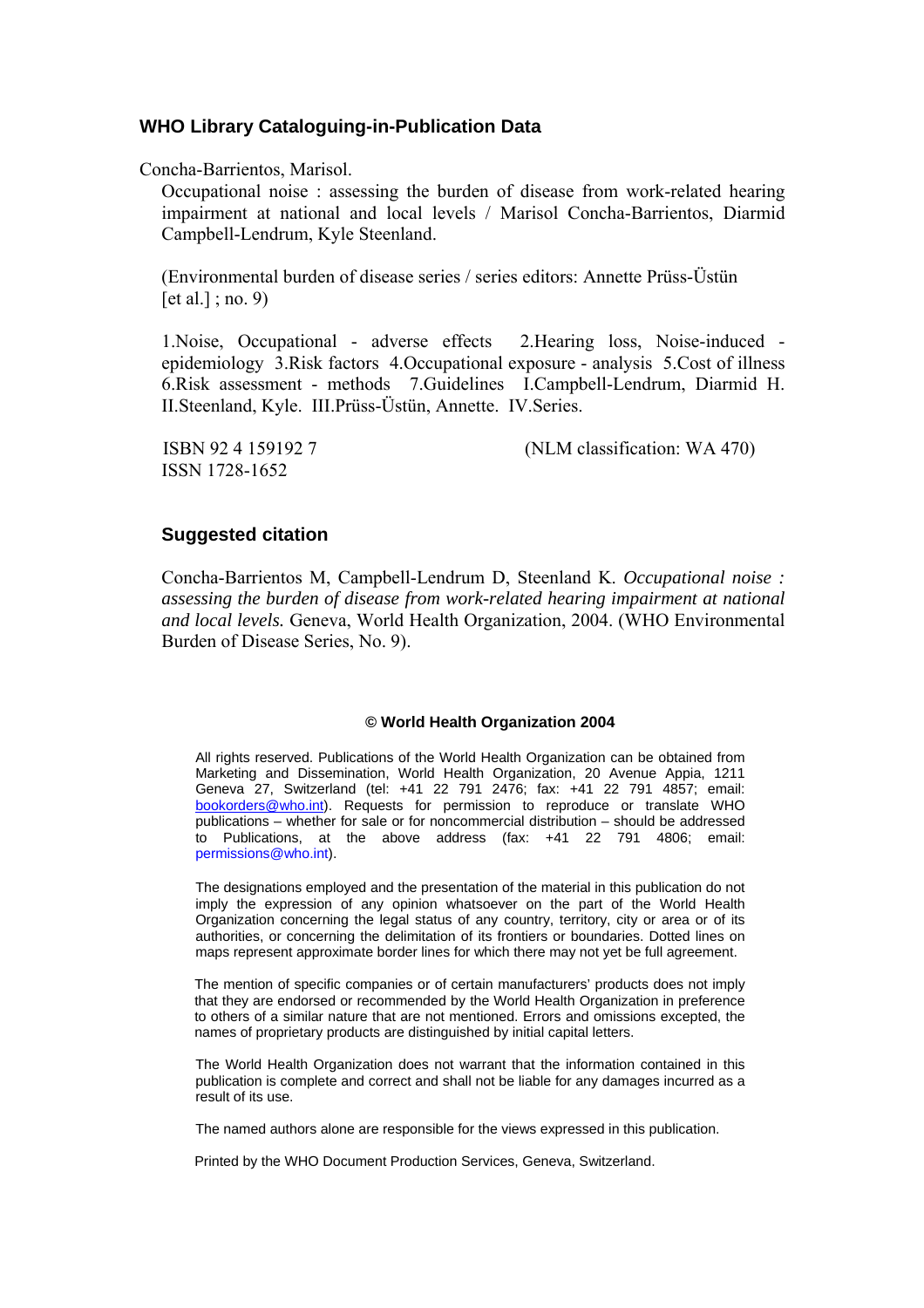### **Table of contents**

| 1.             |                          |                                                                         |  |  |  |
|----------------|--------------------------|-------------------------------------------------------------------------|--|--|--|
| 2.             |                          |                                                                         |  |  |  |
| 3 <sub>1</sub> |                          |                                                                         |  |  |  |
|                | 3.1<br>3.2<br>3.3<br>3.4 |                                                                         |  |  |  |
| $\overline{4}$ |                          |                                                                         |  |  |  |
|                | 4.1<br>4.2               |                                                                         |  |  |  |
| 5.             |                          |                                                                         |  |  |  |
| 6.             |                          |                                                                         |  |  |  |
|                | 6.1<br>6.2               |                                                                         |  |  |  |
| 7.             |                          |                                                                         |  |  |  |
|                | 7.1<br>7.2               |                                                                         |  |  |  |
| 8.             |                          |                                                                         |  |  |  |
| 9.             |                          |                                                                         |  |  |  |
|                |                          | Annex 1. Summary results of the Global Burden of Disease assessment for |  |  |  |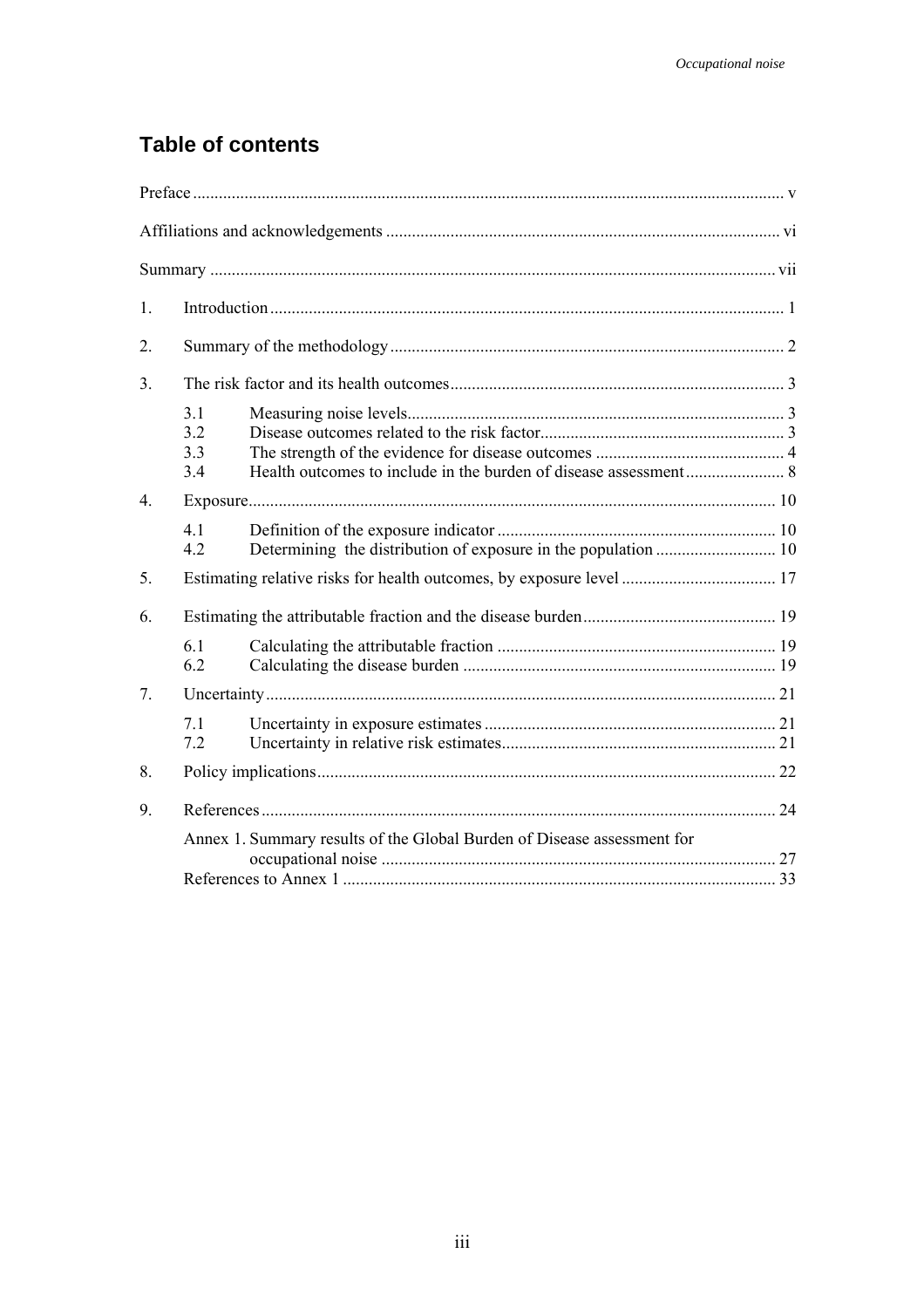### **List of tables**

| Table 1   |                                                                        |  |
|-----------|------------------------------------------------------------------------|--|
| Table 2   |                                                                        |  |
| Table 3   |                                                                        |  |
| Table 4   | Proportion of workers in each occupational category and economic       |  |
| Table 5   |                                                                        |  |
| Table 6   | Proportion of the working-age population in the USA occupationally     |  |
| Table 7   | Relative risks for hearing loss by sex, age group and level of         |  |
| Table A.1 | Country groupings for the WHO subregions in the Global Burden of<br>28 |  |
| Table A.2 | Proportions of the working-age population occupationally exposed to    |  |
| Table A.3 | DALYs attributable to occupational noise for the 14 WHO global         |  |

### **Figure**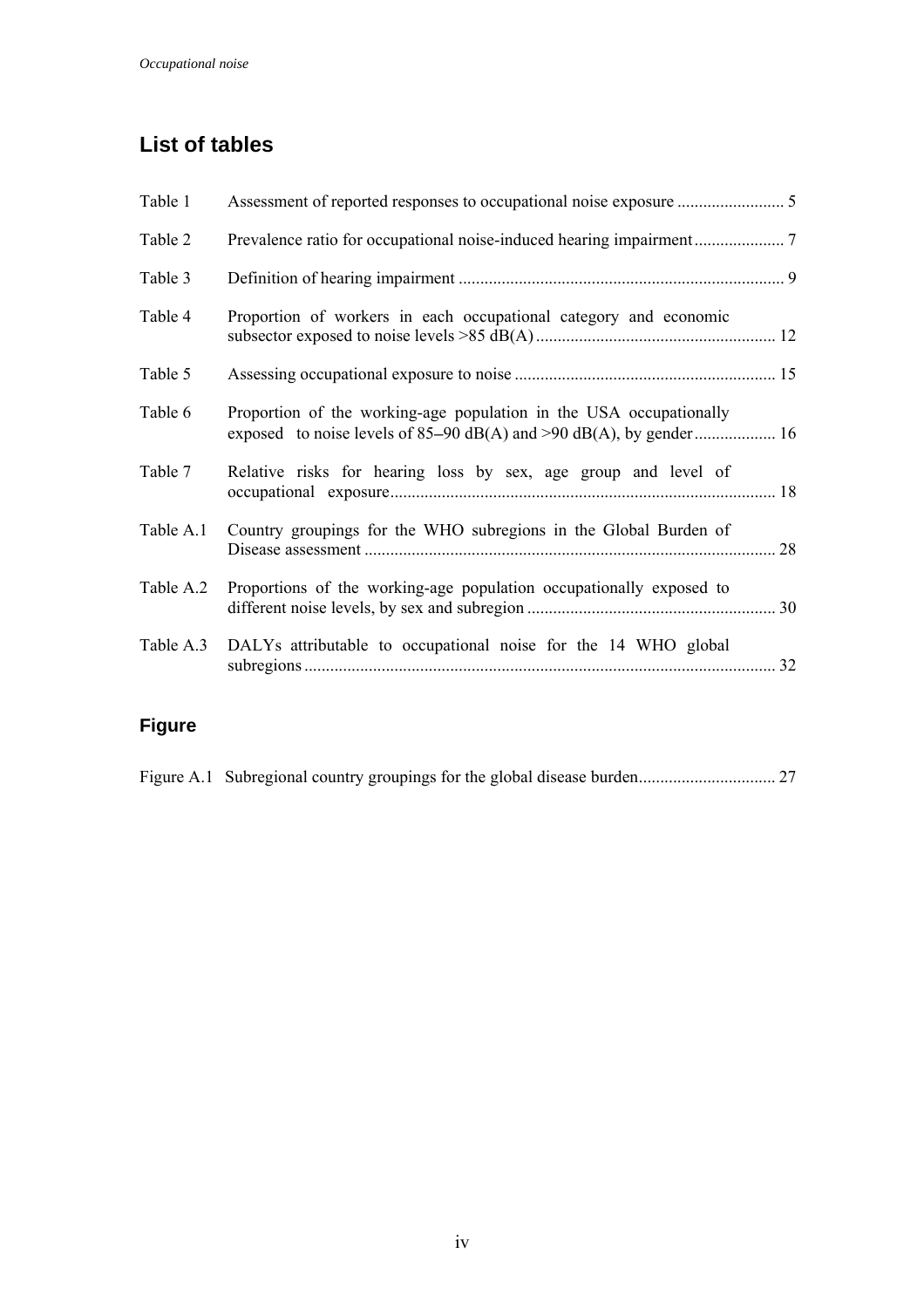### **Preface**

Policy-makers increasingly rely on measurements of the disease burden of risk factors, and how the burden is distributed by socioeconomic status, to develop rational policies and effective interventions. Despite the growing importance of objective measurements, the health effects of many occupational risk factors have not been quantified. In addition, many workplace risk factors contribute only to disability and not to mortality, and are therefore poorly described by estimates of the number of deaths. Both of these issues have contributed to an underestimation of the effects of occupational risks on the overall health of communities. One of the clearest examples of a risk that has been underestimated is occupational noise that leads to hearing impairment.

The World Health Organization (WHO) carried out an assessment of the global disease burden from occupational noise, as part of a larger initiative to assess the impact of 25 risk factors in a standardized manner (WHO, 2002). This guide builds on the global assessment, by providing a tool for occupational health professionals to carry out more-detailed estimates of the disease burden associated with hearing loss from occupational noise at both national or subnational levels. It is complemented by an introductory volume on methods for assessing the environmental burden of disease (Prüss-Üstün et al., 2003).

The present guide describes how to quantify the burden of disease associated with hearing impairment from occupational noise. The following topics are described:

- − noise characteristics and their relevance to workers' health;
- − criteria for selecting health outcomes for the burden of disease assessment;
- − methods of assessing exposure to workplace noise, for all segments of a population;
- relative risk data for the main health outcome of occupational noise;
- procedures for generating a summary measure of the burden of disease from occupational noise;
- − sources of uncertainty in disease burden estimates;
- policy implications.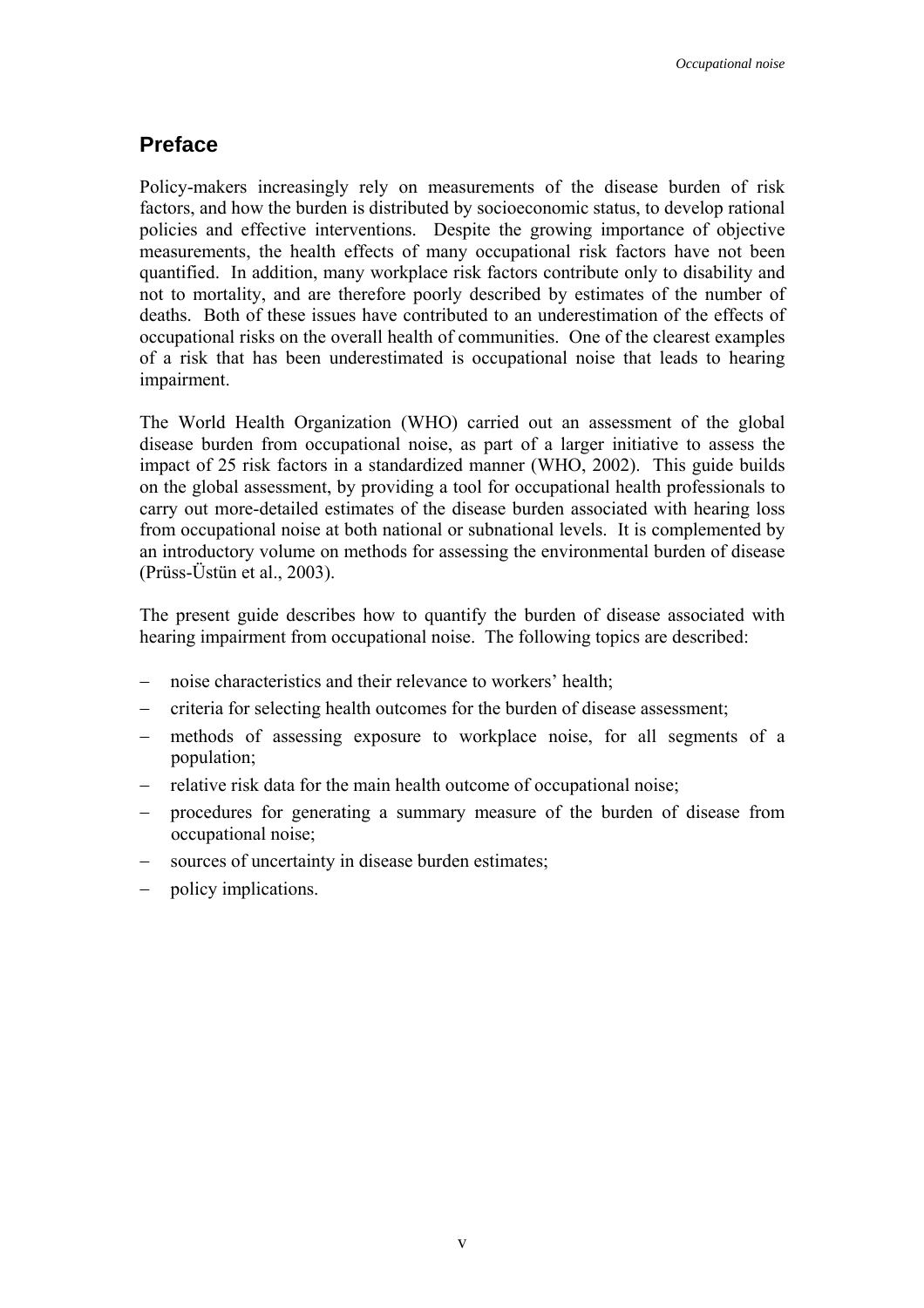### **Affiliations and acknowledgements**

This document was prepared by Marisol Concha-Barrientos, Diarmid Campbell-Lendrum and Kyle Steenland. The Environmental Burden of Disease series is edited by Annette Prüss-Üstün, Diarmid Campbell-Lendrum, Alistair Woodward and Carlos Corvalán. Marisol Concha-Barrientos is at the Asociacion Chilena de Seguridad. Diarmid Campbell-Lendrum, Carlos Corvalán and Annette Prüss-Üstün are at the World Health Organization. Kyle Steenland is at the Rollins School of Public Health, Emory University, and Alistair Woodward is at the School of Population Health, University of Auckland.

In preparing this document, we drew on methods developed for estimating the global burden of disease caused by occupational noise. We therefore thank the additional coauthors of the global analysis, Deboral Imel Nelson and Marilyn Fingerhut, as well as all the reviewers of that report.

We also thank the US Environmental Protection Agency for supporting the development of the Environmental Burden of Disease approaches. Finally, we are grateful to Kevin Farrell for editorial comments, and to Eileen Brown for putting this document into its final format.

### **Glossary of terms and list of abbreviations**

| AF                        | Attributable fraction (also referred to as the impact fraction). The<br>proportion of the disease burden in a population that can be attributed<br>to a specific risk factor.                                                                    |
|---------------------------|--------------------------------------------------------------------------------------------------------------------------------------------------------------------------------------------------------------------------------------------------|
| <b>DALY</b>               | Disability-adjusted life year.                                                                                                                                                                                                                   |
| dB                        | Decibel – units used to measure sound pressure levels on a logarithmic<br>scale.                                                                                                                                                                 |
| dB(A)                     | A-weighted decibel $-$ a measure of sound levels as experienced by<br>humans, calculated using a spectral sensitivity factor (A-filter) that<br>weights sound pressure levels by frequency to correspond to the<br>sensitivity of the human ear. |
| <b>DBHL</b><br><b>ILO</b> | Decibel hearing loss – units used to measure the degree of hearing loss<br>at a specified frequency, relative to a standard of normal hearing.<br>International Labour Organization.                                                             |
| $L_{Aeq, 8h}$             | Equivalent sound levels, measured over an exposure period of 8 h.                                                                                                                                                                                |
| <b>NIHL</b>               | Noise-induced hearing loss.                                                                                                                                                                                                                      |
| <b>USA</b>                | United States of America.                                                                                                                                                                                                                        |
| <b>WHO</b>                | World Health Organization.                                                                                                                                                                                                                       |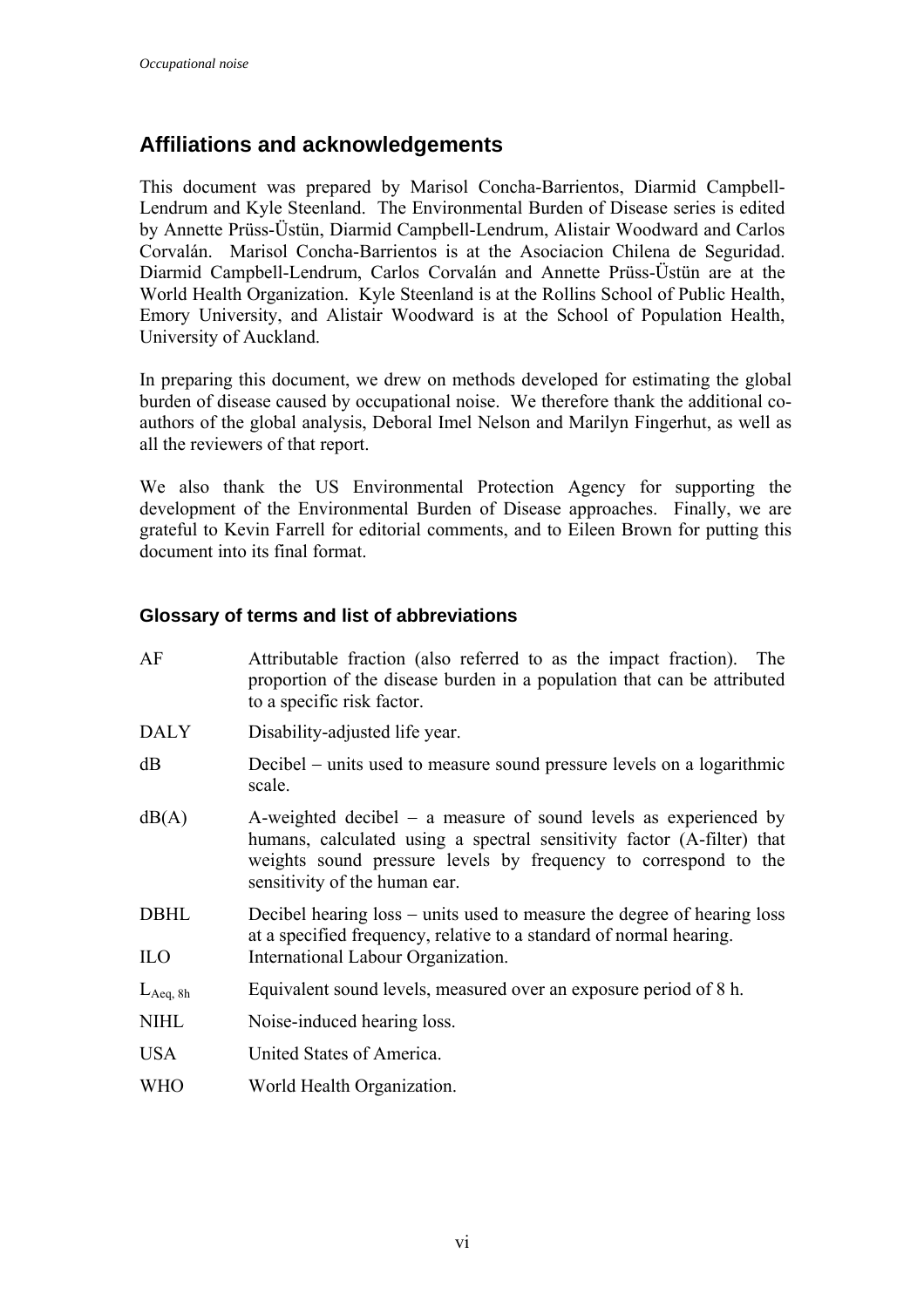### **Summary**

This guide outlines a method for estimating the disease burden of hearing loss caused by high levels of noise in the workplace, at national, city or local levels. The method assesses exposure at two noise levels (85−90 and >90 dB(A)), and by occupational category and economic subsector. These measurements are combined with the proportions of the working population in different occupations and subsectors, and with the proportion of the working-age population that is employed, by gender. All of the data can be obtained either from national statistics, the International Labour Organization (ILO), WHO, or by extrapolating from existing studies.

The information on exposure is then combined with estimates of the relative risks of developing noise-induced hearing loss (NIHL), derived from literature reviews. This gives the attributable fraction (i.e. the proportion of the total burden of NIHL in the study population that is caused by occupational noise). To give the total disease burden caused by occupational NIHL, the attributable fraction is multiplied by the total disease burden for NIHL. Total disease burden statistics can be obtained either from national statistics, national burden of disease studies, or from WHO. Depending on the aim of the assessment, the attributable burden can be expressed in terms of the incidence of NIHL, or as disability-adjusted life years (DALYs).

In addition to providing aggregate estimates, the method in the guide can be used to highlight the health impacts on population subgroups at particular risk, such as occupational subgroups or women, provided that exposure in these subgroups is assessed separately. The quantification of the health impacts also provides an opportunity to highlight the disease burden that could be avoided by interventions to reduce occupational noise exposures. This can motivate policy action to reduce exposure to this risk factor and thus reduce the disease burden of the population.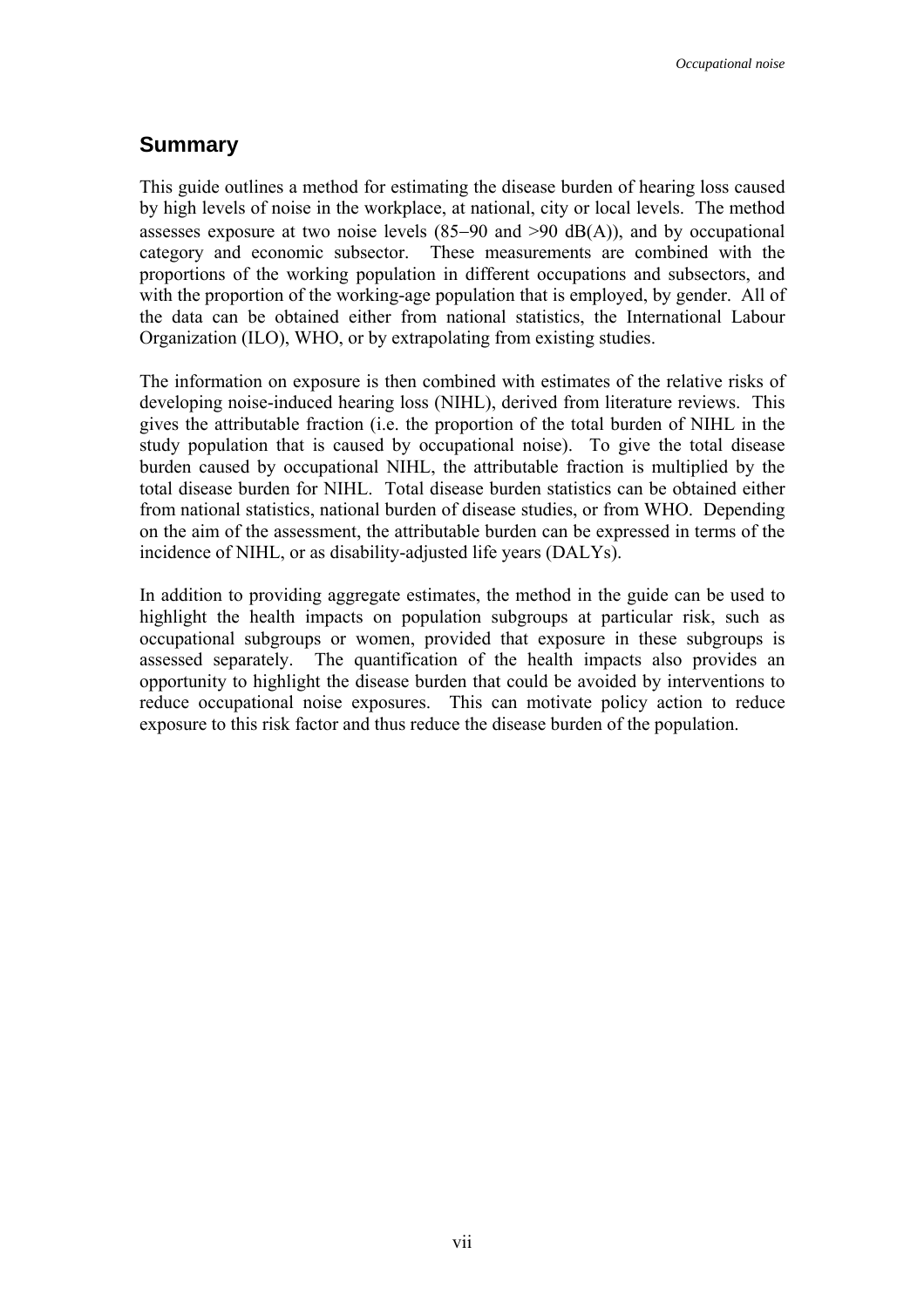*Occupational noise*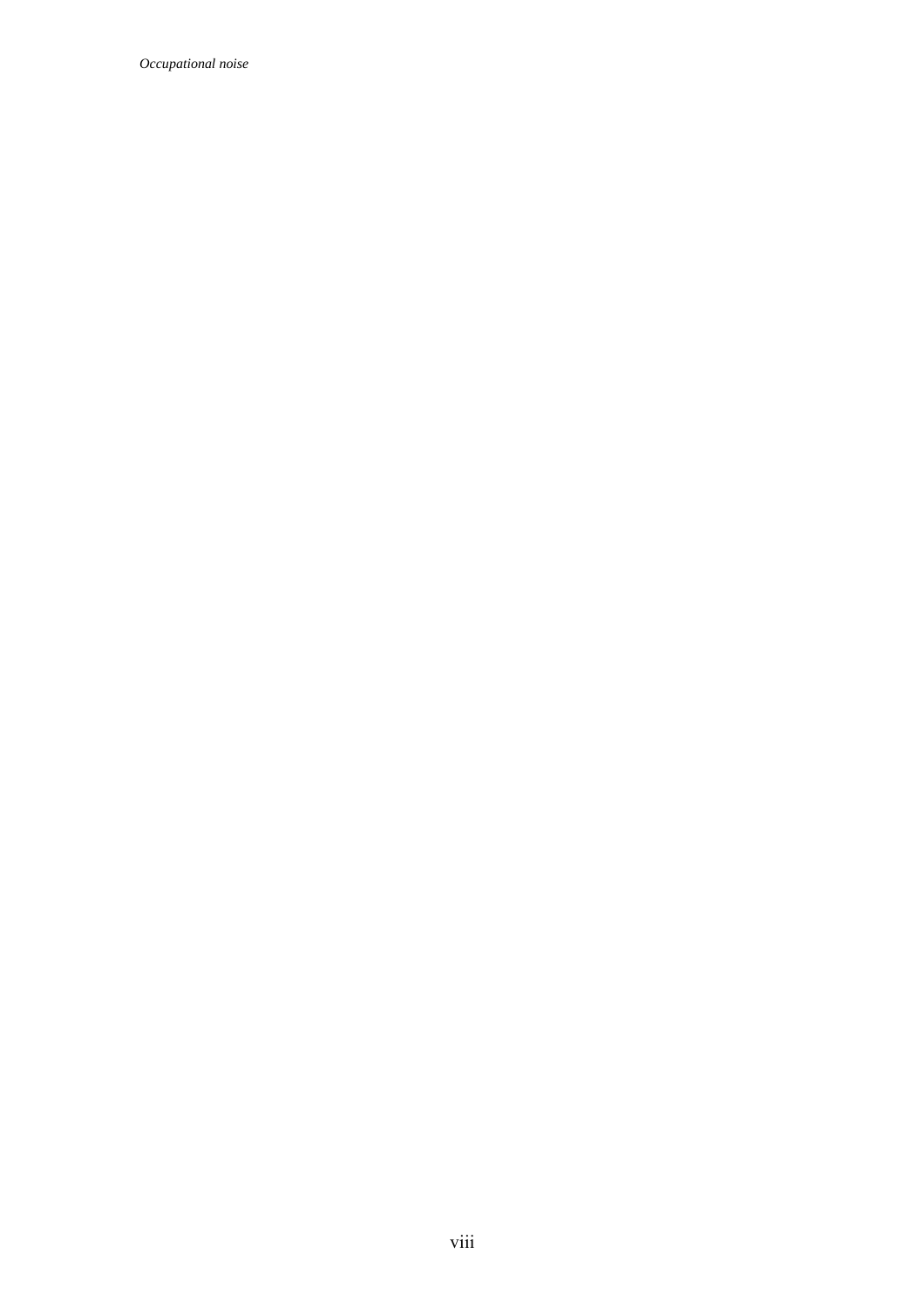### **1. Introduction**

Physically, there is no difference between sound and noise. Sound is a sensory perception and noise corresponds to undesired sound. By extension, noise is any unwarranted disturbance within a useful frequency band (NIOSH, 1991). Noise is present in every human activity, and when assessing its impact on human well-being it is usually classified either as occupational noise (i.e. noise in the workplace), or as environmental noise, which includes noise in all other settings, whether at the community, residential, or domestic level (e.g. traffic, playgrounds, sports, music). This guide concerns only occupational noise; the health effects of environmental noise are covered in a separate publication (de Hollander et al., 2004).

High levels of occupational noise remain a problem in all regions of the world. In the United States of America (USA), for example, more than 30 million workers are exposed to hazardous noise (NIOSH, 1998). In Germany, 4−5 million people (12−15% of the workforce) are exposed to noise levels defined as hazardous by WHO (WHO, 2001). Although noise is associated with almost every work activity, some activities are associated with particularly high levels of noise, the most important of which are working with impact processes, handling certain types of materials, and flying commercial jets. Occupations at highest risk for NIHL include those in manufacturing, transportation, mining, construction, agriculture and the military.

The situation is improving in developed countries, as more widespread appreciation of the hazard has led to the introduction of protective measures. Data for developing countries are scarce, but available evidence suggests that average noise levels are well above the occupational level recommended in many developed nations (Suter, 2000; WHO/FIOH, 2001). The average noise levels in developing countries may be increasing because industrialization is not always accompanied by protection.

There are therefore several reasons to assess the burden of disease from occupational noise at country or subnational levels. Occupational noise is a widespread risk factor, with a strong evidence base linking it to an important health outcome (hearing loss). It is also distinct from environmental noise, in that it is by definition associated with the workplace, and is therefore the responsibility of employers as well as individuals. An assessment of the burden of disease associated with occupational noise can help guide policy and focus research on this problem. This is particularly important in light of the fact that policy and practical measures can be used to reduce exposure to occupational noise (WHO/FIOH, 2001).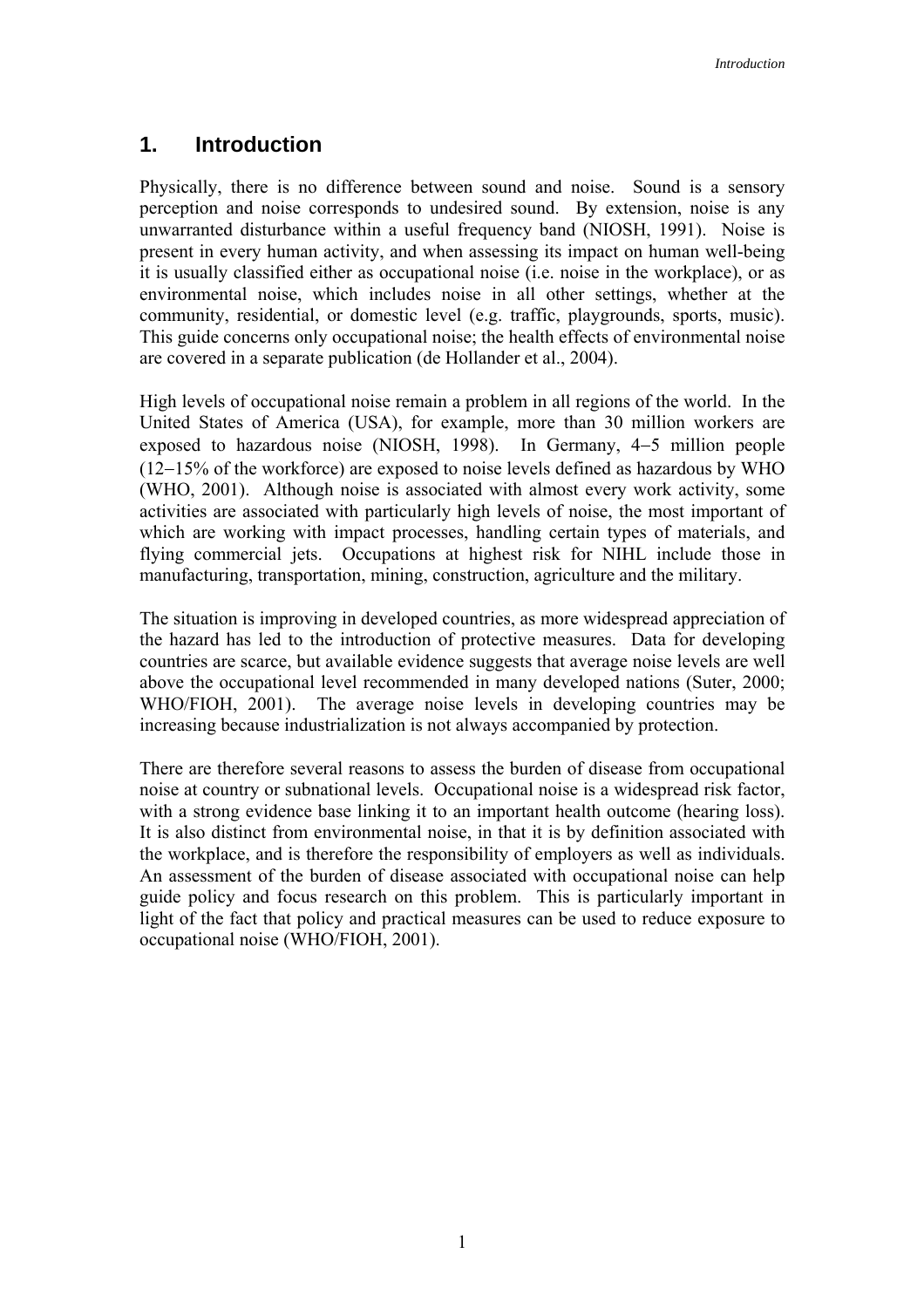### **2. Summary of the methodology**

The approach used in this guide has the following steps:

Describe the risk factor and its health outcomes (Section 3):

- − characterize the risk factor;
- − identify all disease outcomes related to the risk factor;
- − describe the strength of evidence of their association.

Assess exposure (Section 4):

- − choose an indicator;
- − compile exposure data.

Select risk levels and corresponding relative risk values (Section 5).

Estimate the attributable fraction and disease burden (Section 6).

Describe the sources of uncertainty (Section 7).

These steps are now described in more detail in Sections 3−7.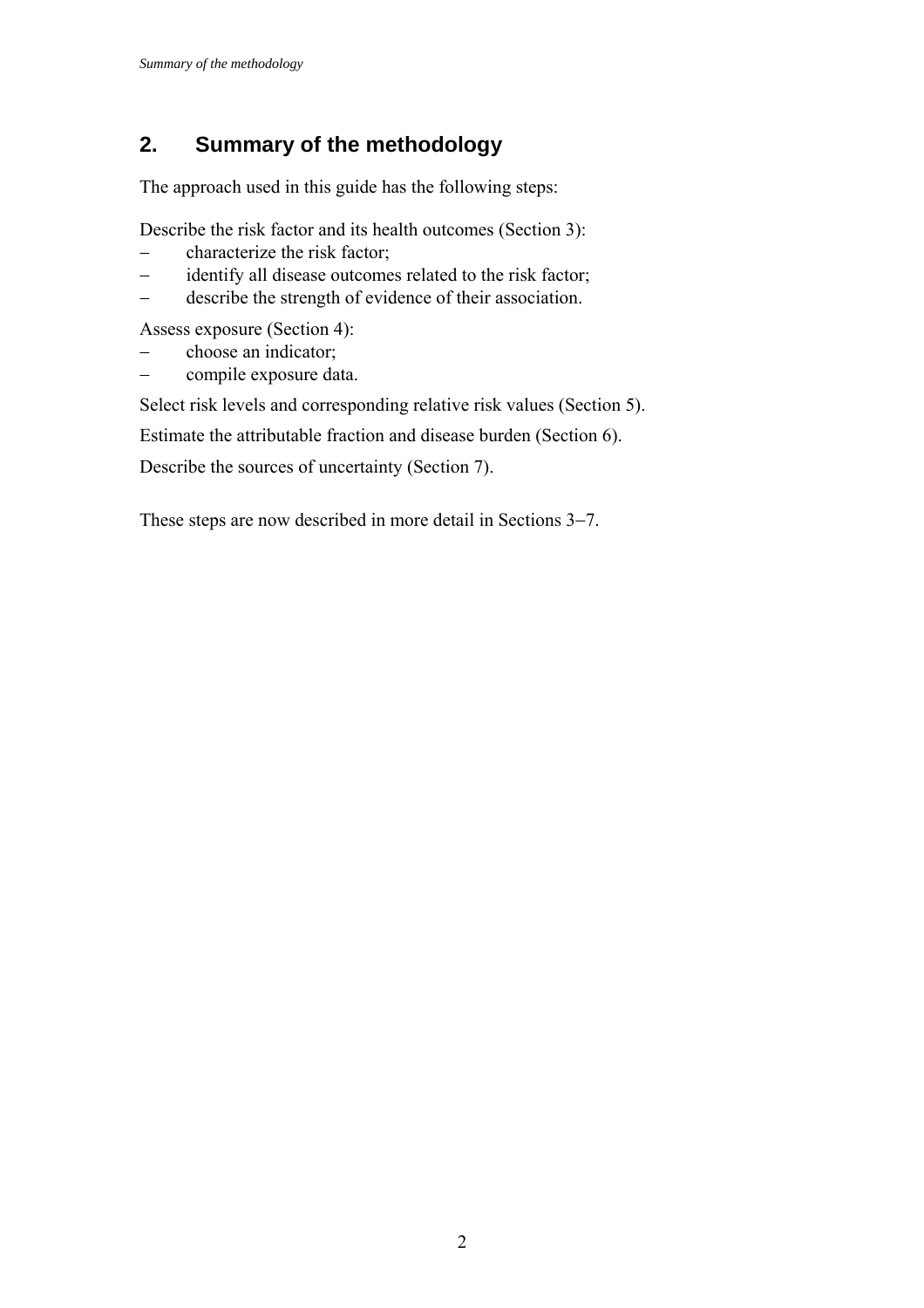### **3. The risk factor and its health outcomes**

### **3.1 Measuring noise levels**

There are a variety of metrics for quantifying noise levels, the most useful of which for measuring sound as a health hazard is described in de Hollander et al. (2004). In general, these metrics are based on physical quantities, which are "corrected" to account for the sensitivity of people to noise. These corrections depend on the noise frequency and characteristics (impulse, intermittent or continuous noise levels), and the source of noise. The following measures are most relevant for assessing occupational noise levels.

*Sound pressure level*. The sound pressure level (L) is a measure of the air vibrations that make up sound. Because the human ear can detect a wide range of sound pressure levels (from 20  $\mu$ Pa to 200 Pa), they are measured on a logarithmic scale with units of decibels (dB) to indicate the loudness of a sound.

*Sound level*. The human ear is not equally sensitive to sounds at different frequencies. To account for the perceived loudness of a sound, a spectral sensitivity factor is used to weight the sound pressure level at different frequencies (A-filter). These A-weighted sound pressure levels are expressed in units of dB(A).

*Equivalent sound levels*. When sound levels fluctuate in time, which is often the case for occupational noise, the equivalent sound level is determined over a specific time period. In this guide, the A-weighted sound level is averaged over a period of time (T) and is designated by LAeq,T. A common exposure period, T, in occupational studies and regulations is 8 h, and the parameter is designated by the symbol,  $L_{Aea,8h}$ .

### **3.2 Disease outcomes related to the risk factor**

In general, the health consequences of a given level of occupational noise are likely to be similar, regardless of the country or region in which the exposure occurs. A single review has therefore been carried out of all well-designed epidemiological studies that link occupational noise exposure to health outcomes, regardless of where the study was conducted.

The review of the literature indicates that noise has a series of health effects, in addition to hearing impairment (Table 1). Some of these, such as sleep deprivation, are important in the context of environmental noise, but are less likely to be associated with noise in the workplace. Other consequences of workplace noise, such as annoyance, hypertension, disturbance of psychosocial well-being, and psychiatric disorders have also been described (de Hollander et al., 2004).

For occupational noise, the best characterized health outcome is hearing impairment. The first effects of exposure to excess noise are typically an increase in the threshold of hearing (threshold shift), as assessed by audiometry. This is defined as a change in hearing thresholds of an average 10 dB or more at 2000, 3000 and 4000 Hz in either ear (poorer hearing) (NIOSH, 1998). NIHL is measured by comparing the threshold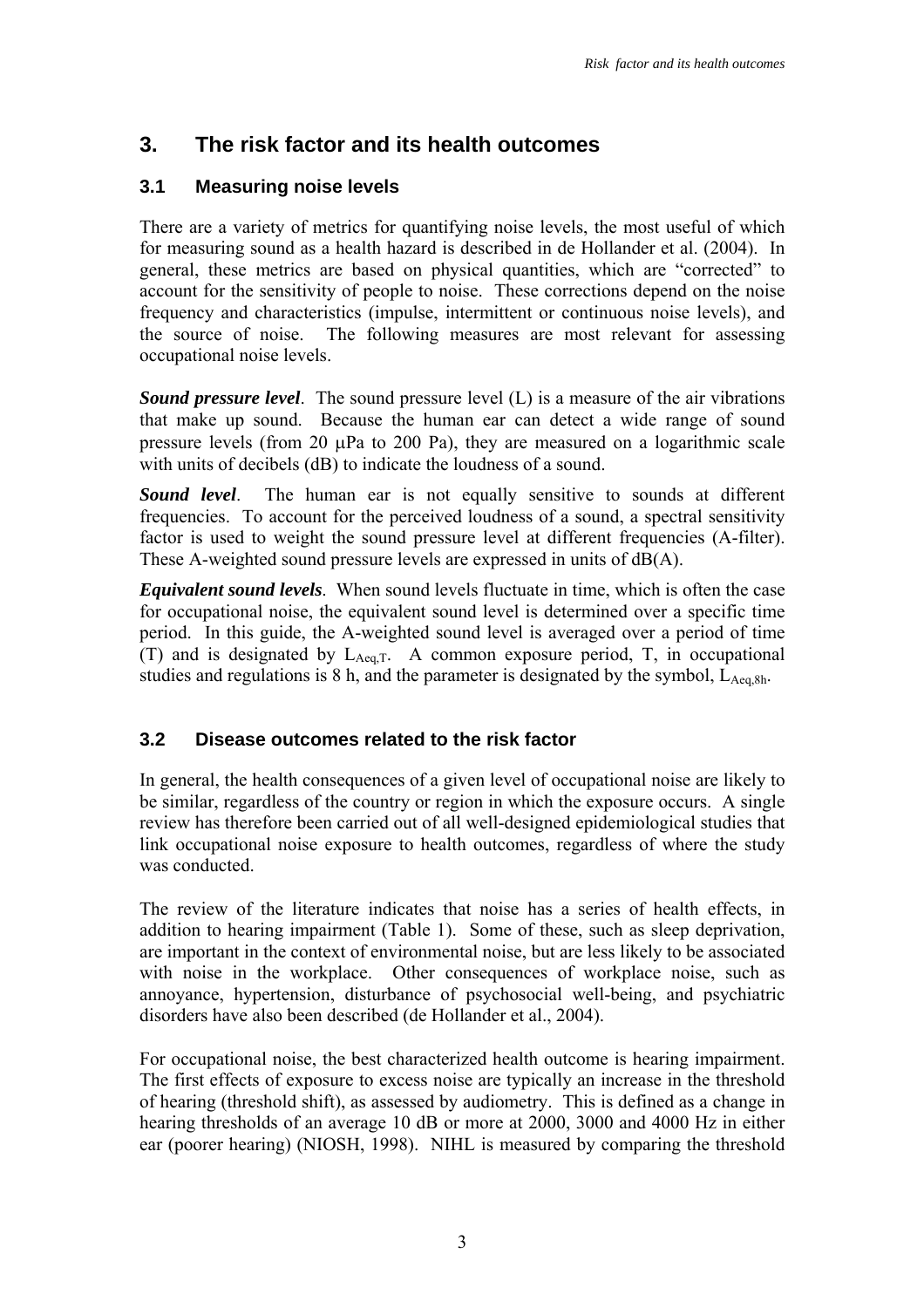of hearing at a specified frequency with a specified standard of normal hearing, and is reported in units of decibel hearing loss (dBHL).

Threshold shift is the precursor of NIHL, the main outcome of occupational noise. It corresponds to a permanent increase in the threshold of hearing that may be accompanied by tinnitus. Because hearing impairment is usually gradual, the affected worker will not notice changes in hearing ability until a large threshold shift has occurred. Noise-induced hearing impairment occurs predominantly at higher frequencies (3000−6000 Hz), with the largest effect at 4000 Hz. It is irreversible and increases in severity with continued exposure.

The consequences of NIHL include:

- − social isolation;
- − impaired communication with coworkers and family;
- − decreased ability to monitor the work environment (warning signals, equipment sounds);
- − increased injuries from impaired communication and isolation;
- − anxiety, irritability, decreased self-esteem;
- − lost productivity;
- − expenses for workers' compensation and hearing aids.

#### **3.3 The strength of the evidence for disease outcomes**

The mechanisms linking occupational noise to the health outcomes described in the following section are relatively direct, and are unlikely to be specific to particular countries or regions. Therefore, although it is useful to obtain local data on the strength of relationships, other studies are usually relevant for assessing the strength of evidence for causality.

Evidence is usually assessed on the grounds of biological plausibility, strength and consistency of association, independence of confounding variables and reversibility (Hill, 1965). From a review of the literature, de Hollander et al. (2004) concluded that psychosocial well-being, psychiatric disorders, and effects on performance are plausible outcomes, but are only weakly supported by epidemiological evidence. Other plausible outcomes include biochemical effects, immune system effects, and birth-weight effects, but again there is limited evidence to support these outcomes.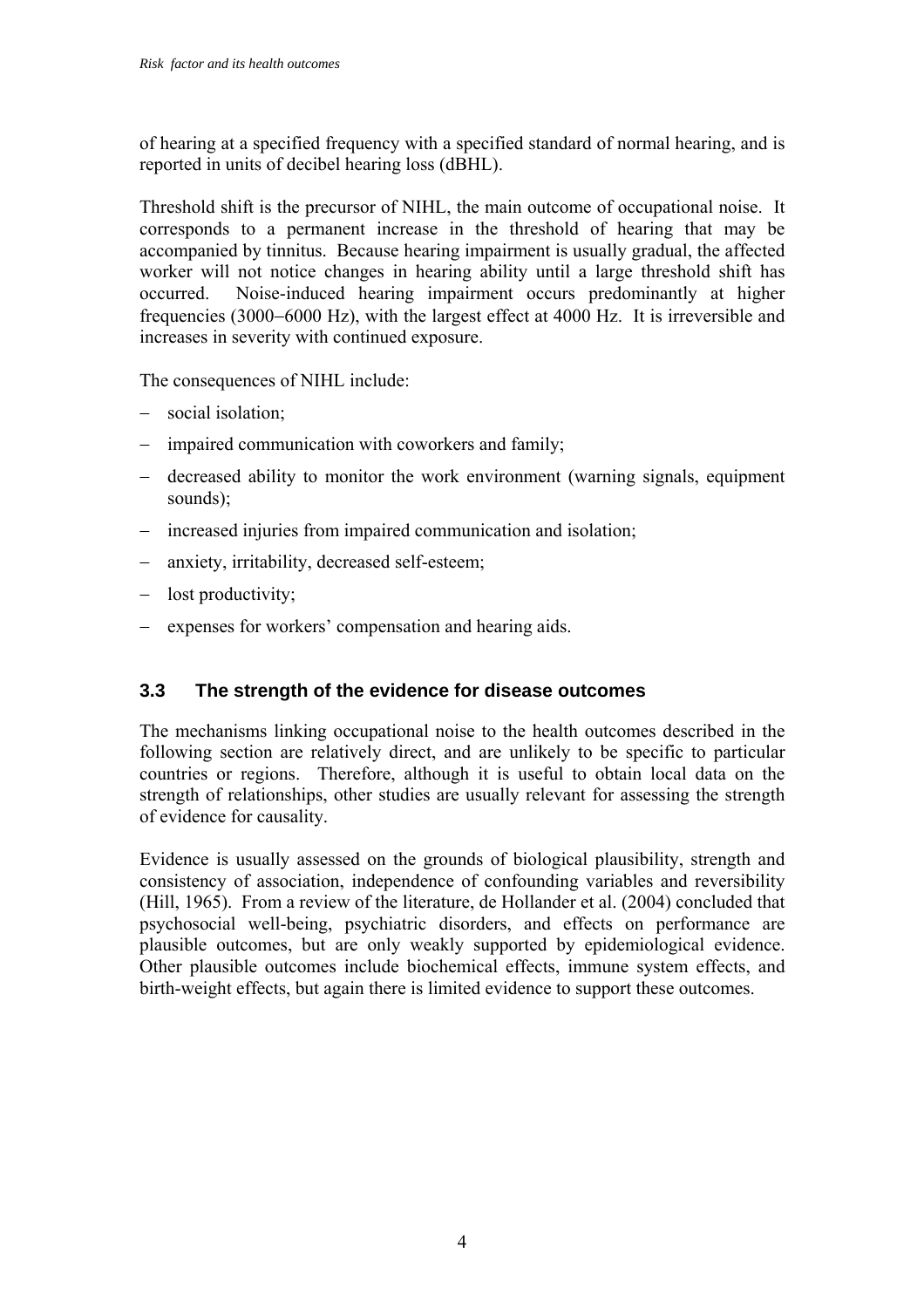| <b>Outcome</b>        | Evidence <sup>b</sup> | Observation threshold (dB(A)) |
|-----------------------|-----------------------|-------------------------------|
| Performance           | limited               |                               |
| Biochemical effects   | limited               |                               |
| Immune effects        | limited               |                               |
| Birth weight          | limited               |                               |
| Annoyance             | sufficient            | (office)<br>$55$              |
|                       |                       | $<$ 85 (industry)             |
| Hypertension          | sufficient            | $55 - 116$                    |
| Hearing loss (adults) | sufficient            | 75                            |
| (unborn children)     | sufficient            | < 85                          |

Table 1 Assessment of reported responses to occupational noise exposure<sup>a</sup>

 $\overline{\phantom{a}}$  Source: adapted from HCN (1999) and de Hollander et al. (2004). b

Evidence describes the strength of evidence for a causal relationship

between noise exposure and the specified health endpoint.

There is stronger evidence of noise-based annoyance, defined as "a feeling of resentment, displeasure, discomfort, dissatisfaction or offence which occurs when noise interferes with someone's thoughts, feelings or daily activities" (Passchier-Vermeer, 1993). Noise annoyance is always assessed at the level of populations, using questionnaires. There is consistent evidence for annoyance in populations exposed for more than one year to sound levels of 37 dB(A), and severe annoyance at about 42 dB(A). Studies have been carried out in Western Europe, Australia and the USA, but there are no comparable studies in developing countries. There is little doubt that annoyance from noise adversely affects human well-being.

A recent meta-analysis reviewed the effects of occupational and environmental noise on a variety of cardiovascular risks, including hypertension, use of anti-hypertension drugs, consultation with a general practitioner or specialist, use of cardiovascular medicines, angina pectoris, myocardial infarction and prevalence of ischaemic heart disease (van Kempen et al., 2002). The analysis showed an association with hypertension, but only limited evidence for an association with the other health outcomes. Reasons for the limited evidence included methodological weaknesses, such as poor (retrospective) exposure assessment, poorly controlled confounding variables, and selection bias (such as the "healthy worker" effect, where the studied populations exclude the least healthy individuals, who may already be absent from work through disability). The meta-analysis showed inconsistencies among individual studies, and summary relative risks were statistically significant in only a limited number of cases. Overall, the causal link is plausible, and the meta-analysis provides support for further investigation of cardiovascular effects in the future. However, the evidence base was not considered to be strong enough for inclusion in the meta-analysis. Consequently, cardiovascular effects were not included in the Global Burden of Disease study, and methods for estimating the cardiovascular effects of noise were not defined (Concha-Barrientos et al., 2004). This guide does not therefore provide information for assessing the cardiovascular effects of noise at national or local levels.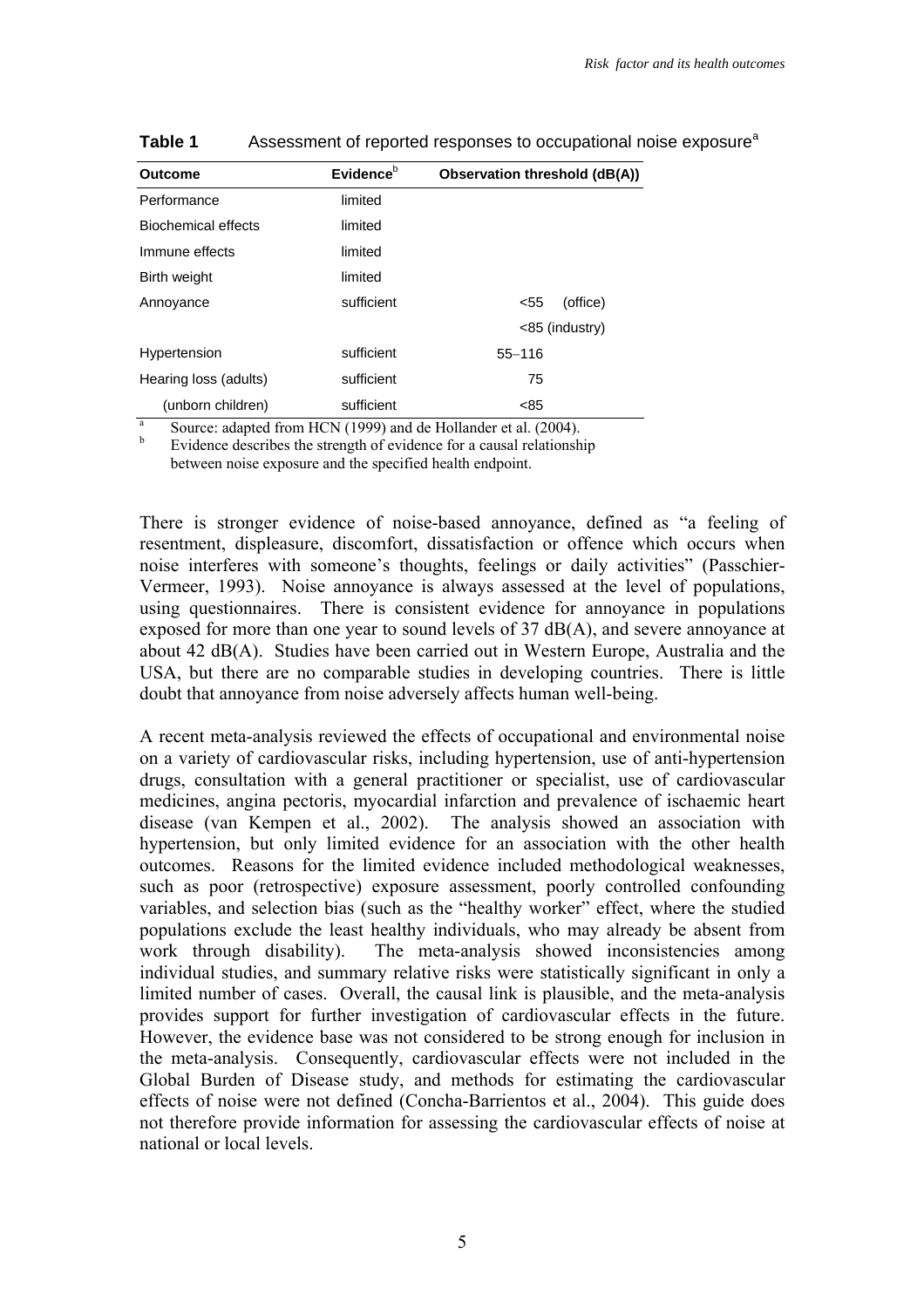In contrast, it is generally accepted that the link between occupational noise and hearing loss is biologically obvious (i.e. there is a clear mechanistic pathway between the physical properties of noise and damage to the hearing system). The link is also supported by epidemiological studies that compared the prevalence of hearing loss in different categories of occupations, or in particularly noisy occupations (e.g. Arndt et al., 1996; Waitzman & Smith, 1998; Hessel, 2000; Palmer, Pannett & Griffin, 2001). The studies showed a strong association between occupational noise and NIHL, an effect that increased with the duration and magnitude of the noise exposure. For example, the risk for "blue-collar" construction workers was 2 to >3.5-fold greater than that for "white-collar" workers in other industries (Waitzman & Smith, 1998) (Table 2). Although other factors may also contribute to hearing loss, such as exposure to vibrations, ototoxic drugs and some chemicals, the association with occupational noise remains robust after accounting for these influences. There is also epidemiological evidence for an effect of high levels of occupational exposure on hearing loss in unborn children (e.g. Lalande, Hetu & Lambert, 1986), but there was not considered to be enough information to calculate associated impacts for the Global Burden of Disease study, and it is not covered further in this guide.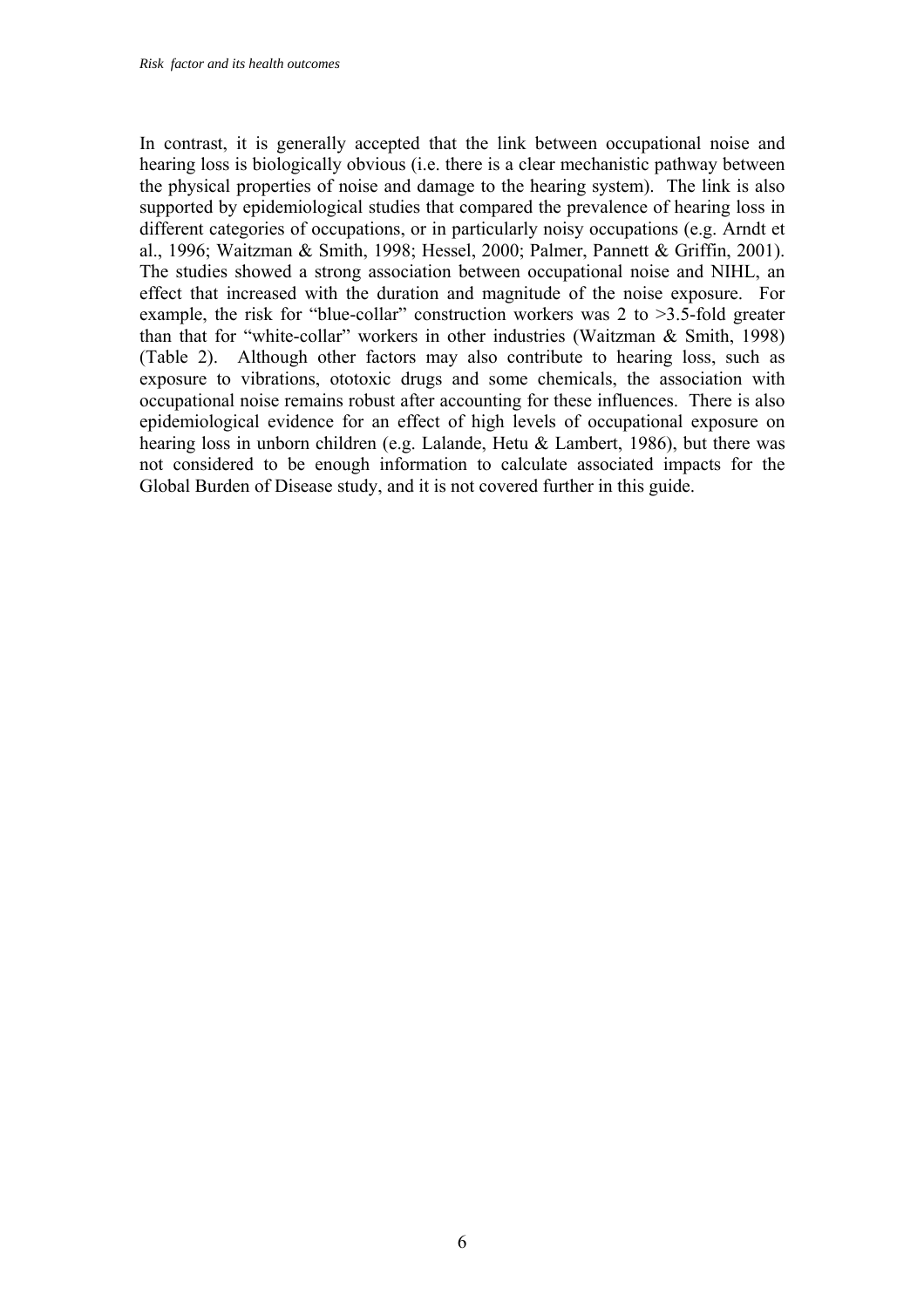| <b>Country</b>             | <b>Source</b>                                                                                                                                                               | Definition of hearing impairment                                                                                     | <b>Population group</b>    | <b>Prevalence</b><br>ratio | 95% CI <sup>b</sup> |
|----------------------------|-----------------------------------------------------------------------------------------------------------------------------------------------------------------------------|----------------------------------------------------------------------------------------------------------------------|----------------------------|----------------------------|---------------------|
| Germany                    | Arndt et al. (1996)                                                                                                                                                         | Greater than 105 dBHL at 2, 3 or 4 kHz (corresponds to >35<br>dBHL).                                                 | Carpenters                 | 1.77                       | $1.48 - 2.12$       |
|                            |                                                                                                                                                                             |                                                                                                                      | Unskilled workers          | 1.75                       | $1.47 - 2.09$       |
|                            |                                                                                                                                                                             |                                                                                                                      | Plumbers                   | 1.49                       | $1.19 - 1.85$       |
|                            |                                                                                                                                                                             |                                                                                                                      | Painters                   | 1.20                       | $0.96 - 1.49$       |
|                            |                                                                                                                                                                             |                                                                                                                      | Plasterers                 | 1.29                       | $1.05 - 1.59$       |
|                            |                                                                                                                                                                             |                                                                                                                      | <b>Blue-collar workers</b> | 1.00                       |                     |
|                            |                                                                                                                                                                             |                                                                                                                      | Overall                    | 1.50                       | $1.29 - 1.82$       |
| Canada                     | <b>Hessel (2000)</b>                                                                                                                                                        | Greater than 105 dB HL at 2, 3 or 4 kHz (corresponds to >35<br>dBHL).                                                | <b>Plumbers</b>            | 2.91                       | NA <sup>c</sup>     |
|                            |                                                                                                                                                                             |                                                                                                                      | <b>Boilermakers</b>        | 3.88                       | <b>NA</b>           |
|                            |                                                                                                                                                                             |                                                                                                                      | Electricians               | 1.46                       | <b>NA</b>           |
|                            |                                                                                                                                                                             |                                                                                                                      | White-collar workers       | 1.00                       | <b>NA</b>           |
| Great Britain <sup>d</sup> | Palmer, Pannett &<br>Severe: wearing a hearing aid, or having great difficulty in both<br>Griffin (2001)<br>ears in hearing conversation in a quiet room (equivalent to >45 |                                                                                                                      | Male                       | 2.90                       | <b>NA</b>           |
|                            |                                                                                                                                                                             | dBHL).                                                                                                               | Female                     | 1.80                       | <b>NA</b>           |
|                            |                                                                                                                                                                             | Moderate and worse: reported moderate difficulty in hearing<br>conversation in a quiet room (equivalent to 45 dBHL). | Male                       | 3.60                       | <b>NA</b>           |
|                            |                                                                                                                                                                             |                                                                                                                      | Female                     | 2.90                       | <b>NA</b>           |

#### **Table 2** Prevalence ratio for occupational noise-induced hearing impairment<sup>a</sup>

<sup>a</sup> The data are taken from all available studies.  $\overrightarrow{C}$  CI = confidence interval.  $\overrightarrow{C}$  NA = not available in the original study.

Prevalence ratios are based on self-reported hearing impairment. Prevalence of "ever employed in a noisy job" was compared against "never exposed in a noisy job". A noisy job was defined as one "where there was a need to shout to be heard".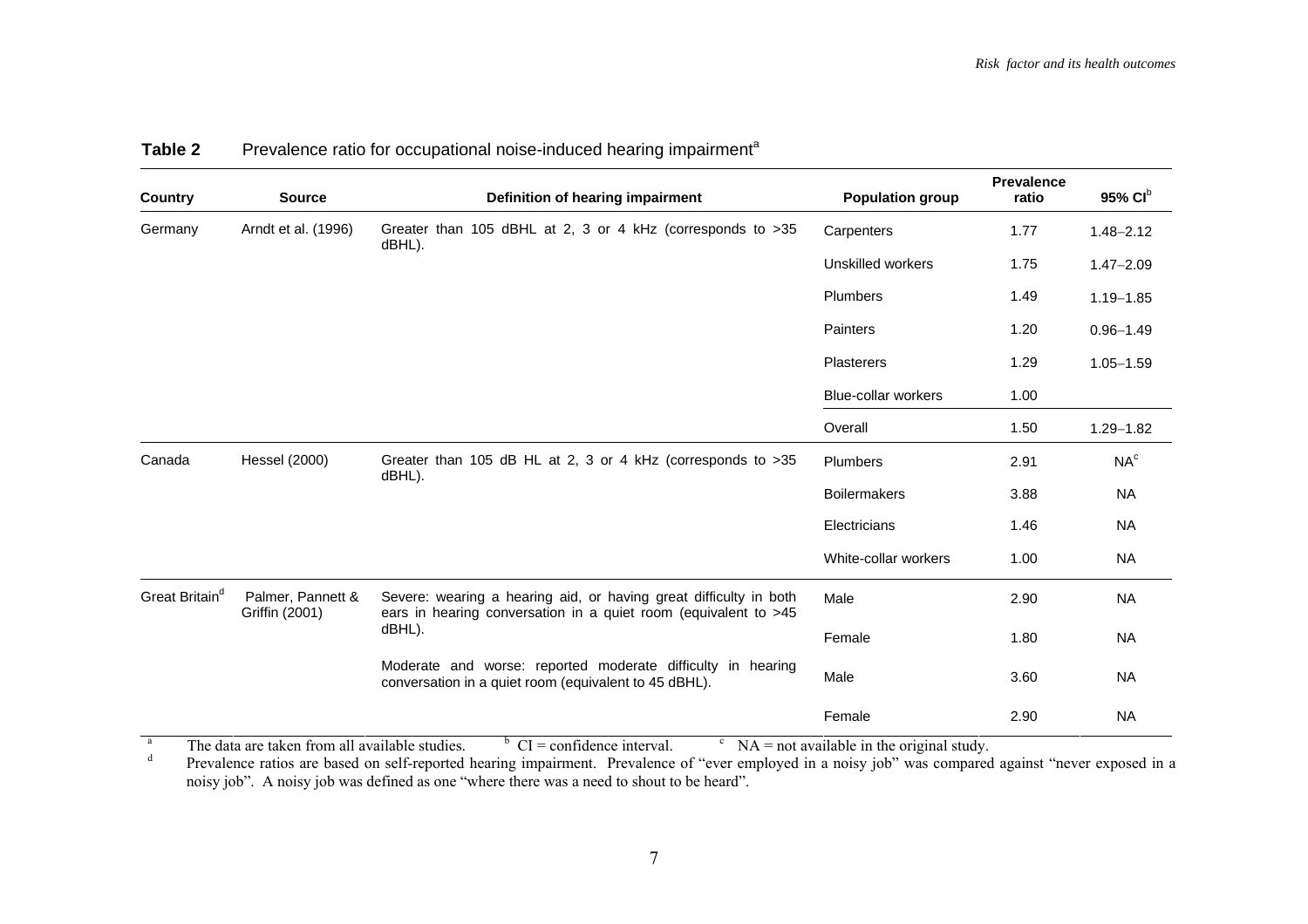### **3.4 Health outcomes to include in the burden of disease assessment**

The selection of a health outcome should be made principally on the strength of the evidence of causality and on the availability of information for quantifying health impacts. It is also important that the health outcome has been assessed within the study population, or can reasonably be extrapolated from other populations. There are several possible sources for health statistics, including national health statistics, a national burden of disease study, or "prior estimates" provided by WHO. More details about these sources are provided in the introductory volume to this series (Prüss-Üstün et al., 2003).

Depending on the aim of the study, it may be preferable to assess disease burden in terms of attributable disease incidence, or overall disease burden, using summary measures of population health such as DALYs (Murray, Salomon & Mathers, 2000). This will allow the health burden to be compared for different geographical areas, and with the health burden from other risk factors. A goal of burden of disease assessments is to maximize the compatibility of frameworks for assessing the burden of disease for risk factors. Using the same framework promotes this goal by ensuring that the same method is used to measure the incidence and severity of disability associated with each disease.

Applying these criteria, it is clear that NIHL should be included in any national assessment, as it is strongly supported by epidemiological evidence, and is one of the health outcomes often assessed in national health statistics and as part of WHO burden of disease assessments. It is generally most straightforward to exclude outcomes such as annoyance, as they are not a formally defined health outcome *per se*. Should annoyance cause other health outcomes, such as hypertension and associated cardiovascular disease, then other outcomes could be considered. If there is a strong local reason for including such outcomes, then it is possible either to assess comparative disability weights independently, to take them from other studies (e.g. de Hollander et al., 2004), or to extrapolate them from similar health outcomes. You should be aware that an independent assessment of the severity of such outcomes introduces additional uncertainty when the results are compared with other risk factors or geographical areas.

This guide follows the previous global assessment of occupational noise, in that only the effects of occupational noise on NIHL are assessed. Several definitions of hearing impairment are available in the literature. In the occupational setting, hearing impairment is generally defined as " a binaural pure-tone average for the frequencies of 1000, 2000, 3000 and 4000 Hz of greater than 25 dBHL" (NIOSH, 1998; Sriwattanatamma & Breysse, 2000*)*. While this definition is widely used, it does not correspond to the WHO definition of disabling hearing loss (i.e. with an associated disability weight, and corresponding to a quantifiable burden of disease). This level of hearing impairment is defined as "permanent unaided hearing threshold level for the better ear of 41 dBHL or greater for the four frequencies 500, 1000, 2000 and 4000 kHz" (Table 3). In this guide, we describe the steps necessary to calculate a prevalence of hearing loss that corresponds to the WHO definition, as it is preferable for burden of disease assessments. A straightforward procedure for converting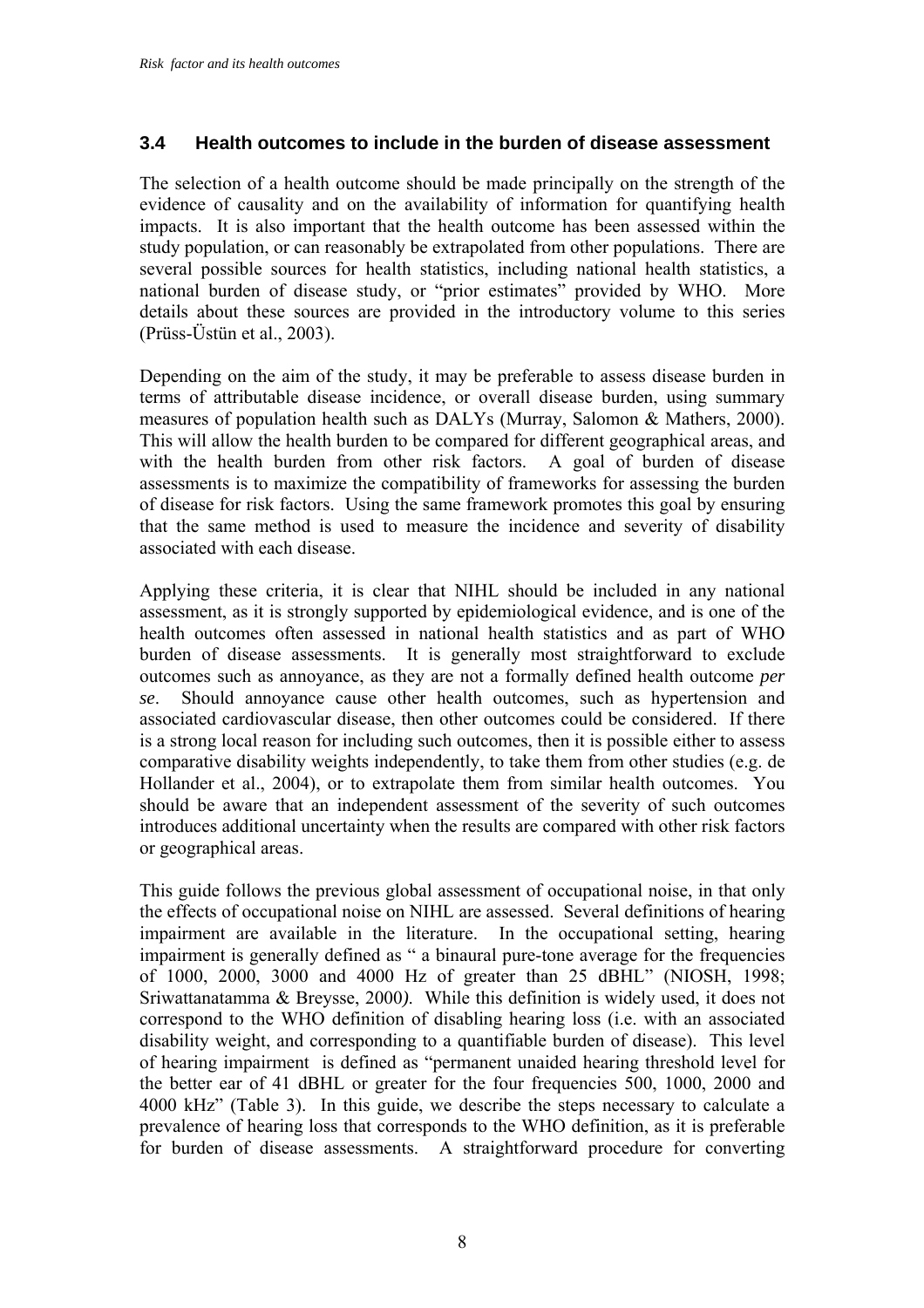between the different levels of impairment is described in Section 5. This conversion procedure is supported by large epidemiological studies, and should therefore introduce only a small additional uncertainty into the estimation.

|               | rapie o                                    | Delimition of nearing impairment   |                                                                 |  |
|---------------|--------------------------------------------|------------------------------------|-----------------------------------------------------------------|--|
|               | <b>Grade of hearing Impairment</b>         | Audiometric ISO value <sup>b</sup> | <b>Performance</b>                                              |  |
| $\Omega$      | no impairment                              | <25 dB (better ear)                | No, or very slight, hearing problems.<br>Able to hear whispers. |  |
|               | slight impairment                          | 26–40 dB (better ear)              | Able to hear and repeat words spoken<br>in normal voice at 1 m. |  |
| $\mathcal{P}$ | moderate impairment                        | 41-60 dB (better ear)              | Able to hear and repeat words using<br>raised voice at 1 m.     |  |
| 3             | severe impairment                          | 61-80 dB (better ear)              | Able to hear some words when<br>shouted into better ear.        |  |
| 4             | profound impairment,<br>including deafness | >81 dB (better ear)                | Unable to hear and understand even a<br>shouted voice.          |  |

**Table 3** Definition of hearing impairment<sup>a</sup>

 $\frac{a}{b}$  Source: based on WHO (1991).

b International Organization for Standardisation, average of 500, 1000, 2000, 4000 Hz.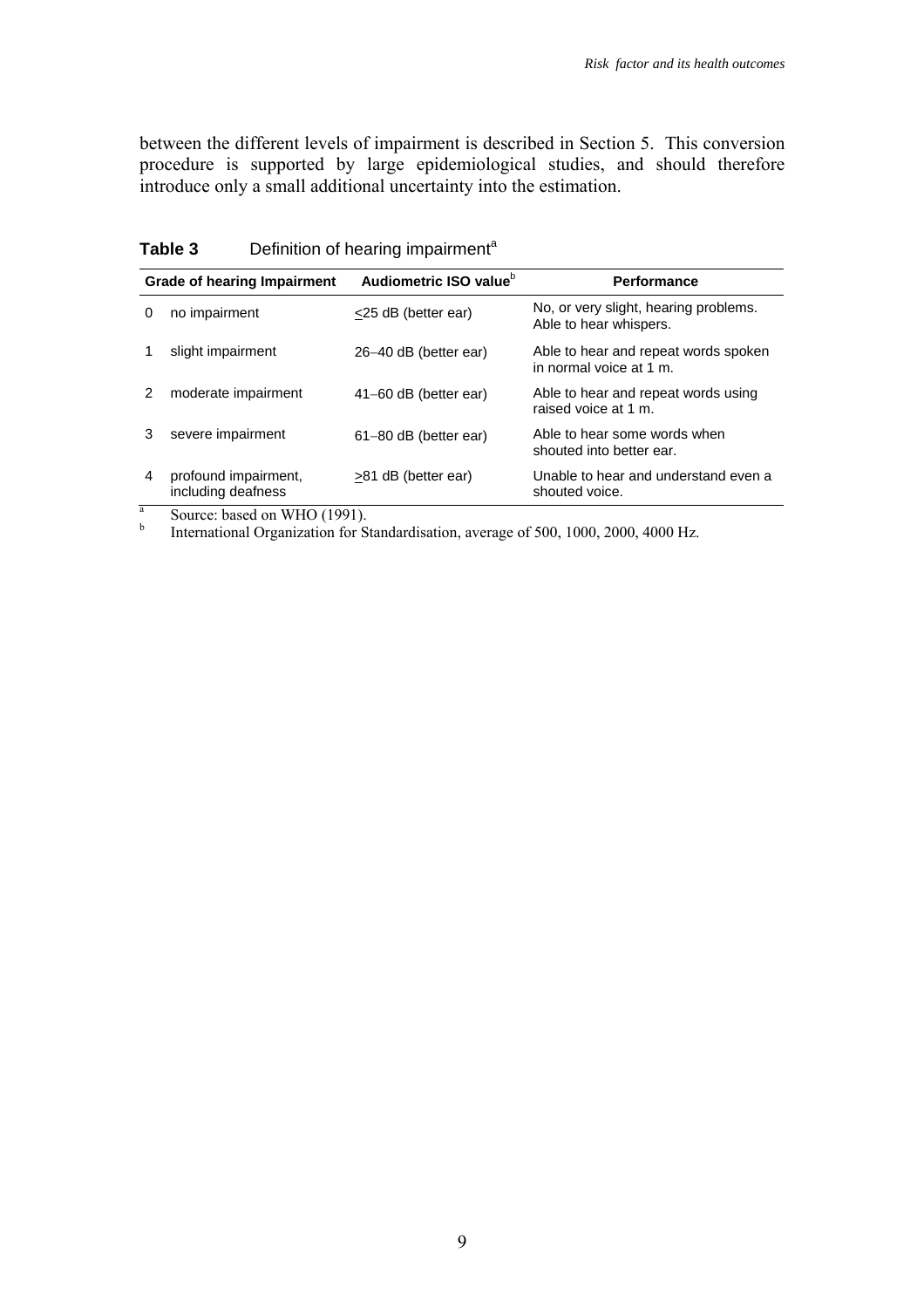### **4. Exposure**

### **4.1 Definition of the exposure indicator**

The most appropiate exposure measurement for occupational noise is the A-weighted decibel,  $dB(A)$ , usually averaged over an 8-hour working day ( $L_{Aea,8h}$  see Section 3) There is a strong correlation between this parameter and the ability of the noise hazard to damage human hearing. It is frequently measured in the workplace, and is also the most commonly used epidemiological measurement of exposure. Exposure is initially measured as a continuous variable, and theoretically could be treated as such in asessing the burden of disease. This is impractical, however, as many surveys report exposure above and below cut-off values, rather than as a distribution. For example, the following categories are widely applied because they correspond to regulatory limits in developed (usually 85  $dB(A)$ ) and many developing (usually 90  $dB(A)$ ) countries for an 8-hour day (Hessel & Sluis-Cremer, 1987; Alidrisi et al., 1990; Shaikh, 1996; Hernandez-Gaytan et al., 2000; Osibogun, Igweze & Adeniran, 2000; Sriwattanatamma & Breysse, 2000; Ahmed et al., 2001):

- − minimum noise exposure: <85 dB(A)
- − moderately high noise exposure: 85−90 dB(A)
- − high noise exposure: >90 dB(A).

### **4.2 Determining the distribution of exposure in the population**

The most accurate assessments of health impacts at the national level are obtained from local exposure data, since population exposure distributions can vary between countries. The most commonly used methods to assess health impacts are:

- − area surveys: noise levels are measured at different sites across an area, such as sites throughout a factory;
- − dosimetry: a person's cumulative exposure to noise over a period of time is measured with a dosimeter;
- − engineering surveys: noise is measured using a range of instruments.

Ideally, representative data will be available on the average levels of occupational noise for all major occupations within the country, either from the published scientific literature or from other sources of data. If such data are not available, epidemiological surveys can be carried out to determine the distribution of noise exposure by occupation. In practice, such data often will not be available, and the distribution will have to be estimated from existing sources of information. To do so, assumptions will need to be made, which will increase the uncertainty of the estimation, and this should be made explicit in the results.

A reasonable estimate of the exposure distribution can be obtained by extrapolating from existing data for studies undertaken elsewhere, provided that the data are from similar occupational environments. Studies have shown that the most important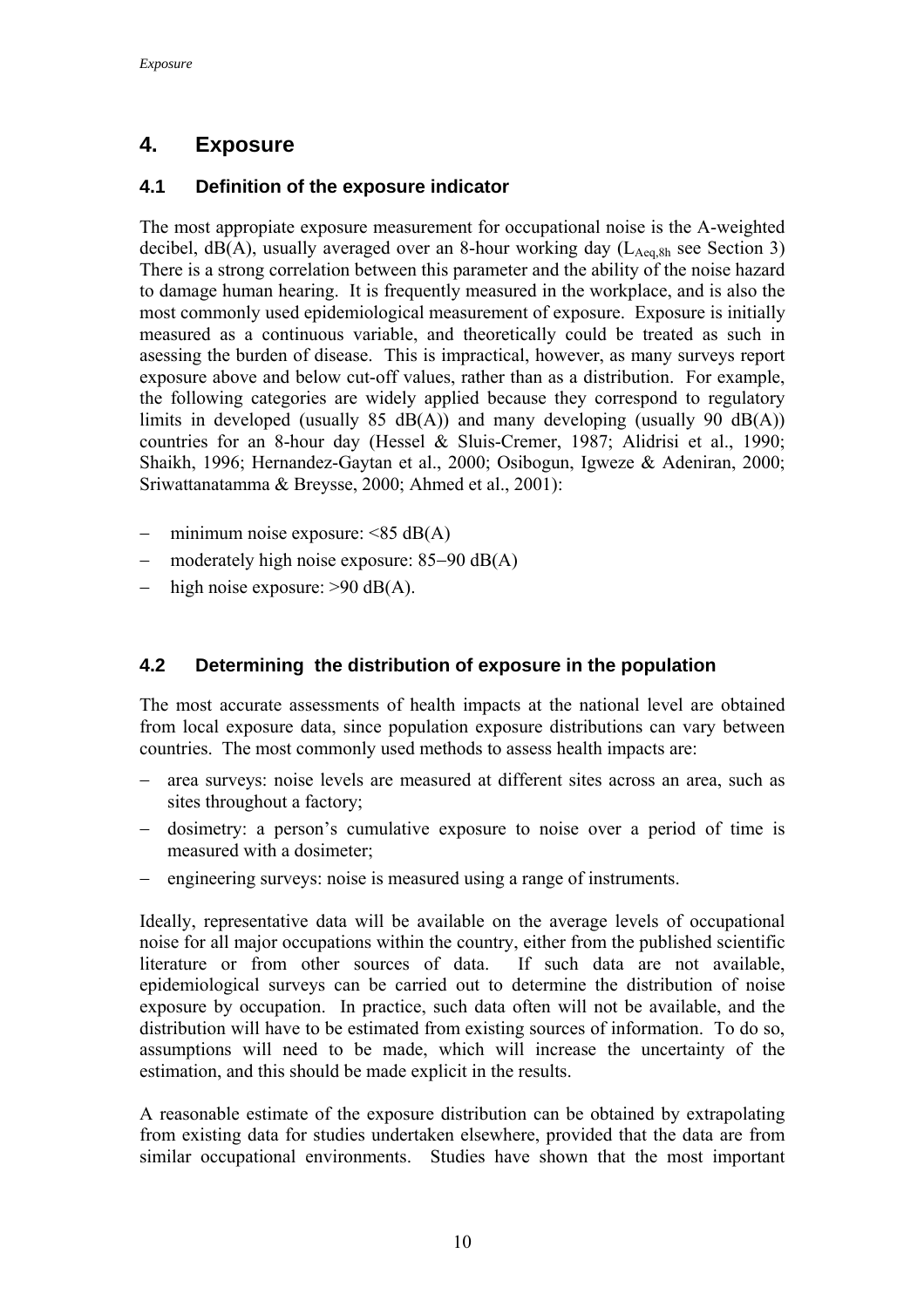determinant of exposure level is worker occupation. Industry-specific studies in the USA showed that 44% of carpenters and 48% of plumbers reported they had a perceived hearing loss, and 90% of coal miners have hearing impairment by age 52 years. Also, it is estimated that 70% of male metal/nonmetal miners will have hearing impairment by age 60 years (NIOSH, 1991). Within an occupation, several workplace-specific factors will also influence the level of exposure. These factors include the type of facility and process; the raw materials, machinery and tools used; whether there are engineering and work practice controls; and whether personal protective devices are used and properly maintained. These factors are likely to vary between countries (e.g. personal protective devices may be more commonly used in developed countries than in developing countries). Such factors should be taken into consideration when estimating the distribution of exposure for a workforce, and extrapolations should be made from data for comparable occupations in comparable countries.

The Global Burden of Disease study estimated exposure distributions using an occupational category approach, modified to reflect the different noise exposures for occupations in different economic subsectors. This approach can be applied at the national level, using country data where available, or by extrapolating from data for other studies if local data are not available.

The first step is to assess the proportion of workers in each occupational category that is exposed to at least moderately high occupational noise levels  $(>85 \text{ dB}(A))$ ; see Table 4). If these data are not available from national surveys, the distribution can be based on the results of a large survey in the USA (DHHS, 1986; NIOSH, 1998).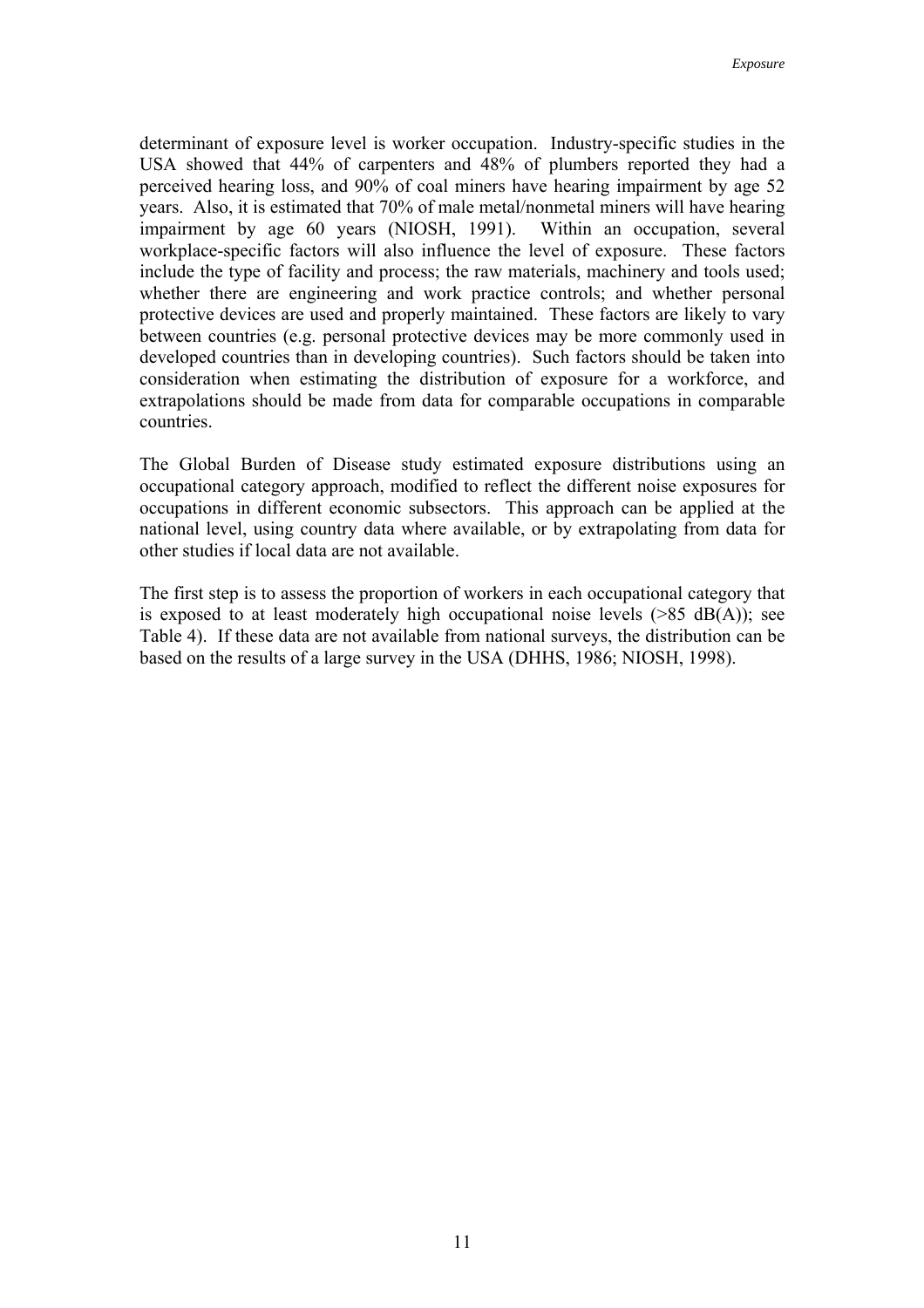|                              | <b>Occupational category</b> |                     |                 |              |                 |      |                                     |
|------------------------------|------------------------------|---------------------|-----------------|--------------|-----------------|------|-------------------------------------|
| <b>Economic</b><br>subsector | Profess-<br>ional            | Adminis-<br>trative | <b>Clerical</b> | <b>Sales</b> | <b>Services</b> |      | Agriculture Production <sup>b</sup> |
| Agriculture                  | 0.05                         | 0.05                | 0.05            | 0.12         | 0.12            | 0.20 | 0.20                                |
| Mining                       | 0.05                         | 0.05                | 0.05            | 0.12         | 0.12            | 0.20 | 0.85                                |
| Manufacturing                | 0.05                         | 0.05                | 0.05            | 0.12         | 0.12            | 0.20 | 0.22                                |
| Electricity                  | 0.05                         | 0.05                | 0.05            | 0.12         | 0.12            | 0.20 | 0.15                                |
| Construction                 | 0.05                         | 0.05                | 0.05            | 0.12         | 0.12            | 0.20 | 0.18                                |
| Trade                        | 0.02                         | 0.02                | 0.02            | 0.12         | 0.12            | 0.20 | 0.13                                |
| Transportation               | 0.02                         | 0.02                | 0.02            | 0.12         | 0.12            | 0.20 | 0.12                                |
| Finance <sup>c</sup>         | 0.02                         | 0.02                | 0.02            | 0.12         | 0.12            | 0.20 | 0.02                                |
| Services                     | 0.02                         | 0.02                | 0.02            | 0.12         | 0.12            | 0.20 | 0.03                                |

#### **Table 4** Proportion of workers in each occupational category and economic subsector exposed to noise levels  $>85$  dB(A)<sup>a</sup>

 $a$  Source: NIOSH (1998).

b Figures shown in normal typeface are derived by expert judgement. Figures in italics are derived by extrapolation from the most relevant subsector in the production worker survey.<br>Figures in bold indicate direct measurements.

 $\degree$  Based on a figure of 1.5% for the proportion of "business services" workers exposed to noise.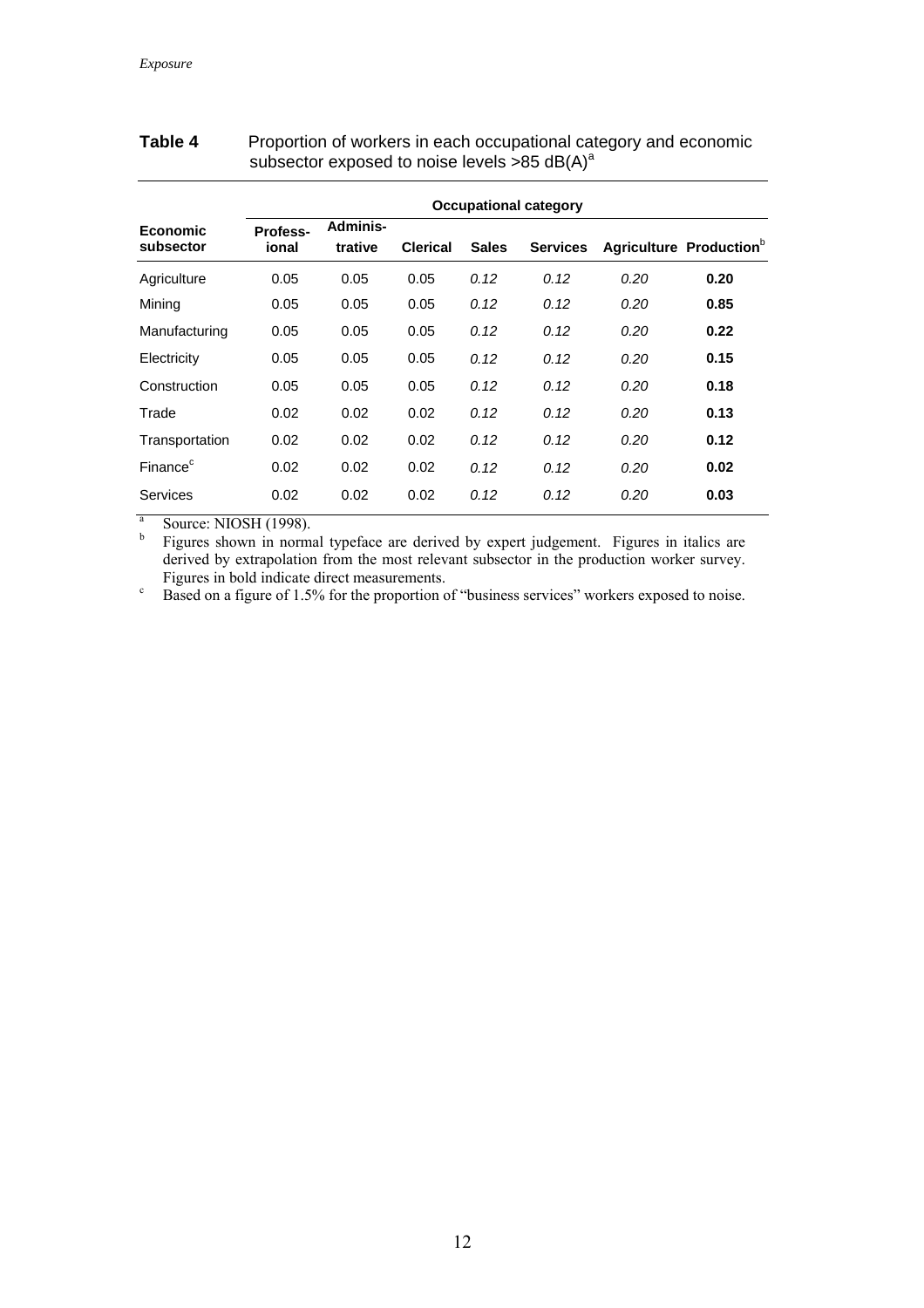For each occupational category, the proportion of production workers exposed to high noise levels (i.e.  $>90$  dB(A)) is estimated from a survey of over 9 million production workers in the USA carried out by the USA Occupational Safety and Health Administration in 1981 (cited in NIOSH 1991; DHHS, 1986). These figures are shown in bold font in Table 4. Of the 6 063 000 production workers with exposures at or above 85 dB(A), 3 407 000 (or 56%) were exposed to noise levels above 90 dB(A). We therefore estimate that among production workers exposed at or above 85  $dB(A)$ , half were exposed at 85–90 dB(A), and half were exposed at >90 dB(A). Exposures in the remaining occupational categories and economic subsectors are estimated either by extrapolation from the most relevant subsector of the survey of production workers (figures shown in italics in Table 4), or by expert judgement (shown in normal typeface). It is also assumed, based on expert judgement, that of the agricultural workers and sales and service workers exposed at or above 85 dB(A), approximately 70% are exposed at 85–90 dB(A), and 30% at >90 dB(A). All professional, administrative, and clerical workers with noise exposure at or above 85  $dB(A)$  are assumed to be in the 85–90 dB(A) exposure level.

It may be necessary to adjust these proportions, depending on the characteristics of the country in which the assessment is undertaken. In developing countries, because hearing conservation programmes are rare, the global assessment assumed that only 5% of the production workers would be exposed at the 85–90 dB(A) level, and 95% would be exposed at the >90 dB(A) level. Also, 95% of the agricultural workers exposed at or above 85 dB(A) are assigned to the  $85-90$  dB(A) level, because mechanization is not widespread in countries in WHO developing subregions (e.g. WHO D and E subregions; see Annex 1).

The second step consists of defining the proportions of workers in each economic subsector, by occupational category. These data may be available from national labour offices, or from statistics reported to the ILO. The third step simply consists of multiplying the previous tables together (i.e. for each economic subsector, the proportion of workers in each occupation is multiplied by the proportion of workers in the occupation exposed to moderately high, or high, noise levels). Next, the proportion of the working population in each economic subsector is determined by gender. In the fifth step, these values are multiplied by the proportion of workers in the occupational category exposed to the specific noise level. The series of calculations is performed for all economic subsectors, and the results summed to give the proportion of the total working population that is exposed at each noise level.

The next step accounts for the fact that not all of the population is involved in formal work, by defining the proportion of the working-age population that is currently employed. This should be done separately for males and females. Accuracy can be further improved by specifying levels of employment for different age groups within the working-age population. Finally, the overall population exposure is given by multiplying the proportion of the working population exposed at each exposure level, by the proportion of the total population in work.

Table 5 summarizes these steps and the sources of data necessary to complete them, and gives example calculations for the proportion of the male working-age population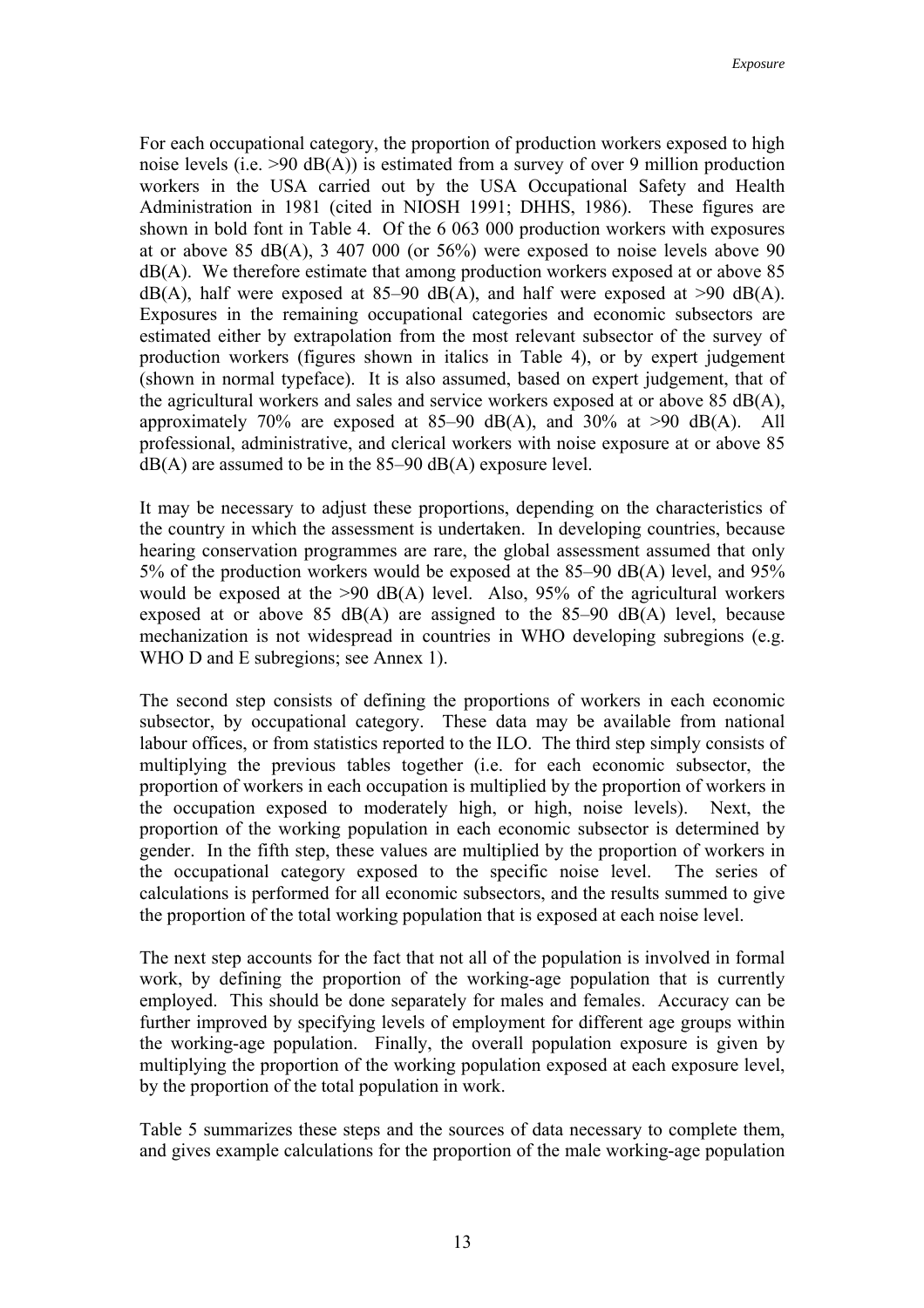in the USA that is exposed to moderately high noise levels. To give a complete assessment of the exposure distribution, the calculations would be repeated for exposure to high noise levels, and for females as well as males.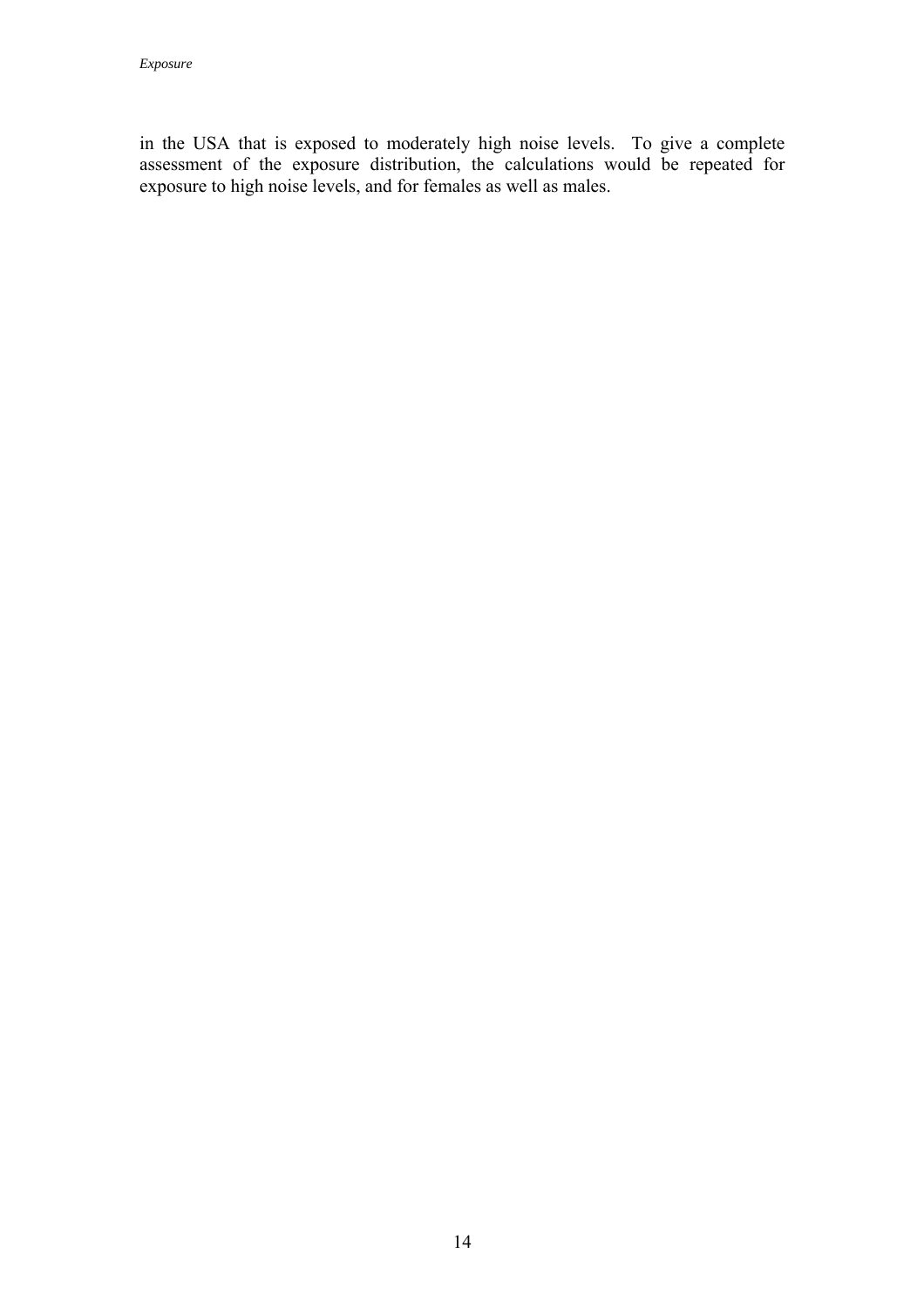#### **Table5** Assessing occupational exposure to noise

| <b>Step</b>                                                                                                                                                                                                            | Data source                                                      | Example for exposure to moderately high noise<br>(85-90 dB(A)), USA males                                                                                                                                                                                                                                                                                                                                                                                  |
|------------------------------------------------------------------------------------------------------------------------------------------------------------------------------------------------------------------------|------------------------------------------------------------------|------------------------------------------------------------------------------------------------------------------------------------------------------------------------------------------------------------------------------------------------------------------------------------------------------------------------------------------------------------------------------------------------------------------------------------------------------------|
| 1. For each occupational group within each economic<br>subsector, estimate the proportion of workers exposed to<br>moderately high (85–90 dB(A)) and high (>90 dB(A)) levels<br>of noise.                              | National noise-exposure<br>surveys, or NIOSH study<br>(Table 4). | 22% of workers in the production occupational category of the<br>manufacturing economic subsector are exposed to noise above<br>85 dB(A). Half of these (11%) are exposed to noise levels of 85-<br>90 dB(A) (the remaining half are exposed to >90 dB(A)).                                                                                                                                                                                                |
| 2. Determine the distribution of occupations between the nine<br>economic subsectors.                                                                                                                                  | National labour offices or the<br>ILO.                           | 12% of workers in the manufacturing subsector are in the<br>professional category, 13% in administration, 10% in clerical, 4%<br>in sales, 1% in service, none in agriculture, 59% in production.                                                                                                                                                                                                                                                          |
| 3. Using the tables developed for Step 1 and Step 2, estimate<br>the proportion of the working population exposed to<br>moderately high noise levels for each of the nine economic<br>subsectors, and sum the results. | Derived from the outputs of<br>Steps 1 and 2.                    | 11% $\times$ 59%, or 6.5% of production workers in manufacturing in<br>the USA are exposed to noise levels of 85-90 dB(A). Repeating<br>the calculation for other occupations in manufacturing, and<br>summing, gives a value of 8.8% for all workers in manufacturing<br>exposed to noise levels 85-90 dB(A).                                                                                                                                             |
| 4. For each gender, determine the proportion of the labour<br>force working in the nine economic subsectors.                                                                                                           | National labour offices or ILO.                                  | Approximately 4% of males work in agriculture, 1% in mining,<br>22% in manufacturing, etc.                                                                                                                                                                                                                                                                                                                                                                 |
| 5. Determine the proportion of the labour force exposed to<br>elevated noise levels for each of the nine economic<br>subsectors, and sum the values.                                                                   | Derived from the outputs of<br>Steps 3 and 4.                    | 8.8% of manufacturing workers are exposed to noise levels of<br>85-90 dB(A), and 22% of the male labour force works in<br>manufacturing. Multiplying these figures gives 1.9% of the male<br>labour force is exposed to noise levels of 85–90 dB(A) in<br>manufacturing. Repeating for the other economic subsectors,<br>and summing, gives a figure of 6.6% for the proportion of the total<br>male labour force exposed to moderately high noise levels. |
| 6. Determine the overall proportion of the working-age<br>population, 15-64 years old, in the labour force, as well as<br>the corresponding proportions for males and females.                                         | National labour offices or ILO.                                  | 87% of males 15–64 years old participate in the labour force.                                                                                                                                                                                                                                                                                                                                                                                              |
| 7. Determine the overall population exposure by adjusting the<br>proportion of the labour force exposed to elevated noise<br>levels for the participation of the population in the labour<br>force.                    | Derived from the outputs of<br>Steps 5 and 6.                    | The value of 6.6% for the proportion of the male labour force<br>exposed to noise levels of 85–90 dB(A) is adjusted by multiplying<br>this figure by the participation of males in the labour force (87%).<br>The result is that 5.7% of the male population 15-64 years old is<br>exposed to moderately high noise levels.                                                                                                                                |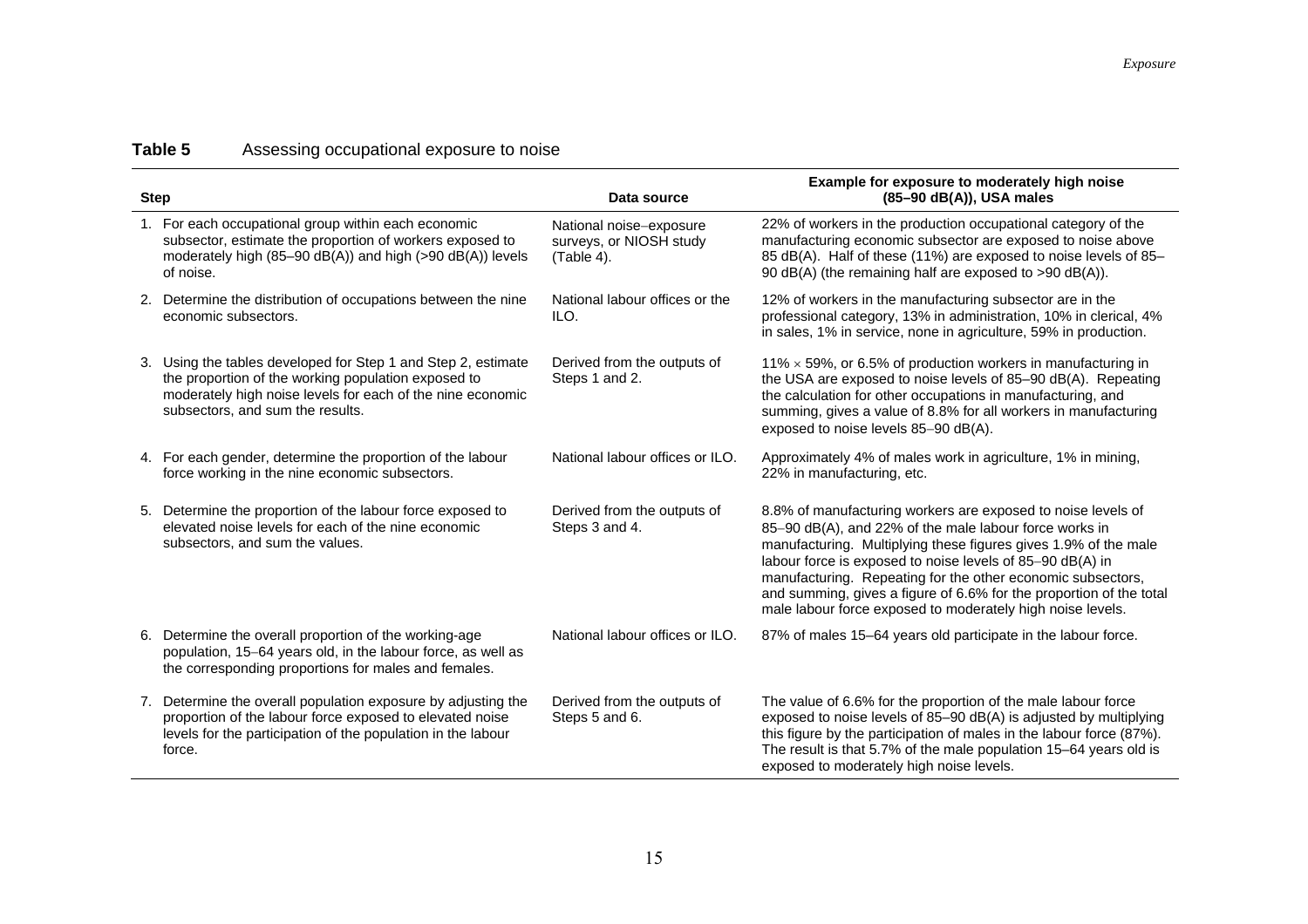Estimates for the prevalence of noise exposure, determined using the described method, are shown in Table 6. The figures assume there are equal employment rates in all age groups of the working-age population.

| Table 6 | Proportion of the working-age population in the USA occupationally                |
|---------|-----------------------------------------------------------------------------------|
|         | exposed to noise levels of 85–90 $dB(A)$ and >90 $dB(A)$ , by gender <sup>a</sup> |

| Gender  | Labour force<br>exposed |             | <b>Proportion in</b><br>labour force | <b>Working-age population</b><br>exposed |             |  |
|---------|-------------------------|-------------|--------------------------------------|------------------------------------------|-------------|--|
|         | $85 - 90$ dB(A)         | $>90$ dB(A) |                                      | $85 - 90$ dB(A)                          | $>90$ dB(A) |  |
| Males   | 0.066                   | 0.038       | 0.870                                | 0.057                                    | 0.033       |  |
| Females | 0.054                   | 0.026       | 0.740                                | 0.040                                    | 0.019       |  |

<sup>a</sup> Adapted from Concha-Barrientos et al. (2004).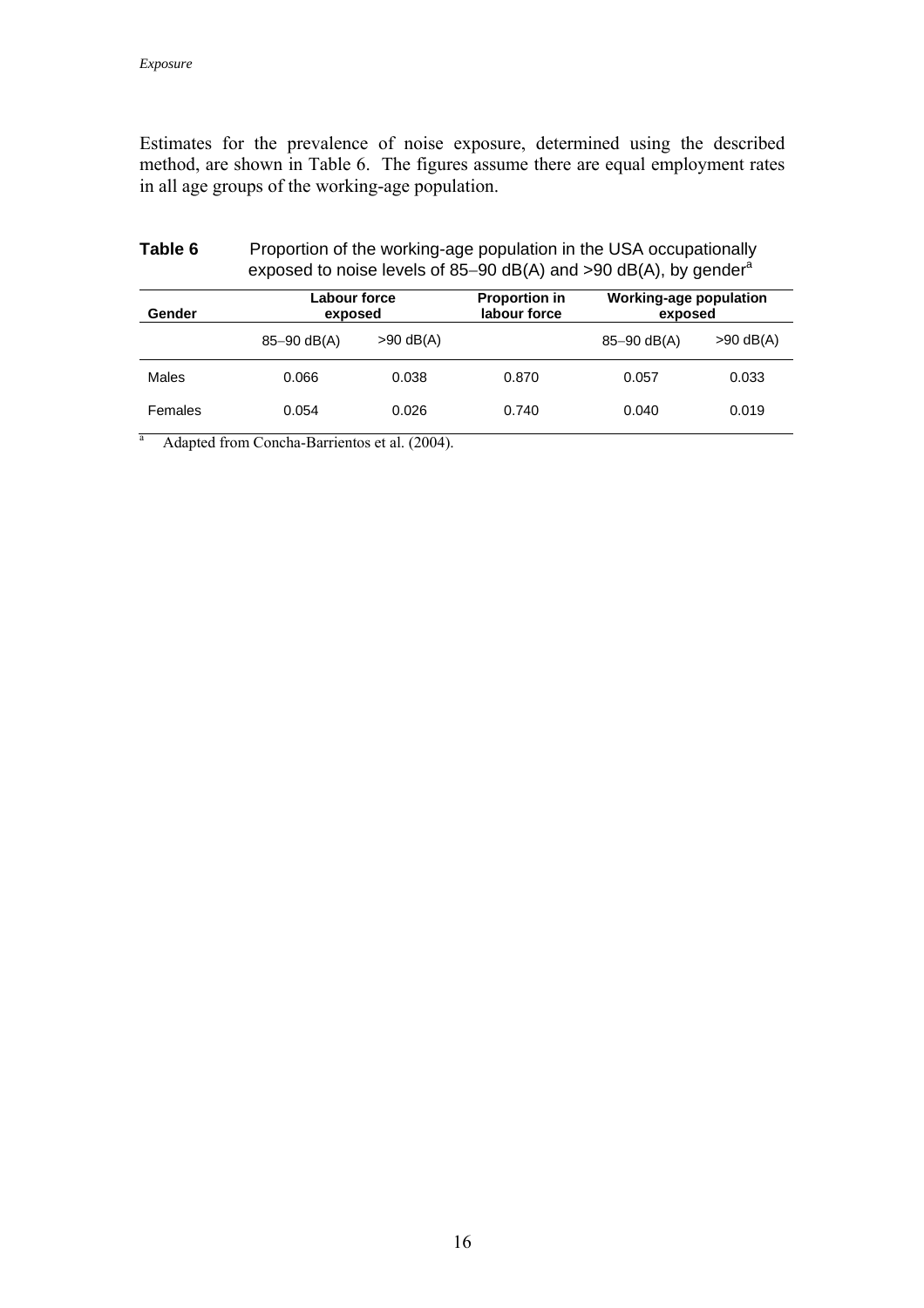### **5. Estimating relative risks for health outcomes, by exposure level**

It may be possible to obtain relative risks by exposure level from the literature, or from epidemiological surveys in your own population, or populations with similar socioeconomic and working conditions. However, as for evidence of causality, there is little reason to believe that the relative risks of hearing loss should differ between countries, so that in most cases it will be more straightforward, and probably more accurate, to use relative risks based on all previous studies.

As with other disease burdens, the major challenge in estimating relative risks for NIHL is in converting different measures of hearing loss into a single standardized definition for assessing exposure, as is done in the method presented here. As outlined in Section 3, the criteria used by WHO to define disabling hearing impairment is different from the criteria used by most of the studies in the occupational field, so an adjustment of the published relative risk values is usually necessary to calculate burden of disease in DALYs. Again, the conversion procedure described in Step 2 below should be equally applicable in all countries.

A procedure to estimate the increase in risk associated with different exposure levels has been defined in the Global Burden of Disease study (Cocha-Barrientos et al., 2004). In brief, the main steps are:

- 1. Estimate the excess risk for different levels of exposure, and for different ages. The data can be obtained from a large study carried out in the USA (Prince et al., 1997). The study uses an average of 1000, 2000, 3000 and 4000 Hz, and a hearing loss  $>25$  dBHL to define hearing impairment. Excess risk is defined as the percentage of workers with a hearing impairment in the population exposed to occupational noise, minus the percentage of people in an unexposed population who have a hearing impairment that is the natural result of aging. Most studies follow the NIOSH practice of measuring the outcome as "material hearing impairment" (i.e. at the level of 25 dB).
- 2. Adjust the hearing levels. A correction factor can be used to adjust the excess risks measured using the NIOSH definition of the threshold, to the level at which WHO defines an associated disability weighting for burden of disease calculations (>41 dB; Concha-Barrientos et al., 2004). In this guide, we use a correction factor of 0.446, which is the ratio of the number of excess cases at  $>40$ dB divided by the number of excess cases at >25 dB (NIOSH, 1991).
- 3. Estimate relative risk by age. The relative risk values by age can be estimated using the formula: relative risk =  $1 + ($ excess risk / expected risk). The expected risk in the Global Burden of Disease study is based on a study of the prevalence of hearing loss as a function of age in the adult population of Great Britain (Davis, 1989).

The final relative risks of hearing loss at various exposure levels defined by this procedure are given in Table 7. Unless there is strong evidence that the relative risks are different in your country of interest, then it is advisable to use these values.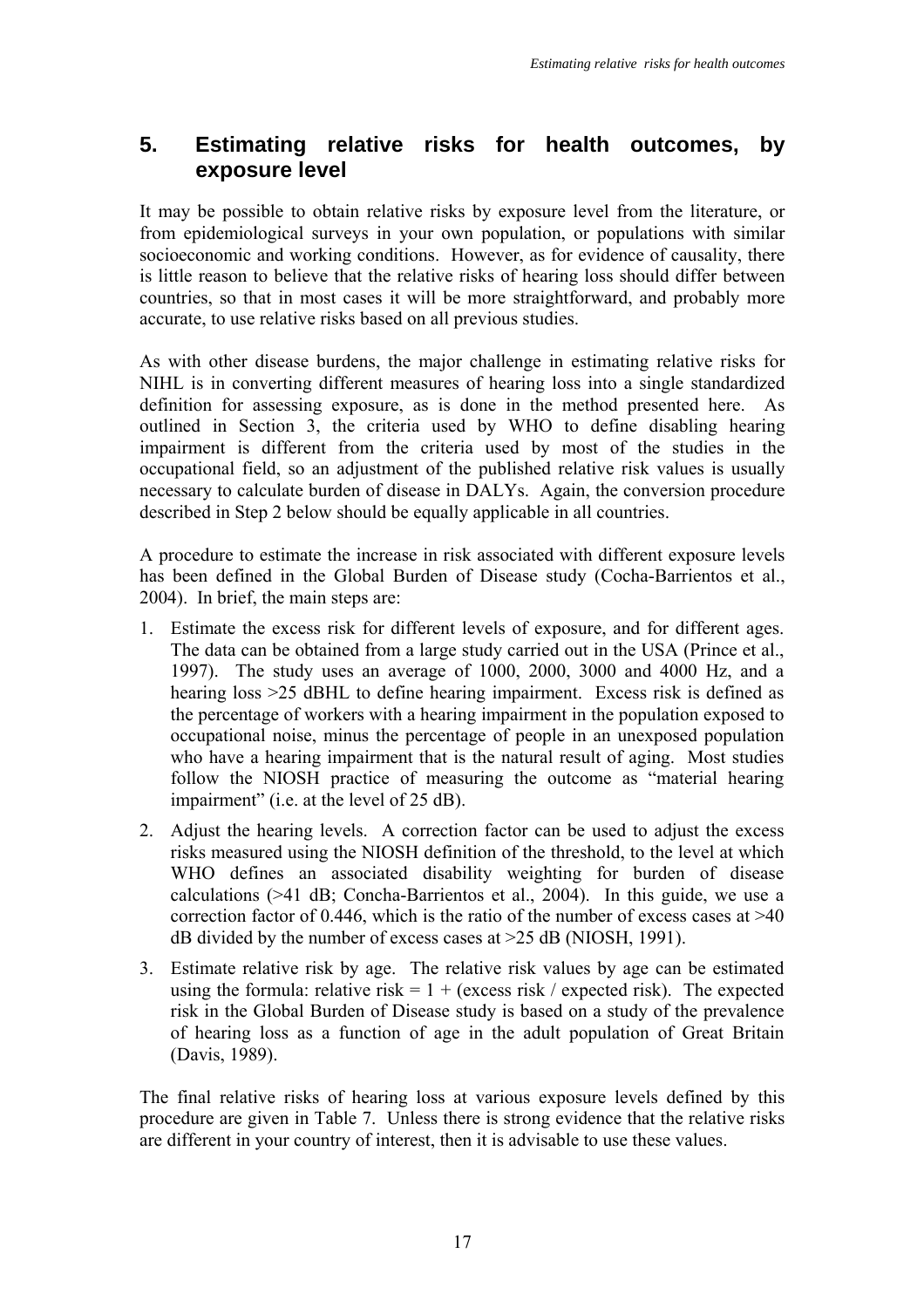| Table 7 | Relative risks for hearing loss by sex, age group and level of<br>occupational exposure |
|---------|-----------------------------------------------------------------------------------------|
|         |                                                                                         |

| <b>Sex</b> | <b>Exposure level</b> | $15 - 29$ | $30 - 44$ | $45 - 59$ | 60-69 | $70 - 79$ | $80+$ |
|------------|-----------------------|-----------|-----------|-----------|-------|-----------|-------|
| Male       | $<$ 85 dB $(A)$       | 1.00      | 1.00      | 1.00      | 1.00  | 1.00      | 1.00  |
| Male       | $85 - 90$ dB(A)       | 1.96      | 2.24      | 1.91      | 1.66  | 1.66      | 1.66  |
| Male       | $>90$ dB(A)           | 7.96      | 5.62      | 3.83      | 2.82  | 2.82      | 2.82  |
| Female     | $<$ 85 dB $(A)$       | 1.00      | 1.00      | 1.00      | 1.00  | 1.00      | 1.00  |
| Female     | $85 - 90$ dB(A)       | 1.96      | 2.24      | 1.91      | 1.66  | 1.66      | 1.66  |
| Female     | $>90$ dB(A)           | 7.96      | 5.62      | 3.83      | 2.82  | 2.82      | 2.82  |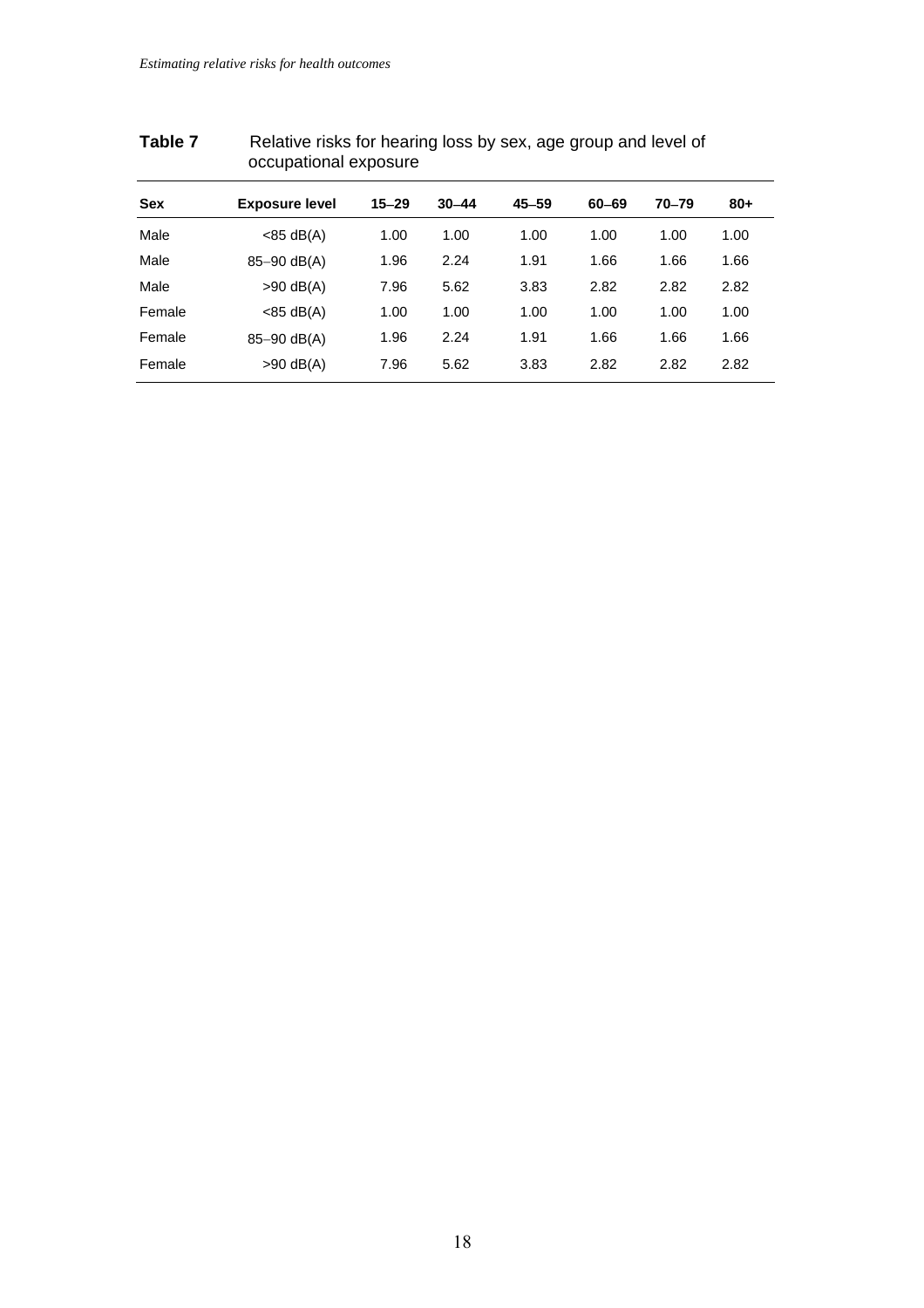### **6. Estimating the attributable fraction and the disease burden**

The burden of disease caused by exposure to occupational noise is given by combining the following information:

- − the proportion of people exposed to the defined noise levels (Section 4);
- − the relative risk of developing NIHL for each exposure level (Section 5);
- − the total disease burden (incidence or number of DALYs) from NIHL within the country, obtained from other sources (e.g. Prüss-Üstün et al., 2003).

#### **6.1 Calculating the attributable fraction**

The first step in the calculation is to determine the fraction of the total burden of NIHL in the study population that is attributable to the risk factor, by combining the exposure distribution and relative risk information. The attributable fraction (AF), also called the impact fraction in this context, is given by the following formula (Prüss-Üstün et al., 2003):

$$
AF = \frac{\sum P_i RR_i - 1}{\sum P_i RR_i}
$$

where:

- $P_i$  = proportion of the population in each exposure category, *i* (i.e.  $P_{\text{unexposed}}$ ,  $P_{\text{low exposure}}$ ,  $P_{\text{high exposure}}$ ).
- $RR_i$  = relative risk at exposure category, *i*, compared to the reference level (= 1.0 for an unexposed population).

For example, the fraction of NIHL in the USA male population 15−29 years old that is attributable to occupational noise is given by:

AF = 
$$
\frac{(91\% \times 1) + (5.7\% \times 1.96) + (3.3\% \times 7.96) - 1}{(91\% \times 1) + (5.7\% \times 1.96) + (3.3\% \times 7.96)} = 22\%
$$

#### **6.2 Calculating the disease burden**

The disease burden attributable to occupationally–related NIHL can be estimated by multiplying the attributable fraction by the total disease burden in the country caused by NIHL (i.e. the total number of cases, or total number of DALYs, attributable to NIHL). The disease burden should be estimated separately for males and females, and for different age groups.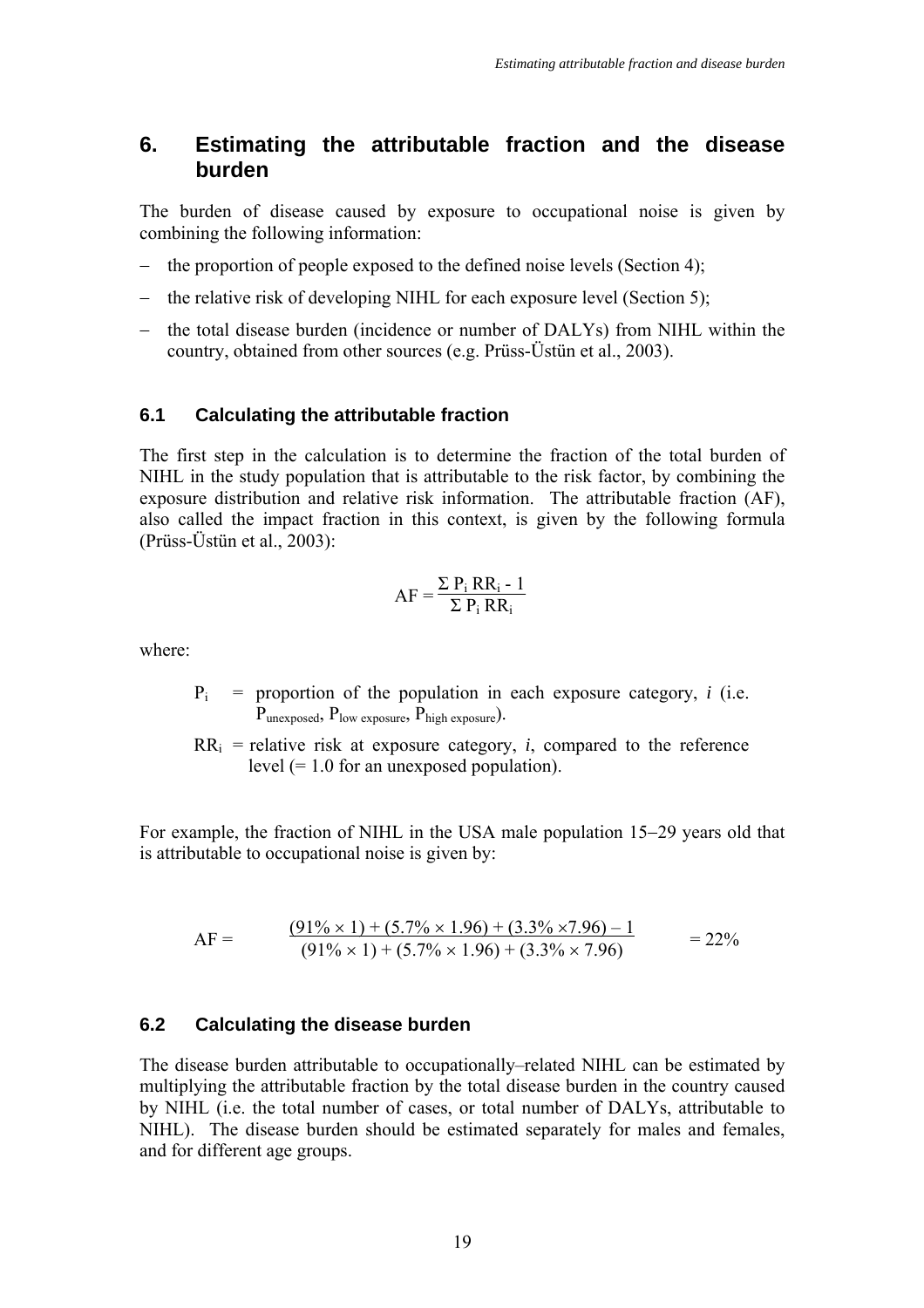Possible sources of country data for estimating the incidence of NIHL, or the number of DALYs caused by NIHL, are described in Prüss-Üstün et al. (2003). Preferred sources are national statistics for the outcome of interest, or a national burden of disease study. Otherwise, WHO will supply "prior estimates" of national disease burdens, upon request from official representatives of the country (e.g. the Minister of Health). The prior estimates are based on statistics and epidemiological studies collected by WHO. Finally, if none of these sources is available, then national disease-specific burdens could be approximated by multiplying subregional DALY estimates (available at www.who.int/evidence) by the ratio of the country population to the subregional population. However, this approach should be used with caution and results should be quoted as preliminary, as the method assumes that the disease rates are the same in all countries of the subregion.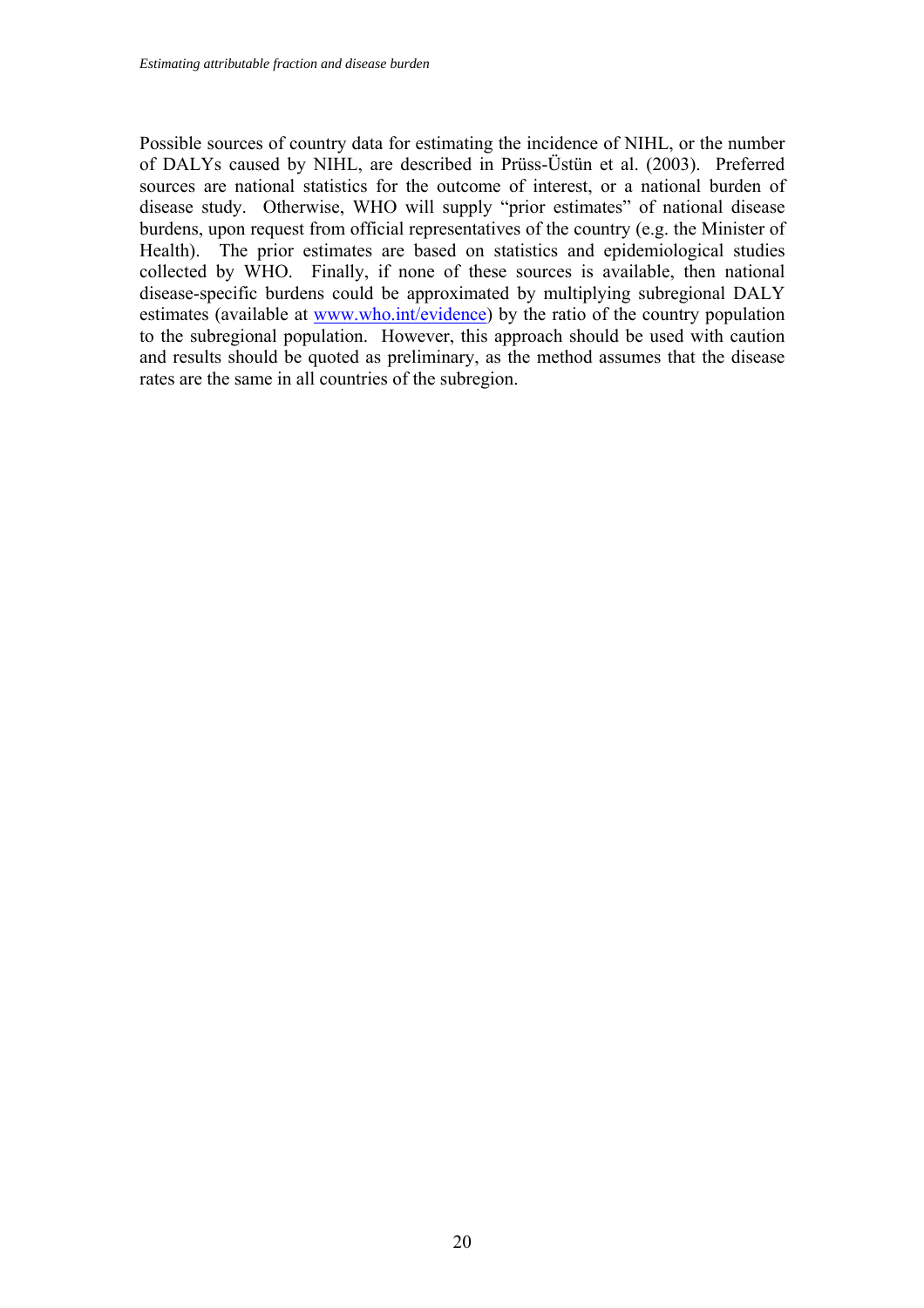### **7. Uncertainty**

There are two principal sources of uncertainty in the disease burden estimates for occupational noise.

#### **7.1 Uncertainty in exposure estimates**

In the method used in this guide, the main uncertainties are in estimates of the proportion of people in each occupational group or economic subsector that is exposed to the specified level of noise. This has been thoroughly assessed for one occupation in the USA, and extrapolated to other occupations and subregions based on expert judgement. However, the assumptions used to make these extrapolations have not been tested, and local surveys would help to reduce the uncertainty around the estimates. In some countries, there may also be uncertainty around the distribution of the working population between occupational groups or economic subsectors. This uncertainty can be reduced by using the most recent data from authoritative sources (e.g. statistics from the Ministry of Labour).

### **7.2 Uncertainty in relative risk estimates**

Uncertainty in relative risk estimates may arise from the original epidemiological studies, and includes errors in exposure estimates, confounding factors, and in measurement of hearing loss.

Errors in exposure estimates may arise because most studies of the association between noise and hearing impairment are retrospective measurements of the hearing sensitivities of individuals, correlated with their noise exposure over an extended period (typically, many years). Noise exposure often varies over time, so that it may be difficult to measure the precise level that the subject has experienced, particularly if they have been subject to intermittent exposures. Uncertainty is also introduced by variation in the subject (e.g. previous audiometric experience, attention, motivation, upper respiratory problems, and drugs). However, well-designed epidemiological studies (of the type used to define the relative risks in this guide) should account for the most important confounding factors (e.g. age and sex), and ensure that the relative risks are reasonably accurate. The large populations of the studies used to calculate the relative risks in this guide, and the consistency of results between studies, suggest that the data closely approximate the risks of noise exposure.

Some additional uncertainty in the method used in this guide comes from adjusting hearing loss measurements made at different thresholds (e.g. 25 dBL and 41 dBL). The uncertainty should be relatively small, as the adjustment is based on a large sample size, but it could be reduced further if more studies measure hearing loss at both 25 dBL and 41 dBL.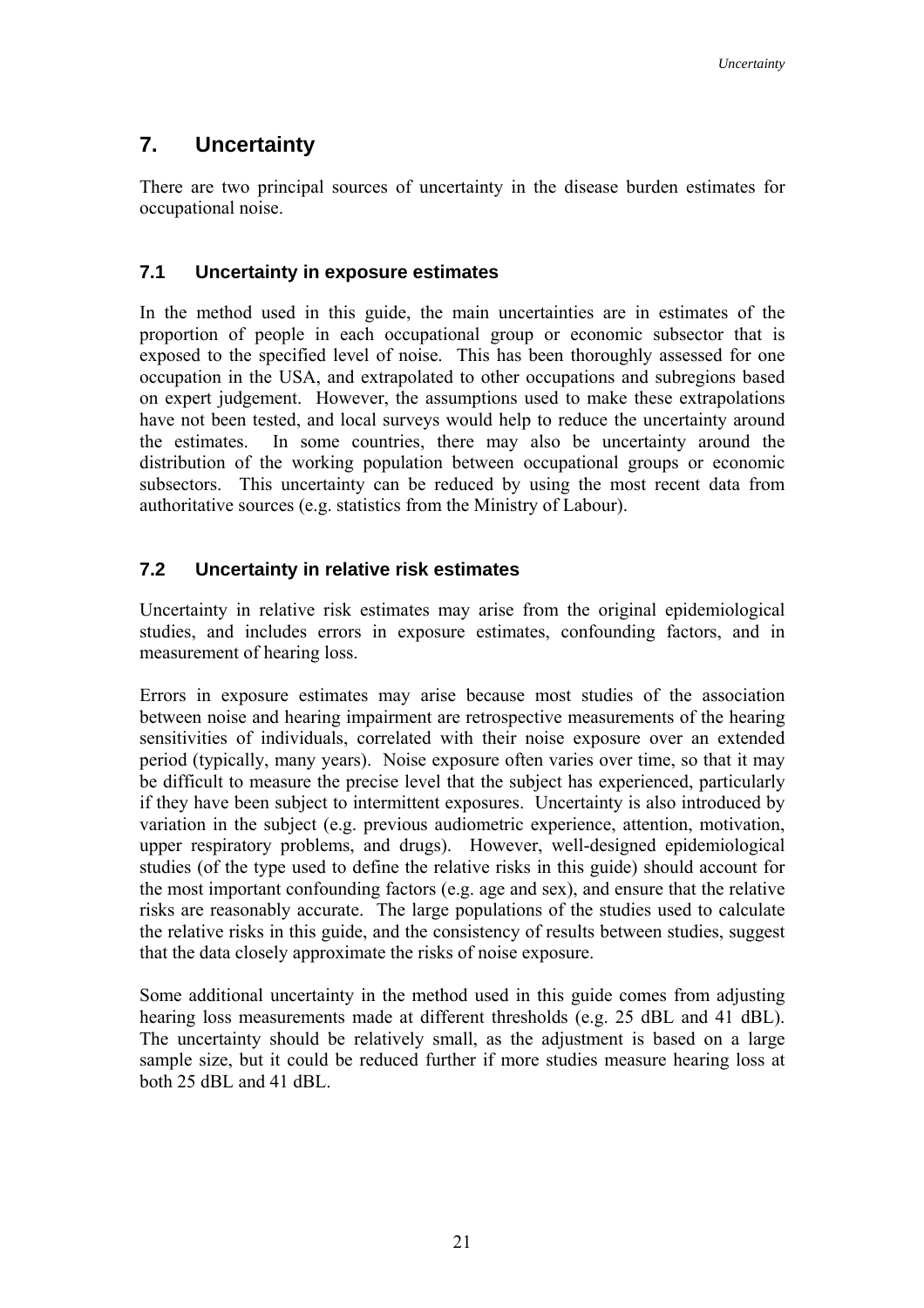### **8. Policy implications**

Estimates of the incidence of occupationally-related NIHL in your country or study population, or of the number of attributable DALYs, will provide quantitative information on the importance of the problem in the study area, and can help to motivate interventions to reduce these risks and associated health impacts.

NIHL is, at present, incurable and irreversible. It is preventable, however, and it is essential that preventive programmes be implemented. The following recommendations on effective hazard prevention and control mechanisms are based on Goelzer (2001).

Hearing conservation programmes should not be isolated efforts, but should be integrated into the overall hazard prevention and control programme for the workplace.

Hazard prevention and control programmes require:

- − political will and decision-making;
- − commitment from top management, with a clear and well-circulated policy;
- − commitment from workers;
- − well-defined goals and objectives;
- − adequate human and financial resources;
- − technical knowledge and experience;
- − adequate implementation of the programme and competent management;
- − multidisciplinary teams;
- − communication mechanisms;
- − monitoring mechanisms (indicators);
- − continuous programme improvement.

Within an overall hazard prevention and control programme, specific noiseprevention and control strategies usually involve the following elements:

- − the work process (including tools and machinery): for example, install quieter equipment, promote good maintenance;
- − the workplace: for example, use noise enclosures or acoustic equipment;
- − the workers: for example, set up work practices and other administrative controls on noise exposures, and provide audiometry tests and hearing protection, and workers' education programmes.

Control measures should be realistically designed to meet the needs of each situation, and the different options should be considered in view of factors such as effectiveness, cost, technical feasibility, and sociocultural aspects. Control interventions should follow the following hierarchy: control the noise source  $\rightarrow$ control the noise propagation  $\rightarrow$  control noise at the worker level.

The first priority is to reduce noise through technical measures. When engineering controls are not applicable or are insufficient, exposure to noise can be reduced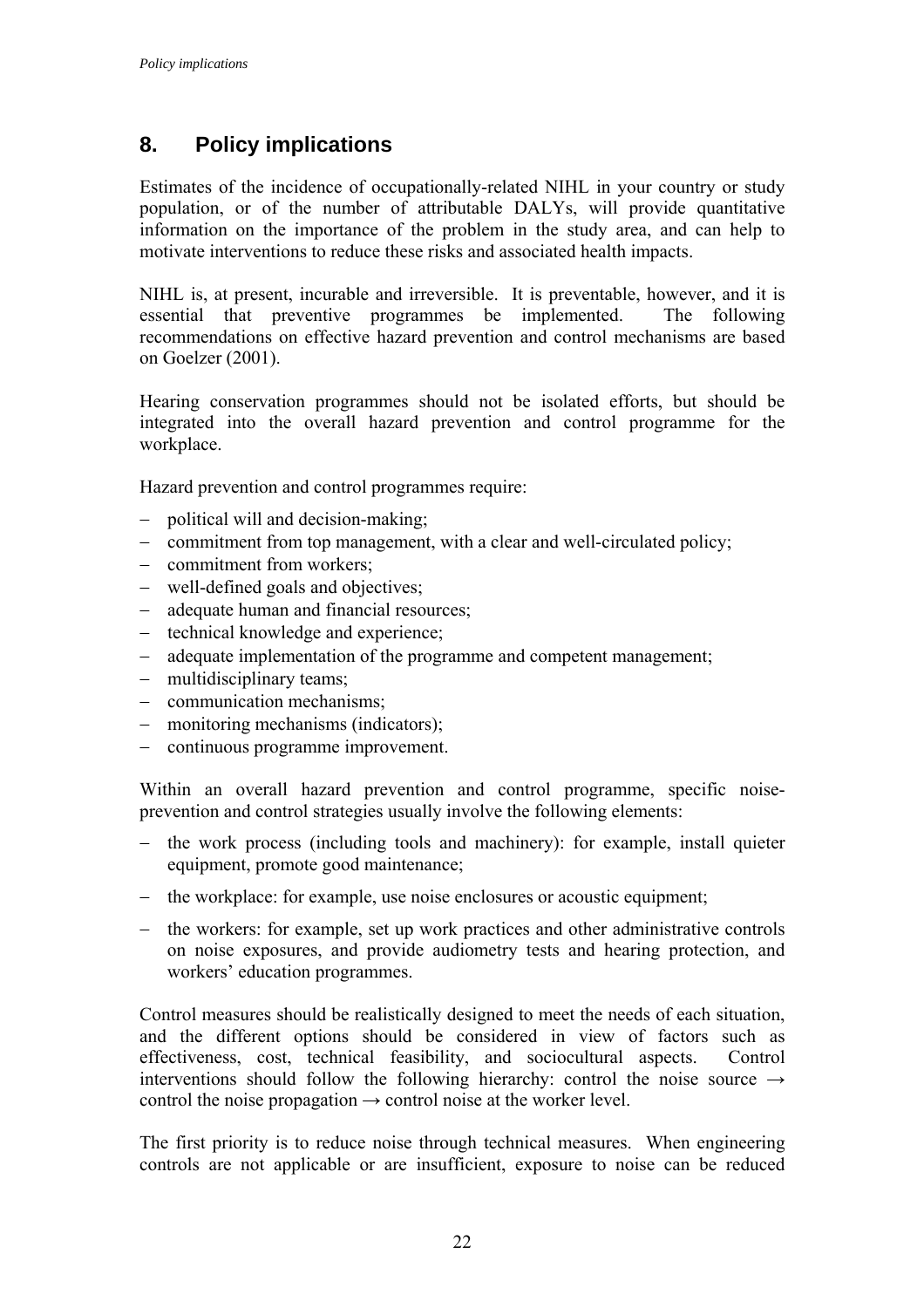through measures such as introducing hearing protection for workers. The protective equipment must be properly selected, worn and maintained. Administrative controls can also be used. These are changes in the work schedule, or in the order of operations and tasks. For example, the time spent in a noisy environment can be limited (in addition to wearing hearing protection), and noisy operations can be performed outside the normal shift, or during a shift with very few workers (wearing hearing protection), or at a distant location.

Some better known measures for reducing noise, such as noise enclosures and personal protective equipment, may be too expensive, impractical, inefficient or unacceptable to workers, particularly in hot jobs or climates. Approaches to prevention should be broadened, with proper consideration of other control options, particularly options for source control, such as substituting materials and modifying processes, as well as for good work practices.

Finally, it should be recognized that in developing countries a large proportion of the population works in the informal sector. A major challenge is to extend occupational hazard prevention and control programmes to this section of the population.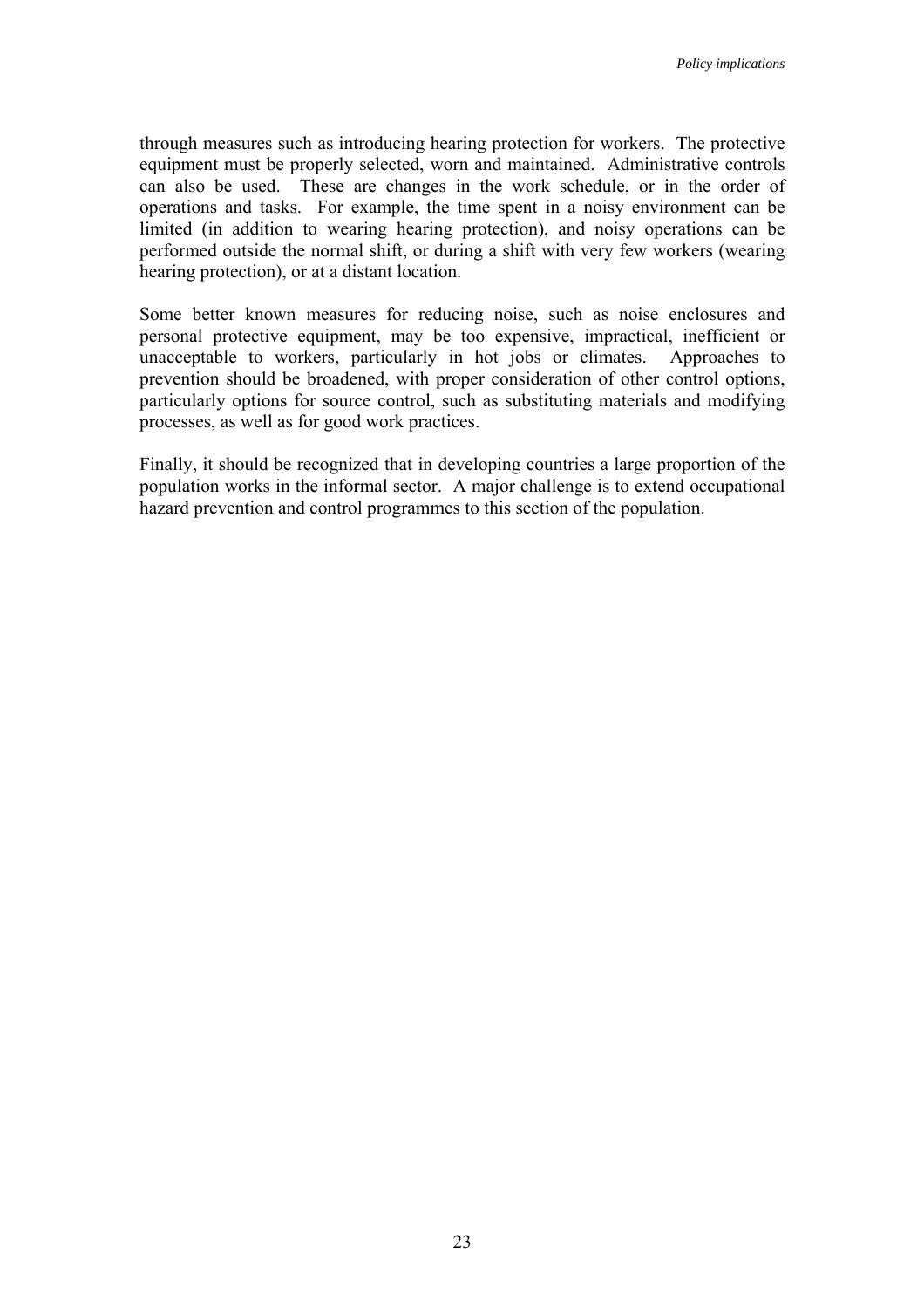### **9. References**

- Ahmed HO, Dennis JH, Badran O, Ismail M, Ballal SG, Ashoor A, Jerwood D (2001). Occupational noise exposure and hearing loss of workers in two plants in eastern Saudi Arabia. *Annals of Occupational Hygiene*, 45(5):371–380.
- Alidrisi M, Jamil ATM, Jiffry MSA, Jefri MA, Erturk F (1990). Evaluation of noise stresses in Jeddah Industrial State. *Journal of Environment Science and Health*, A25(8):873–896.
- Arndt V, Rothenbacher D, Brenner H, Fraisse E, Zschenderlein B, Daniel U, Schuberth S, Fliedner TM (1996). Older workers in the construction industry: results of a routine health examination and a five-year follow up*. Occupational and Environmental Medicine*, 53(10):686–691.
- Concha-Barrientos M, Nelson DI, Driscoll T, Steenland NK, Punnett L, Fingerhut M, Prüss-Üstün A, Corvalán C, Leigh J, Tak S (2004). Selected occupational risk factors. In: Ezzati M, Lopez A, Rodgers A, Murray C, eds. *Comparative quantification of health risks: global and regional burden of disease attributable to selected major risk factors*. Geneva, World Health Organization.
- Davis AC (1989). The prevalence of hearing impairment and reported hearing disability among adults in Great Britain. *International Journal of Epidemiology*, 18(4):911–917.
- de Hollander AEM, van Kempen EEMM, Houthuijs DJM, van Kamp I, Hoogenveen RT, Staatsen BAM (2004). *Environmental noise: an approach for estimating health impacts at national and local level*. Geneva, World Health Organization (Environmental Burden of Disease series, in press).
- DHHS (1986). Perspectives in disease prevention and health promotion, leading work-related diseases and injuries – United States. Noise-induced loss of hearing. *Morbidity and Mortality Weekly Report*, 35(12). Reprinted in 1991, Washington, DC, US Department of Health and Human Services, National Institute for Occupational Safety and Health publications on noise and hearing.
- Goelzer BIF (2001). Hazard prevention and control programmes. In: Goelzer BIF, Hansen CH, Sehrndt GA, eds. *Occupational exposure to noise: evaluation, prevention and control*. Geneva, World Health Organization.
- HCN (1999). *Public health impact of large airports*. The Hague, Health Council of the Netherlands (Report 1999/14E).
- Hernandez-Gaytan SI, Santos-Burgo AC, Becker-Meyer JP, Macias-Carrillo C, Lopez-Cervantes M (2000). Prevalence of hearing loss and correlated factors in a cement plant. *Salud Publica de Mexico*, *[Public Health of Mexico,]* 42(2):106– 111.
- Hessel P (2000). Hearing loss among construction workers in Edmonton, Alberta, Canada. *Journal of Occupational and Environmental Medicine*, 42(1):57.
- Hessel PA, Sluis-Cremer GK (1987). Hearing loss in white South African goldminers. *South African Medical Journal*, 71:364–367.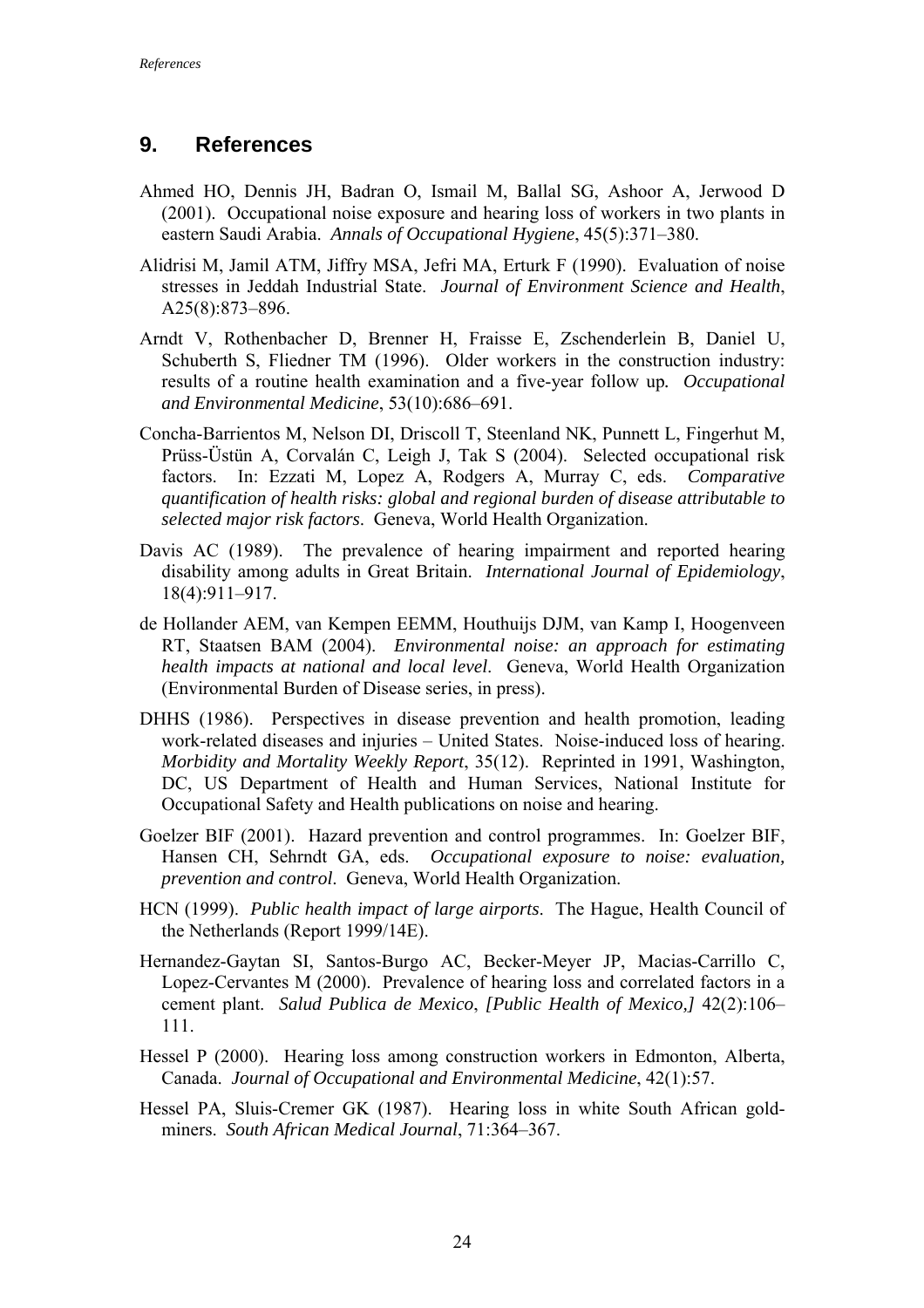- Hill AB (1965). The environment and disease: association or causation? *Proceedings of the Royal Academy of Medicine*, 58:295−300.
- Lalande NM, Hetu R, Lambert J (1986). Is occupational noise exposure during pregnancy a risk factor of damage to the auditory system of the fetus? *American Journal of Industrial Medicine*, 10(4):427−435.
- Murray CJ, Salomon JA, Mathers C (2000). A critical examination of summary measures of population health. *Bulletin of the World Health Organization*, 78(8):981−994.
- NIOSH (1991). *Noise-induced loss of hearing.* Cincinnati, OH, National Institute for Occupational Safety and Health.
- NIOSH (1998). *Criteria for a recommended standard: occupational noise exposure. Revised criteria 1998*. Cincinnati, OH, National Institute for Occupational Safety and Health. Available at (http://www.cdc.gov/niosh/98-126.html).
- Osibogun A, Igweze IA, Adeniran LO (2000). Noise-induced hearing loss among textile workers in Lagos Metropolis. *The Nigerian Postgraduate Medical Journal*, 7(3):104–111.
- Palmer K, Pannett B, Griffin M (2001). *Occupational exposure to noise and hearing difficulties in Great Britain*. (Contract Report 361/2001). University of Southampton for the Health and Safety Executive.
- Passchier-Vermeer W (1993). *Noise and health*. The Hague, Health Council of the Netherlands (Publication No. A93/02E).
- Prince MM, Stayner LT, Smith RJ, Gilbert SJ (1997). A re-examination of risk estimates from the NIOSH Occupational Noise and Hearing Survey (ONHS)*. Journal of the Acoustic Society of America*, 101:950–963.
- Prüss-Üstün A, Mathers C, Corvalán, Woodward A (2003). Introduction and methods: assessing the environmental burden of disease at national and local levels. Geneva, World Health Organization (WHO Environmental Burden of Disease series, No. 1).
- Shaikh GH (1996). Noise problem in a polyester fiber plant in Pakistan. *Industrial Health*, 34:427–431.
- Sriwattanatamma P, Breysse P (2000). Comparison of NIOSH noise criteria and OSHA hearing conservation criteria. *American Journal of Industrial Medicine*, 37:334–338.
- Suter A (2000). *Standards and regulations*. In: Berger EH, Royster LH, Rozster JD, Driscoll DP, Layne M, eds. *The noise manual,* 5th ed. American Industrial Hygiene Association, Fairfax, VA.
- van Kempen EE, Kruize H, Boshuizen HC, Ameling CB, Staatsen BA, de Hollander AE (2002). The association between noise exposure and blood pressure and ischemic heart disease: a meta-analysis. *Environmental Health Perspectives*, 110(3):307−317
- Waitzman N, Smith K (1998). Unsound conditions: work-related hearing loss in construction, 1960−75. Washington, DC, Center to Protect Worker's Rights.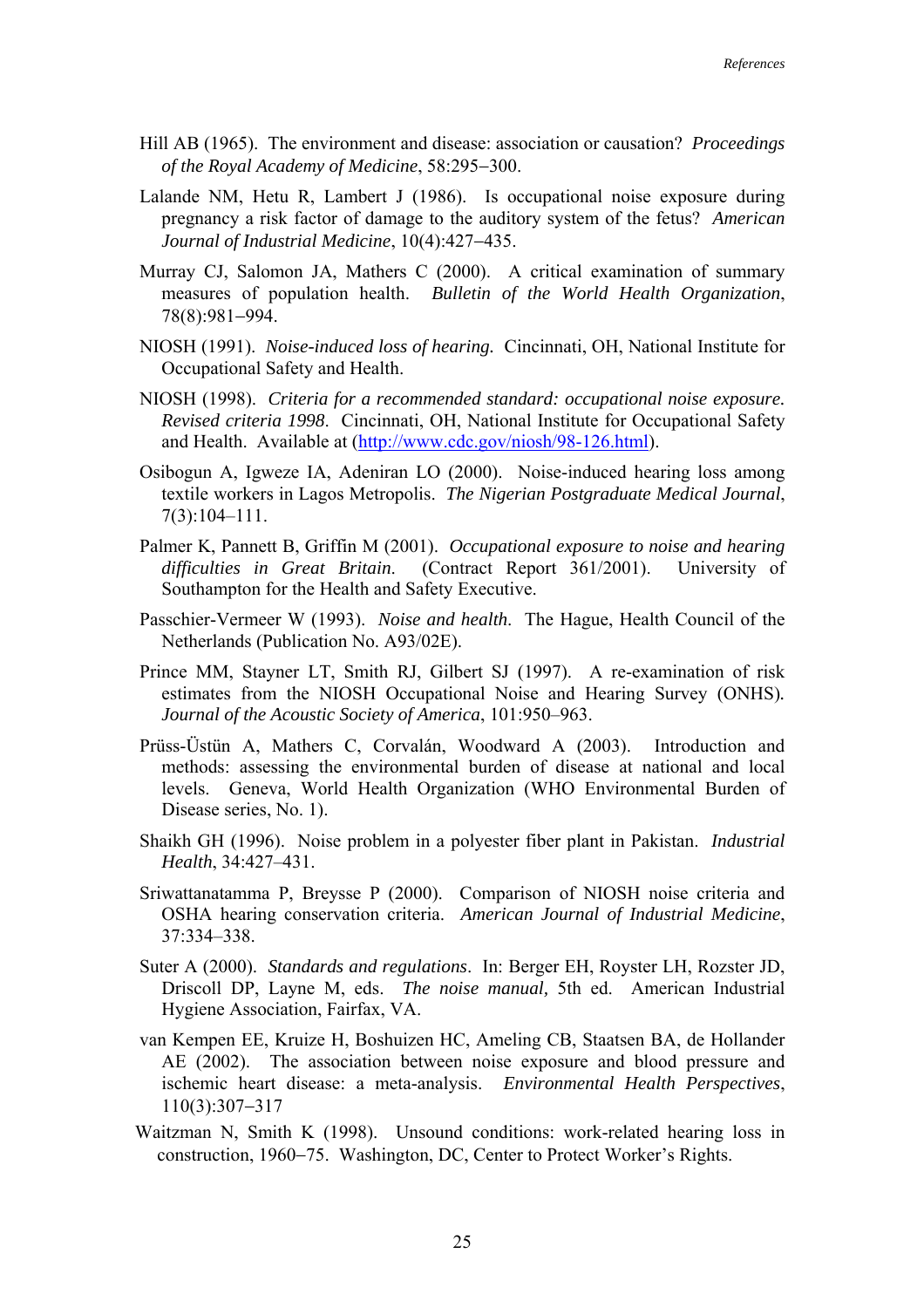- WHO (1991). *Report of the Informal Working Group of Deafness and Hearing Impairment Programme Planning*. Geneva, World Health Organization.
- WHO (2001). *Occupational and community noise*. Geneva, World Health Organization (Fact Sheet No. 258).
- WHO (2002). *World Health Report: reducing risks, promoting healthy life*. Geneva, World Health Organization.
- WHO/FIOSH (2001). In: Goelzer B, Hansen CH, Sehrndt GA, eds. *Occupational exposure to noise: evaluation, prevention and control*. Geneva, World Health Organization, and Dortmund/Berlin, the Federal Institute for Occupational Safety and Health.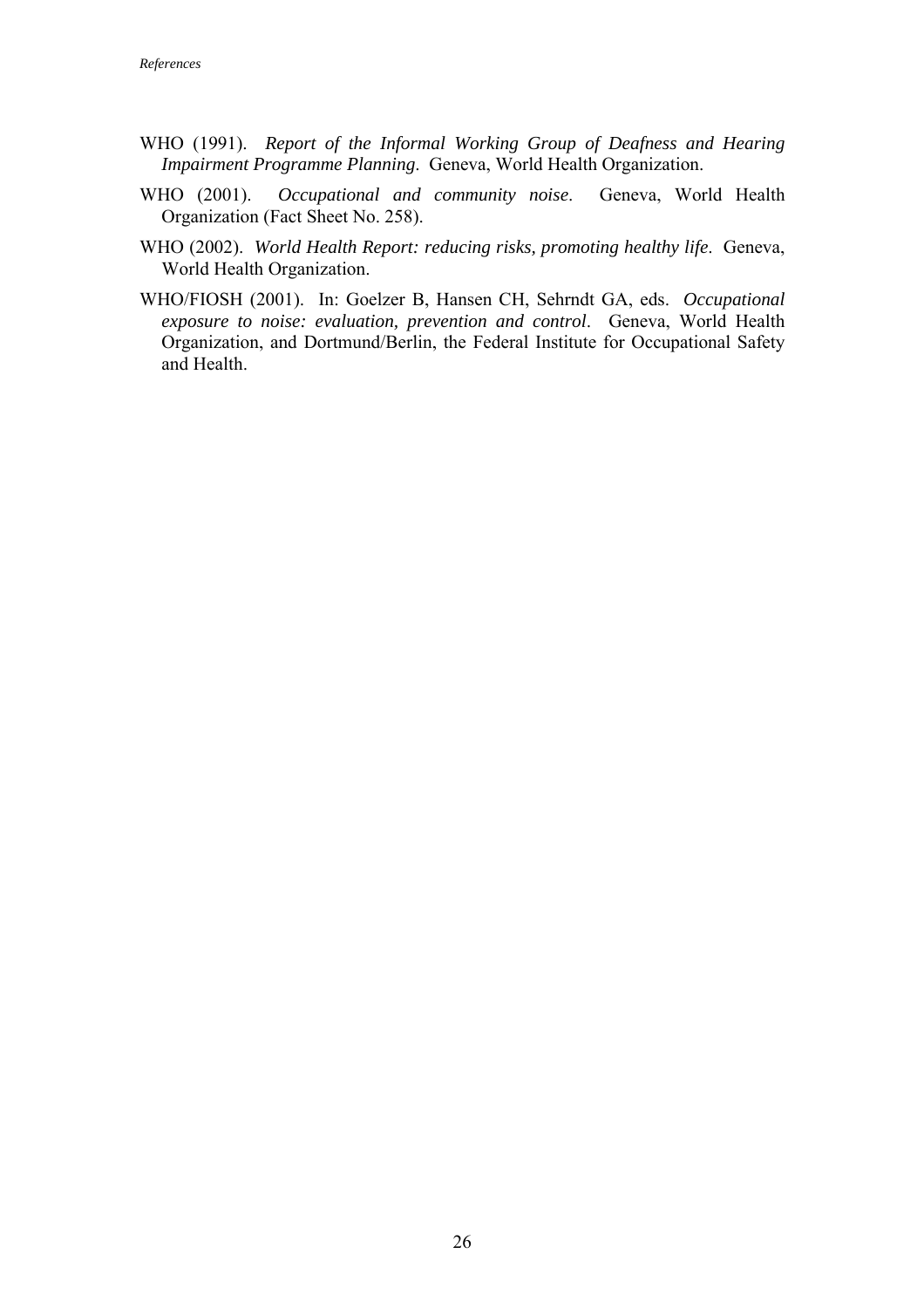#### **Annex 1. Summary results of the Global Burden of Disease assessment for occupational noise**

A global analysis of the disease burden caused by exposure to occupational risk factors, including occupational noise, was performed on the basis of the approach described in this guide (WHO, 2002; Concha-Barrientos et al., 2004). The analysis was performed for the year 2000, and for 14 subregions of the world, grouped as shown in Figure A1 and Table A1, and by age and sex groups.

#### **Figure A.1 Subregional country groupings for the global disease burden**



This is only a schematic representation. The boundaries and names shown and the designations used on this map do not imply the expression of any opinion whatsoever on the part of the World Health Organization concerning the legal status of any country, territory, city or area or of its authorities, or concerning the delimitation of its frontiers or boundaries.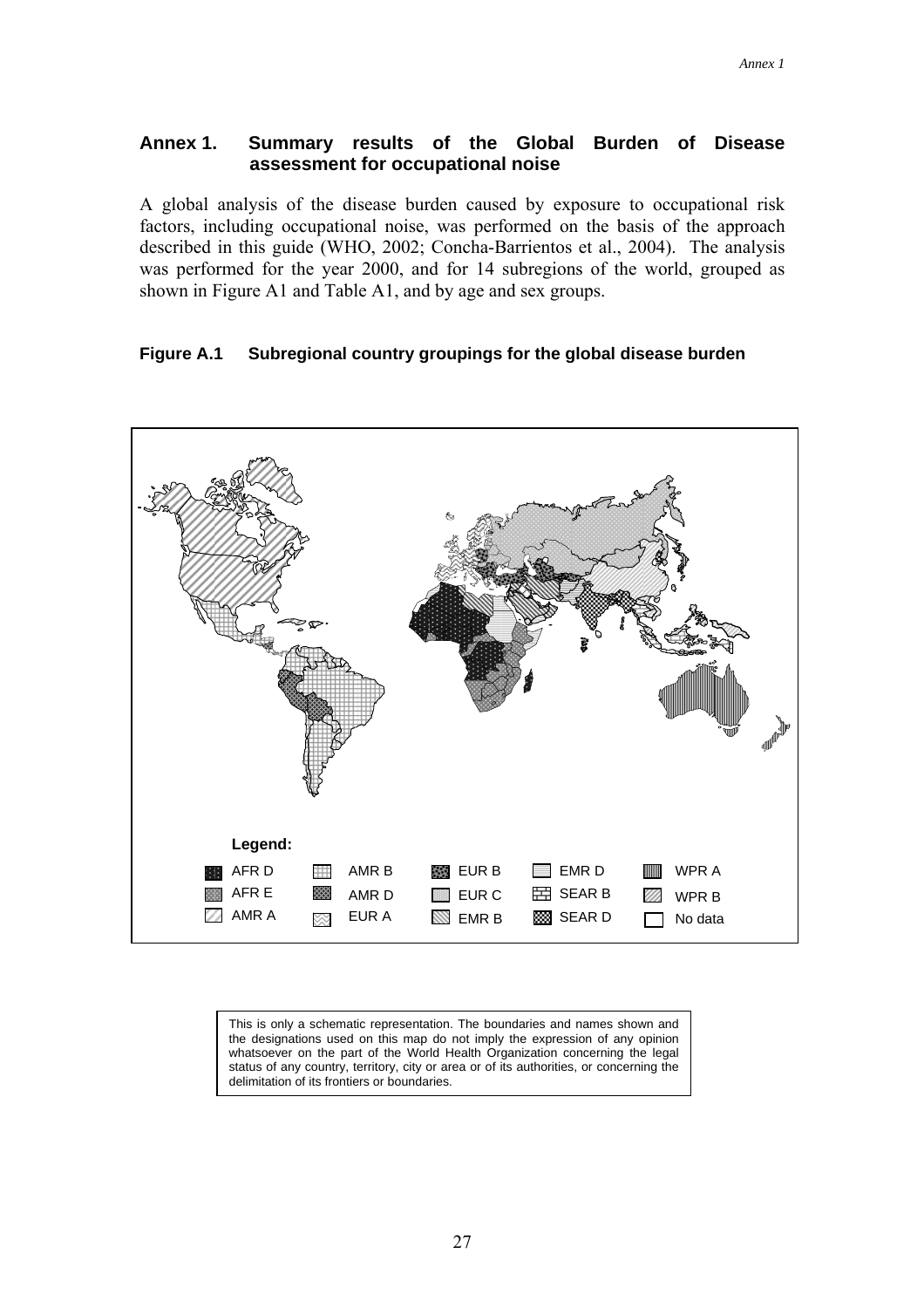| Subregion <sup>b</sup> |    | <b>WHO Member States</b>                                                                                                                                                                                                                                                                                                                      |  |  |  |  |
|------------------------|----|-----------------------------------------------------------------------------------------------------------------------------------------------------------------------------------------------------------------------------------------------------------------------------------------------------------------------------------------------|--|--|--|--|
| <b>AFR</b>             | D  | Algeria, Angola, Benin, Burkina Faso, Cameroon, Cape Verde, Chad, Comoros,<br>Equatorial Guinea, Gabon, Gambia, Ghana, Guinea, Guinea-Bissau, Liberia,<br>Madagascar, Mali, Mauritania, Mauritius, Niger, Nigeria, Sao Tome and Principe,<br>Senegal, Seychelles, Sierra Leone, Togo.                                                         |  |  |  |  |
| <b>AFR</b>             | E. | Botswana, Burundi, Central African Republic, Congo, Côte d'Ivoire, Democratic<br>Republic of the Congo, Eritrea, Ethiopia, Kenya, Lesotho, Malawi, Mozambique,<br>Namibia, Rwanda, South Africa, Swaziland, Uganda, United Republic of Tanzania,<br>Zambia, Zimbabwe.                                                                         |  |  |  |  |
| AMR                    | Α  | Canada, Cuba, United States of America.                                                                                                                                                                                                                                                                                                       |  |  |  |  |
| AMR                    | B  | Antigua and Barbuda, Argentina, Bahamas, Barbados, Belize, Brazil, Chile,<br>Colombia, Costa Rica, Dominica, Dominican Republic, El Salvador, Grenada,<br>Guyana, Honduras, Jamaica, Mexico, Panama, Paraguay, Saint Kitts and Nevis,<br>Saint Lucia, Saint Vincent and the Grenadines, Suriname, Trinidad and Tobago,<br>Uruguay, Venezuela. |  |  |  |  |
| AMR                    | D  | Bolivia, Ecuador, Guatemala, Haiti, Nicaragua, Peru.                                                                                                                                                                                                                                                                                          |  |  |  |  |
| <b>EMR</b>             | B  | Bahrain, Cyprus, Iran (Islamic Republic of), Jordan, Kuwait, Lebanon, Libyan Arab<br>Jamahiriya, Oman, Qatar, Saudi Arabia, Syrian Arab Republic, Tunisia, United Arab<br>Emirates.                                                                                                                                                           |  |  |  |  |
| EMR                    | D  | Afghanistan, Djibouti, Egypt, Iraq, Morocco, Pakistan, Somalia, Sudan, Yemen.                                                                                                                                                                                                                                                                 |  |  |  |  |
| <b>EUR</b>             | A  | Andorra, Austria, Belgium, Croatia, Czech Republic, Denmark, Finland, France,<br>Germany, Greece, Iceland, Ireland, Israel, Italy, Luxembourg, Malta, Monaco,<br>Netherlands, Norway, Portugal, San Marino,<br>Slovenia, Spain, Sweden,<br>Switzerland, United Kingdom.                                                                       |  |  |  |  |
| <b>EUR</b>             | B  | Albania, Armenia, Azerbaijan, Bosnia and Herzegovina, Bulgaria, Georgia,<br>Kyrgyzstan, Poland, Romania, Slovakia, Tajikistan, The Former Yugoslav Republic<br>of Macedonia, Turkey, Turkmenistan, Uzbekistan, Yugoslavia.                                                                                                                    |  |  |  |  |
| <b>EUR</b>             | C  | Belarus, Estonia, Hungary, Kazakhstan, Latvia, Lithuania, Republic of Moldova,<br>Russian Federation, Ukraine.                                                                                                                                                                                                                                |  |  |  |  |
| SEAR                   | B  | Indonesia, Sri Lanka, Thailand.                                                                                                                                                                                                                                                                                                               |  |  |  |  |
| SEAR                   | D  | Bangladesh, Bhutan, Democratic People's Republic of Korea, India, Maldives,<br>Myanmar, Nepal, Timor Leste.                                                                                                                                                                                                                                   |  |  |  |  |
| <b>WPR</b>             | A  | Australia, Brunei Darussalam, Japan, New Zealand, Singapore.                                                                                                                                                                                                                                                                                  |  |  |  |  |
| <b>WPR</b>             | B  | Cambodia, China, Cook Islands, Fiji, Kiribati, Lao People's Democratic Republic,<br>Malaysia, Marshall Islands, Micronesia (Federated States of), Mongolia, Nauru,<br>Niue, Palau, Papua New Guinea, Philippines, Republic of Korea, Samoa, Solomon<br>Islands, Tonga, Tuvalu, Vanuatu, Viet Nam                                              |  |  |  |  |
| a<br>h                 |    | Source: WHO (2003).<br>$\mathbf{r}$ and $\mathbf{r}$<br>$\mathbf{m}$<br>$\sim$                                                                                                                                                                                                                                                                |  |  |  |  |

**Table A.1** Country groupings for the WHO subregions in the Global Burden of Disease assessment<sup>a</sup>

b Subregions: AFR = Africa; AMR = Americas; EMR = Eastern Mediterranean; EUR = Europe; SEAR = South-East Asia; WPR = Western Pacific; A: Very low child, very low adult mortality; B: Low child, low adult mortality; C: Low child, high adult mortality; D: High child, high adult mortality; E: High child, very high adult mortality.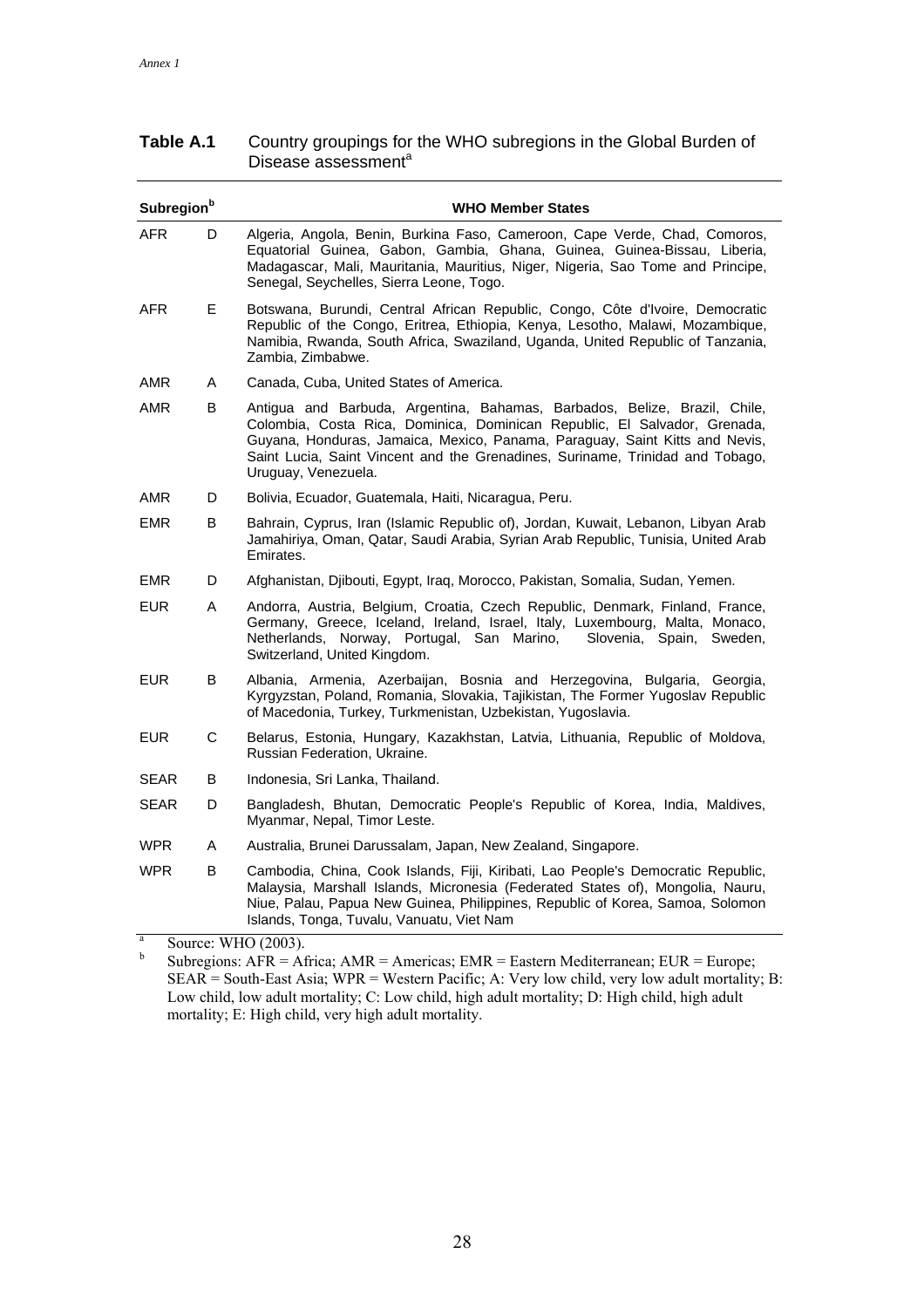Estimates of the proportions of populations exposed in each subregion were based on the distribution of the Economically Active Population<sup>1</sup> into nine economic subsectors. The estimates took into account the proportion of workers in each economic subsector with exposure to the risk factor, and the workers were partitioned into high and low exposure levels. Turnover accounted for previous exposures. The primary data sources for estimating exposures included the World Bank (World Bank, 2001), the International Labour Organization (ILO, 1995, 2001, 2002), and literature on the prevalence and level of exposure.

The exposure variable used in this analysis is a direct measure of the risk factor (occupational exposure to noise is the causative agent of NIHL). As global data on the frequency of occurrence, duration and intensity of noise exposure do not exist, it was necessary to model this exposure for workers employed in various occupational categories. The theoretical minimum is based on expected background levels of noise, and is consistent with national and international standards. Most experts agree that levels below 80 dB(A) result in minimal risk of developing hearing loss.

For the analysis, three levels of exposure were estimated:

- − minimum exposure (<85 dB(A))
- − moderately high noise (85–90 dB(A))
- $-$  high noise (>90 dB(A)).

 $\overline{a}$ 

The proportion of workers in each occupational category with exposure to noise at or above 85 dB(A) was based on data for the prevalence of noise exposure at or above 85 dB(A) among USA production workers in nine economic subsectors (DHHS, 1986; NIOSH, 1998; see Table A2). The prevalence of exposure in other occupational categories was based on values from similar subsectors of the production category (e.g. exposure for agricultural workers in production was applied to all agricultural workers), or on expert judgement. It was estimated that 50% of workers exposed at  $>85$  dB(A) in developed subregions were exposed at the higher level ( $>90$ ) dB(A)) (NIOSH, 1998). In developing subregions (B, C, D and E), exposure estimates were adjusted to take into account the absence of hearing protection programmes, and in D and E subregions, estimates were adjusted for the absence of widespread mechanization of agriculture.

<sup>1</sup> Includes people in paid employment, the self-employed, and people who work to produce goods and services for their own household consumption.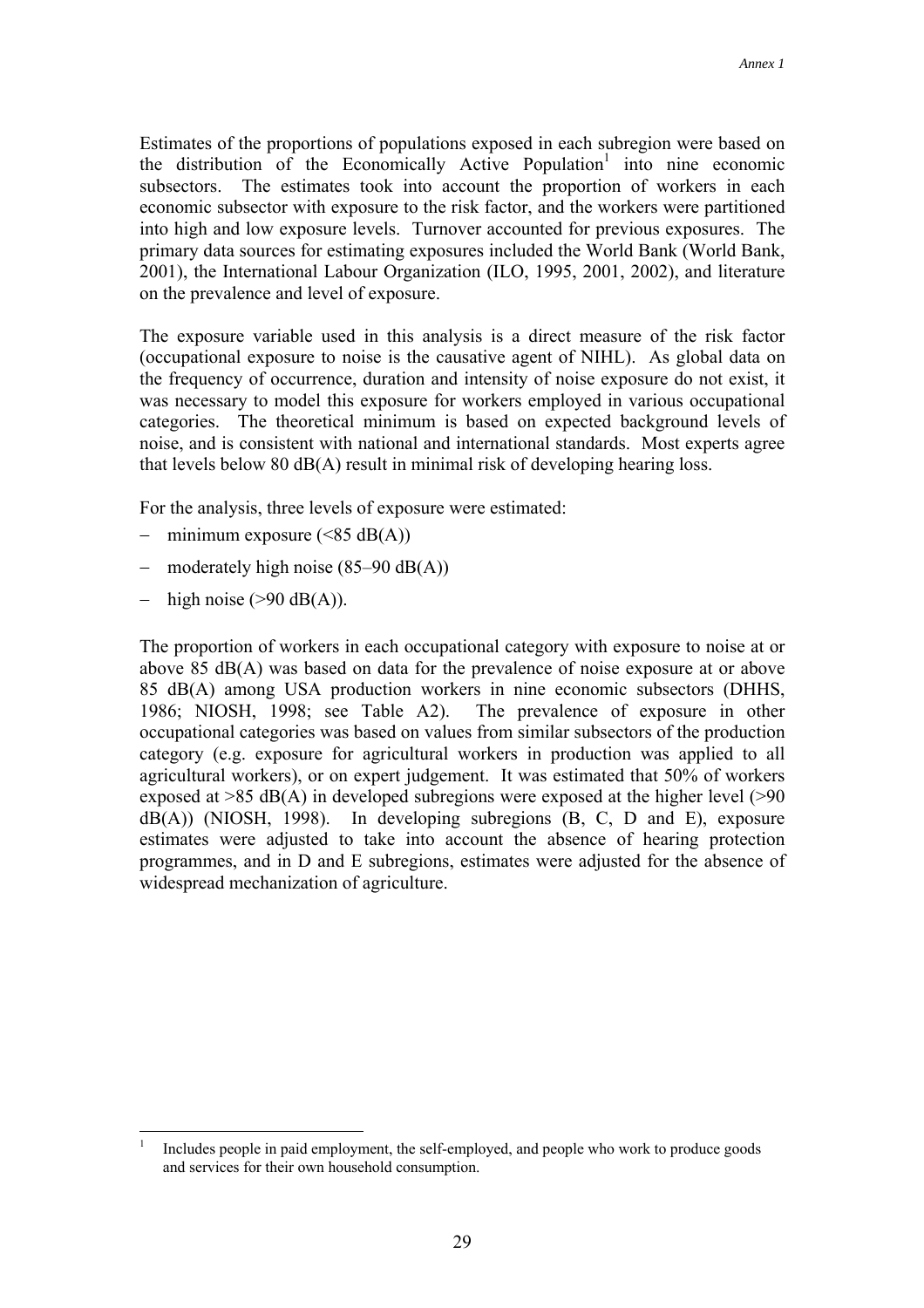|                  |        |                             | Age group (years) |              |              |              |
|------------------|--------|-----------------------------|-------------------|--------------|--------------|--------------|
| Subregion        | Sex    | <b>Exposure level</b>       | $15 - 29$         | $30 - 44$    | $45 - 59$    | $60 - 69$    |
| AFR <sub>D</sub> | Male   | $<$ 85 dB(A)<br>85-90 dB(A) | 0.87<br>0.09      | 0.84<br>0.12 | 0.84<br>0.11 | 0.86<br>0.10 |
|                  |        | $>90$ dB(A)                 | 0.04              | 0.04         | 0.04         | 0.04         |
|                  |        | $<$ 85 dB(A)                | 0.92              | 0.90         | 0.90         | 0.92         |
|                  | Female | 85-90 dB(A)                 | 0.07              | 0.09         | 0.09         | 0.07         |
|                  |        | $>90$ dB(A)                 | 0.01              | 0.01         | 0.01         | 0.01         |
|                  |        | $<$ 85 dB(A)                | 0.87              | 0.84         | 0.84         | 0.86         |
|                  | Male   | 85-90 dB(A)                 | 0.09              | 0.12         | 0.11         | 0.10         |
|                  |        | $>90$ dB(A)                 | 0.04              | 0.04         | 0.04         | 0.04         |
| AFR E            |        | $<$ 85 dB(A)                | 0.92              | 0.90         | 0.90         | 0.92         |
|                  | Female | 85-90 dB(A)                 | 0.07              | 0.08         | 0.08         | 0.07         |
|                  |        | $>90$ dB(A)                 | 0.01              | 0.01         | 0.01         | 0.01         |
|                  |        | $<$ 85 dB(A)                | 0.92              | 0.90         | 0.90         | 0.91         |
|                  | Male   | 85-90 dB(A)                 | 0.05              | 0.06         | 0.06         | 0.06         |
|                  |        | $>90$ dB(A)                 | 0.03              | 0.04         | 0.04         | 0.03         |
| AMR A            | Female | $<$ 85 dB(A)                | 0.96              | 0.95         | 0.95         | 0.96         |
|                  |        | 85-90 dB(A)                 | 0.03              | 0.03         | 0.03         | 0.03         |
|                  |        | $>90$ dB(A)                 | 0.01              | 0.01         | 0.01         | 0.01         |
|                  | Male   | $<$ 85 dB(A)                | 0.90              | 0.87         | 0.88         | 0.89         |
|                  |        | 85-90 dB(A)                 | 0.05              | 0.06         | 0.06         | 0.05         |
|                  |        | $>90$ dB(A)                 | 0.06              | 0.07         | 0.07         | 0.06         |
| AMR B            |        | $<$ 85 dB(A)                | 0.95              | 0.94         | 0.94         | 0.95         |
|                  | Female | 85-90 dB(A)                 | 0.03              | 0.03         | 0.04         | 0.03         |
|                  |        | $>90$ dB(A)                 | 0.02              | 0.03         | 0.03         | 0.02         |
|                  |        | $\overline{85}$ dB(A)       | 0.91              | 0.89         | 0.89         | 0.90         |
|                  | Male   | 85-90 dB(A)                 | 0.03              | 0.04         | 0.04         | 0.04         |
|                  |        | $>90$ dB(A)                 | 0.05              | 0.07         | 0.07         | 0.06         |
| AMR D            |        | $<$ 85 dB(A)                | 0.95              | 0.94         | 0.94         | 0.96         |
|                  | Female | 85-90 dB(A)                 | 0.02              | 0.03         | 0.03         | 0.02         |
|                  |        | $>90$ dB(A)                 | 0.03              | 0.03         | 0.03         | 0.02         |
|                  |        | $<$ 85 dB(A)                | 0.91              | 0.88         | 0.89         | 0.90         |
|                  | Male   | 85-90 dB(A)                 | 0.04              | 0.05         | 0.05         | 0.04         |
|                  |        | $>90$ dB(A)                 | 0.05              | 0.07         | 0.07         | 0.06         |
| EMR B            | Female | $<$ 85 dB(A)                | 0.96              | 0.95         | 0.95         | 0.96         |
|                  |        | 85-90 dB(A)                 | 0.02              | 0.03         | 0.03         | 0.02         |
|                  |        | $>90$ dB(A)                 | 0.02              | 0.02         | 0.02         | 0.02         |
|                  |        | $<$ 85 dB(A)                | 0.88              | 0.85         | 0.85         | 0.86         |
|                  | Male   | 85-90 dB(A)                 | 0.09              | 0.11         | 0.11         | 0.10         |
|                  |        | $>90$ dB(A)                 | 0.04              | 0.04         | 0.04         | 0.04         |
| EMR D            |        | $<$ 85 dB(A)                | 0.91              | 0.89         | 0.89         | 0.92         |
|                  | Female | 85-90 dB(A)                 | 0.07              | 0.09         | 0.09         | 0.07         |
|                  |        | $>90$ dB(A)                 | 0.02              | 0.02         | 0.02         | 0.02         |

#### **Table A.2** Proportions of the working-age population occupationally exposed to different noise levels, by sex and subregion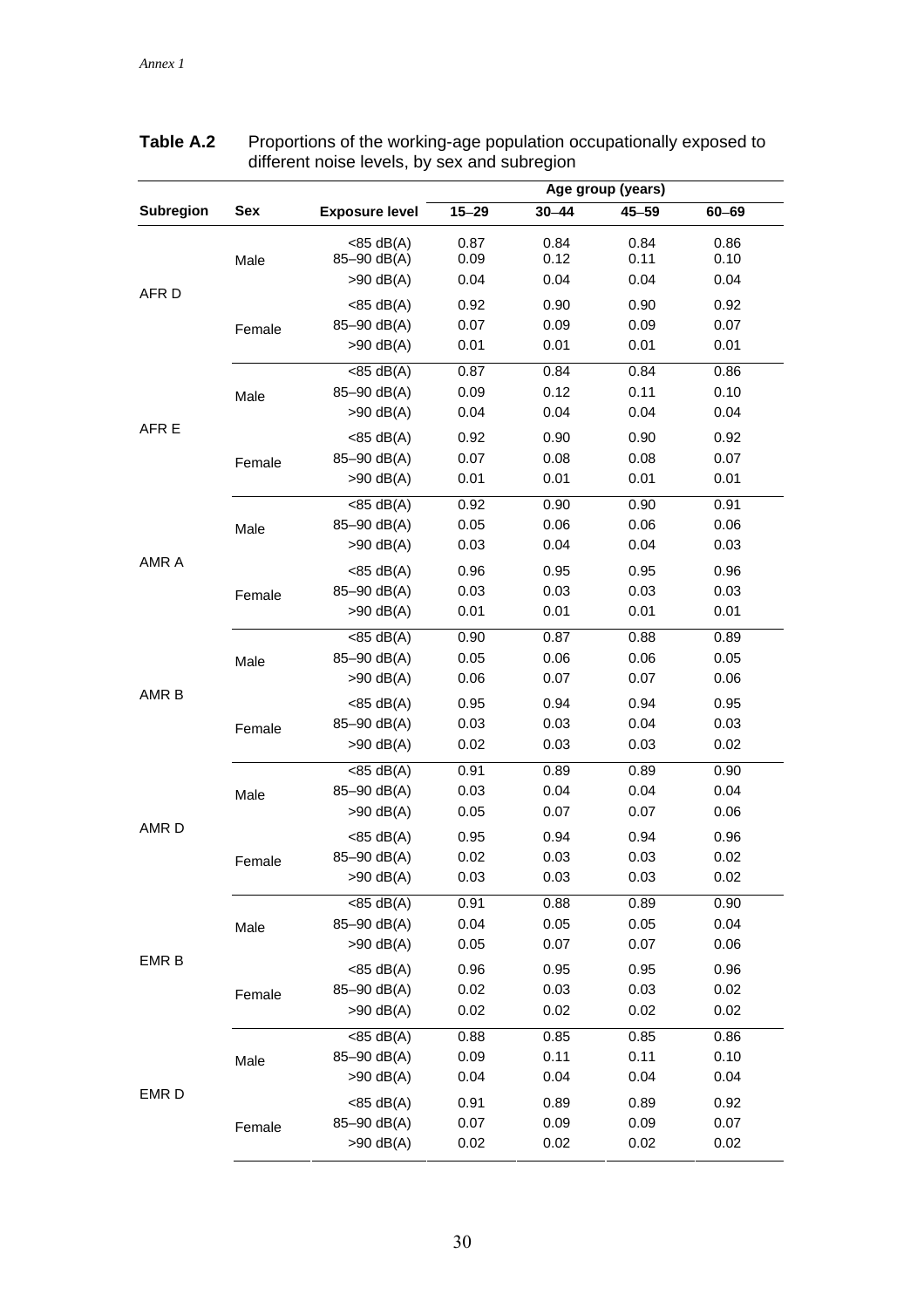|                  |        |                       | Age group (years) |           |           |           |
|------------------|--------|-----------------------|-------------------|-----------|-----------|-----------|
| Subregion        | Sex    | <b>Exposure level</b> | $15 - 29$         | $30 - 44$ | $45 - 59$ | $60 - 69$ |
| <b>EUR A</b>     | Male   | $<$ 85 dB(A)          | 0.92              | 0.90      | 0.90      | 0.91      |
|                  |        | 85-90 dB(A)           | 0.05              | 0.06      | 0.06      | 0.06      |
|                  |        | $>90$ dB(A)           | 0.03              | 0.04      | 0.04      | 0.03      |
|                  |        | $<$ 85 dB(A)          | 0.96              | 0.96      | 0.95      | 0.97      |
|                  | Female | 85-90 dB(A)           | 0.03              | 0.03      | 0.03      | 0.02      |
|                  |        | $>90$ dB(A)           | 0.01              | 0.01      | 0.01      | 0.01      |
|                  |        | $<$ 85 dB(A)          | 0.88              | 0.85      | 0.85      | 0.87      |
|                  | Male   | 85-90 dB(A)           | 0.05              | 0.06      | 0.06      | 0.05      |
|                  |        | $>90$ dB(A)           | 0.07              | 0.09      | 0.09      | 0.08      |
| EUR B            |        | $<$ 85 dB(A)          | 0.93              | 0.91      | 0.91      | 0.93      |
|                  | Female | 85-90 dB(A)           | 0.04              | 0.05      | 0.05      | 0.04      |
|                  |        | $>90$ dB(A)           | 0.03              | 0.04      | 0.04      | 0.03      |
|                  |        | $<$ 85 dB(A)          | 0.88              | 0.85      | 0.85      | 0.87      |
|                  | Male   | 85-90 dB(A)           | 0.04              | 0.05      | 0.05      | 0.04      |
|                  |        | $>90$ dB(A)           | 0.08              | 0.10      | 0.10      | 0.09      |
| EUR <sub>C</sub> |        | $<$ 85 dB(A)          | 0.93              | 0.92      | 0.92      | 0.94      |
|                  | Female | 85-90 dB(A)           | 0.02              | 0.03      | 0.03      | 0.02      |
|                  |        | $>90$ dB(A)           | 0.04              | 0.05      | 0.05      | 0.04      |
|                  |        | $<$ 85 dB(A)          | 0.88              | 0.84      | 0.84      | 0.87      |
|                  | Male   | 85-90 dB(A)           | 0.06              | 0.08      | 0.08      | 0.06      |
|                  |        | $>90$ dB(A)           | 0.06              | 0.08      | 0.08      | 0.07      |
| <b>SEAR B</b>    |        | $<$ 85 dB $(A)$       | 0.92              | 0.88      | 0.88      | 0.91      |
|                  | Female | 85-90 dB(A)           | 0.05              | 0.08      | 0.08      | 0.05      |
|                  |        | $>90$ dB(A)           | 0.04              | 0.04      | 0.04      | 0.03      |
|                  |        | $<$ 85 dB(A)          | 0.87              | 0.79      | 0.80      | 0.84      |
|                  | Male   | 85-90 dB(A)           | 0.09              | 0.15      | 0.15      | 0.11      |
|                  |        | $>90$ dB(A)           | 0.04              | 0.05      | 0.05      | 0.05      |
| <b>SEARD</b>     |        | $<$ 85 dB(A)          | 0.91              | 0.94      | 0.95      | 0.96      |
|                  | Female | 85-90 dB(A)           | 0.07              | 0.04      | 0.03      | 0.02      |
|                  |        | >90 dB(A)             | 0.02              | 0.02      | 0.02      | 0.02      |
|                  | Male   | $<$ 85 dB(A)          | 0.92              | 0.90      | 0.90      | 0.92      |
|                  |        | 85-90 dB(A)           | 0.04              | 0.06      | 0.06      | 0.04      |
|                  |        | $>90$ dB(A)           | 0.03              | 0.04      | 0.04      | 0.03      |
| WPR A            | Female | $<$ 85 dB(A)          | 0.95              | 0.94      | 0.94      | 0.96      |
|                  |        | 85-90 dB(A)           | 0.03              | 0.04      | 0.04      | 0.03      |
|                  |        | $>90$ dB(A)           | 0.02              | 0.02      | 0.02      | 0.01      |
|                  |        | $<$ 85 dB(A)          | 0.87              | 0.84      | 0.84      | 0.86      |
|                  | Male   | 85-90 dB(A)           | 0.06              | 0.08      | 0.08      | 0.07      |
|                  |        | $>90$ dB(A)           | 0.07              | 0.08      | 0.08      | 0.07      |
| WPR B            |        | $<$ 85 dB(A)          | 0.93              | 0.91      | 0.91      | 0.93      |
|                  | Female | 85-90 dB(A)           | 0.04              | 0.05      | 0.05      | 0.04      |
|                  |        | $>90$ dB(A)           | 0.03              | 0.04      | 0.04      | 0.03      |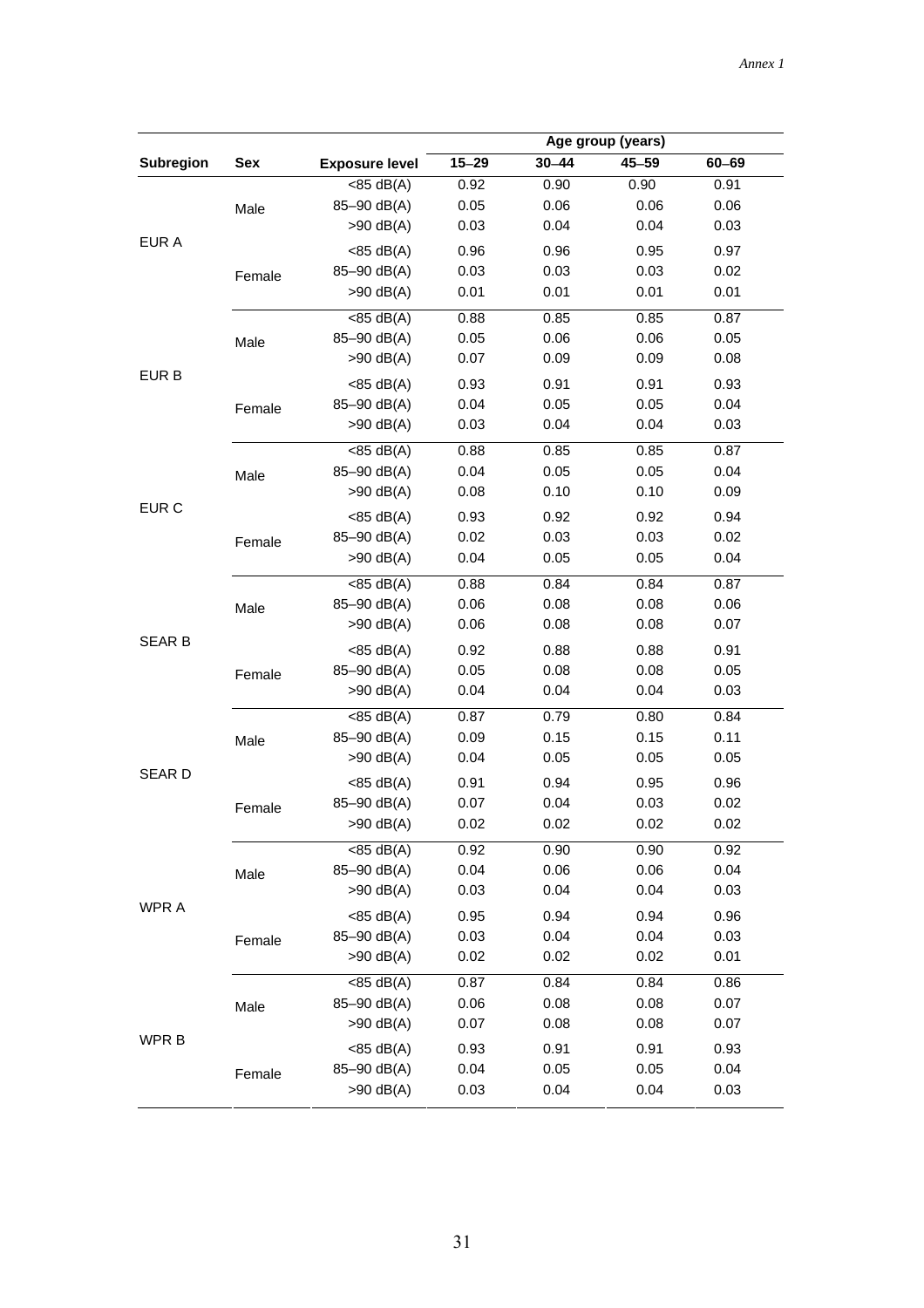The exposure and relative risk information were combined to give the attributable fraction, which was then multiplied by the total burden of deafness in the population to give the burden attributable to occupational NIHL.

Occupational noise exposure does not cause mortality, but does induce significant morbidity through deafness. The global analysis indicates that 16% of deafness is due to occupational noise, with a higher proportion in males (22%) than in females (11%), owing to differences in occupational categories, economic sectors of employment and working lifetime. Approximately 89% of the total burden is in the 15−59 years age group, with the remaining 11% in people over 60 years of age. Overall, more than four million DALYs were lost to NIHL (Table A3). SEAR D and WPR B accounted for more than half of the years of healthy life lost, as they have large populations, with a relatively high proportion working in high-exposure occupations.

| Subregion     | <b>Attributable DALYs (thousands)</b> | <b>Percentage of total DALYs</b><br>in the subregion |
|---------------|---------------------------------------|------------------------------------------------------|
| AFR D         | 158                                   | 0.1                                                  |
| AFR E         | 187                                   | 0.1                                                  |
| AMR A         | 123                                   | 0.3                                                  |
| AMR B         | 165                                   | 0.2                                                  |
| AMR D         | 21                                    | 0.1                                                  |
| EMR B         | 81                                    | 0.4                                                  |
| EMR D         | 230                                   | 0.2                                                  |
| EUR A         | 164                                   | 0.3                                                  |
| EUR B         | 142                                   | 0.4                                                  |
| EUR C         | 224                                   | 0.4                                                  |
| <b>SEAR B</b> | 404                                   | 0.7                                                  |
| <b>SEARD</b>  | 1102                                  | 0.3                                                  |
| WPR A         | 48                                    | 0.3                                                  |
| WPR B         | 1100                                  | 0.4                                                  |
| World         | 4149                                  | 0.3                                                  |

**Table A.3** DALYs<sup>a</sup> attributable to occupational noise for the 14 WHO global subregions<sup>b</sup>

 $\alpha$  DALYs = disability-adjusted life years.

 $<sup>b</sup>$  Source: WHO (2002).</sup>